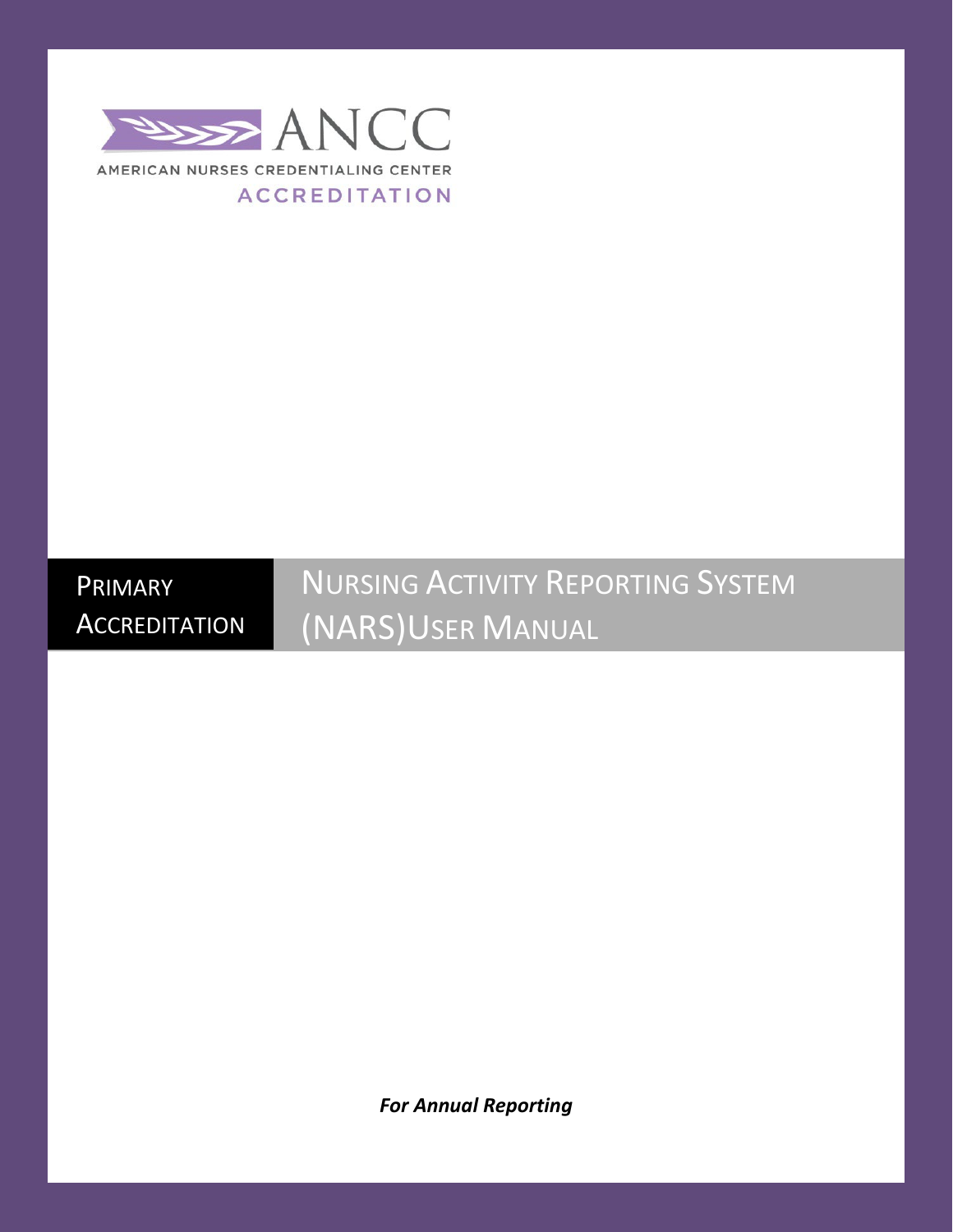# **ANCC Nursing Activity Reporting System (NARS)**

The ANCC's Nursing Activity Reporting System (NARS) is a web-based portal designed to streamline and support the collection of program and activity data from Accredited Providers, Accredited Approvers, and Approved Providers (Providers approved by an ANCC Accredited Approver Unit). The ANCC uses the information in NARS to evaluate/support provider accreditation criterion which is a part of the educational design process for initial accreditation, reaccreditation, and progress report reviews (refer to chapter 4 of the provider/approver manual). In addition, the ANCC will use data from NARS to produce annual reports as a service to ANCC Accredited Organizations and other stakeholders. This system will replace the current Annual Reporting. All Providers and Approvers accredited directly by the ANCC are required to use NARS. Providers approved by a Constituent State Nursing Association (C/SNA) or Federal Nursing Service (FNS) (Approved Providers), should check with their Approver Unit for details.

# **When, and how frequently, do I need to enter data into NARS? When is my annual report due each year?**

ANCC Accredited Providers and Approvers may determine when and with how much frequency to enter their [activity data.](http://www.accme.org/node/6157) ANCC encourages providers to begin inputting data as soon as possible. You can enter basic information about an activity before it has taken place and complete the entry after the activity occurs.

You must enter all of your organization's program and activity data for a completed [Reporting Year](http://www.accme.org/node/6133) **AND** complete the Attestation **by April 1st of each reporting year** to allow for the calculation of the ANCC Annual Report data.

### **How do I use NARS to complete my year-end reporting?**

#### **There are three (3) components of your organization's year-end reporting to the ANCC:**

- 1. **Enter** all of your activities for the reporting year and ensure that they are "Closed".
- 2. **Complete the required information** on the Program Summary tab. *Once you have entered the appropriate information on the Program Summary tab, be sure to click on the "Save Program Summary" button.*
- 3. **Attest** that your data is complete and ready for ANCC review.

# **What are the different ways I can input data into NARS, and which option is right for my organization?**

**1. Web-Based Interface** - By clicking "Add an Activity" on the Activities page, you can enter data about activities one at a time. The web-based interface is a good option for organizations that only provide a moderate number of activities throughout the year, or do not already have a CNE tracking system of their own.

Providers also have two options for uploading data in batches *(you can click on the link below to learn more about each of these options)*:

- **2. [Tab-Delimited File Upload](https://www.nursingworld.org/%7E4b0a29/globalassets/docs/ancc/creating-a-tab-delimited-file-using-the-excel-file-template.pdf)**
- **3. [XML File Export](https://www.nursingworld.org/%7E4a3ed4/globalassets/docs/ancc/ancc-nars-xml-file-upload-instructions.pdf)**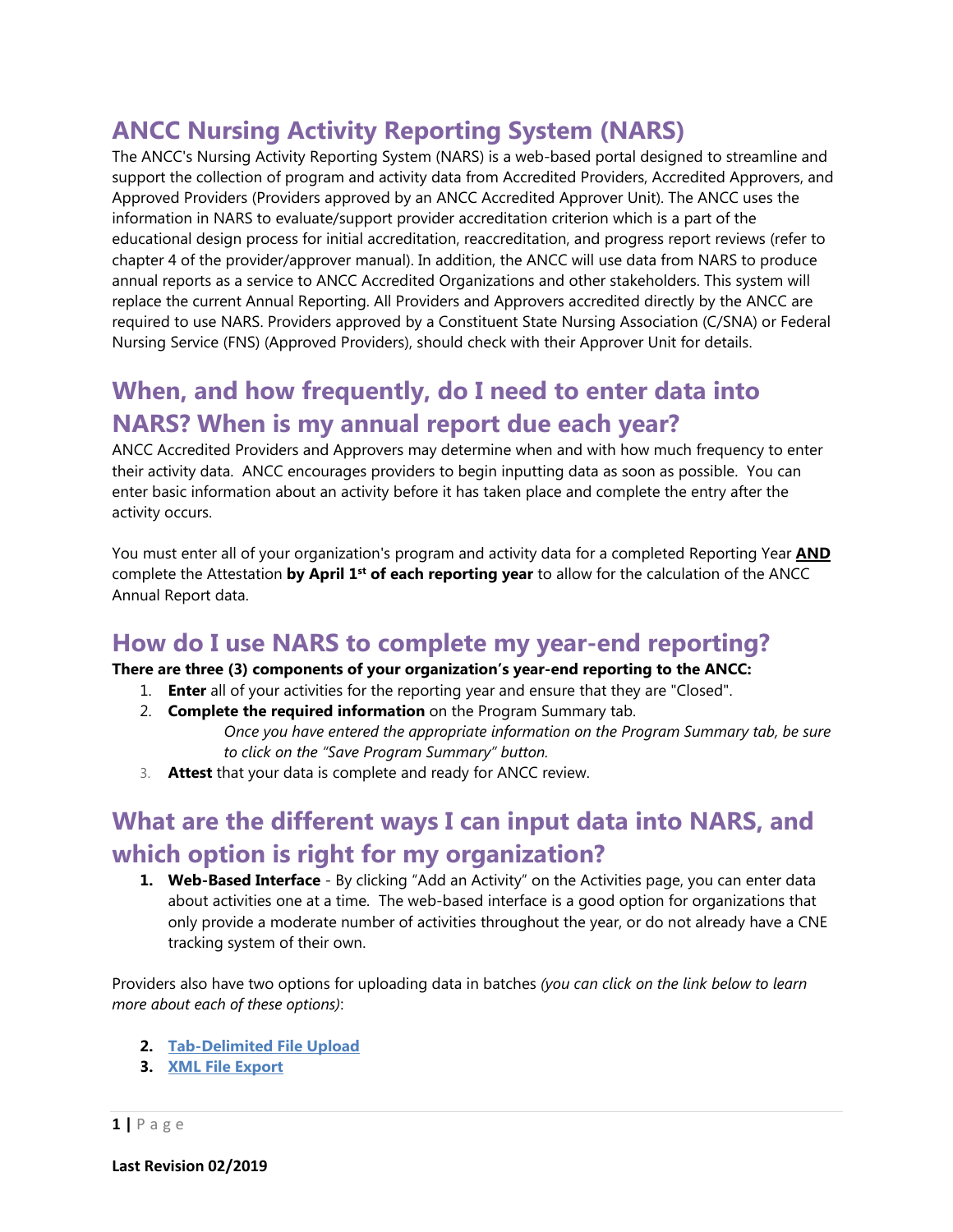## **What is a tab-delimited batch upload?**

The tab-delimited batch upload enables providers to export multiple activity records at one time into NARS. The tab-delimited batch upload process originates with the use of an MS Excel template which closely mirrors the CNE Activity List used previously by ANCC accredited providers to report activities for reaccreditation purposes.

Organizations that already have their own CNE tracking system and have the ability to match the fields in this system to the fields in the template might elect to use this format. The tab-delimited format might also be a good choice for organizations that provide the same activity in multiple locations throughout the year. In this case, ANCC expects you to count each of these events as separate activities. Because the process originates with a Tab-Delimited Activity File Template, a simple way for you to enter many activities with similar data is to copy data from one row to another.

#### **What is an XML file upload?**

XML File Export: XML stands for eXtensible Markup Language, a Web standard that makes it easier for computer systems to exchange data over the Internet. In order to collect information in a manner that is consistent with the data communications standards being adopted by medical education content providers, NARS includes a data upload tool that accepts XML files formatted to conform with the Medical Education Metrics (MEMS) XML standard created by Medbiquitous. Providers that have CNE activity tracking systems that support exports to XML files may wish to explore this option for uploading data to ANCC. Some technical knowledge of your tracking system and XML may be required.

*\*\*ANCC highly recommends that you work with your LMS providers/vendors or IT Support to utilize this functionality and gain optimal use of your systems. \*\**

## **What is the significance of "Reporting Year?"**

Annually, ANCC aggregates the activity data that is reported by providers and publishes an Annual Report that provides information to the CNE community about the size and scope of the CNE enterprise. The "Reporting Year" tells ANCC in which Annual Report the activity belongs. Most providers operate on a calendar year basis, and for these providers the Reporting Year is equivalent to the year of the Activity Date (For instance, Activity Date = September 1, 2016, and Reporting Year = 2016).

However, certain providers, such as some hospitals and medical schools, operate on an academic year calendar, and may need to pay special attention to the "Reporting Year" field for each activity they enter. For instance, if a provider offers a Regularly Scheduled Series that begins September 1, 2016 and ends June 1, 2017, the Activity Date would be September 1, 2016, and the Reporting Year would be 2017.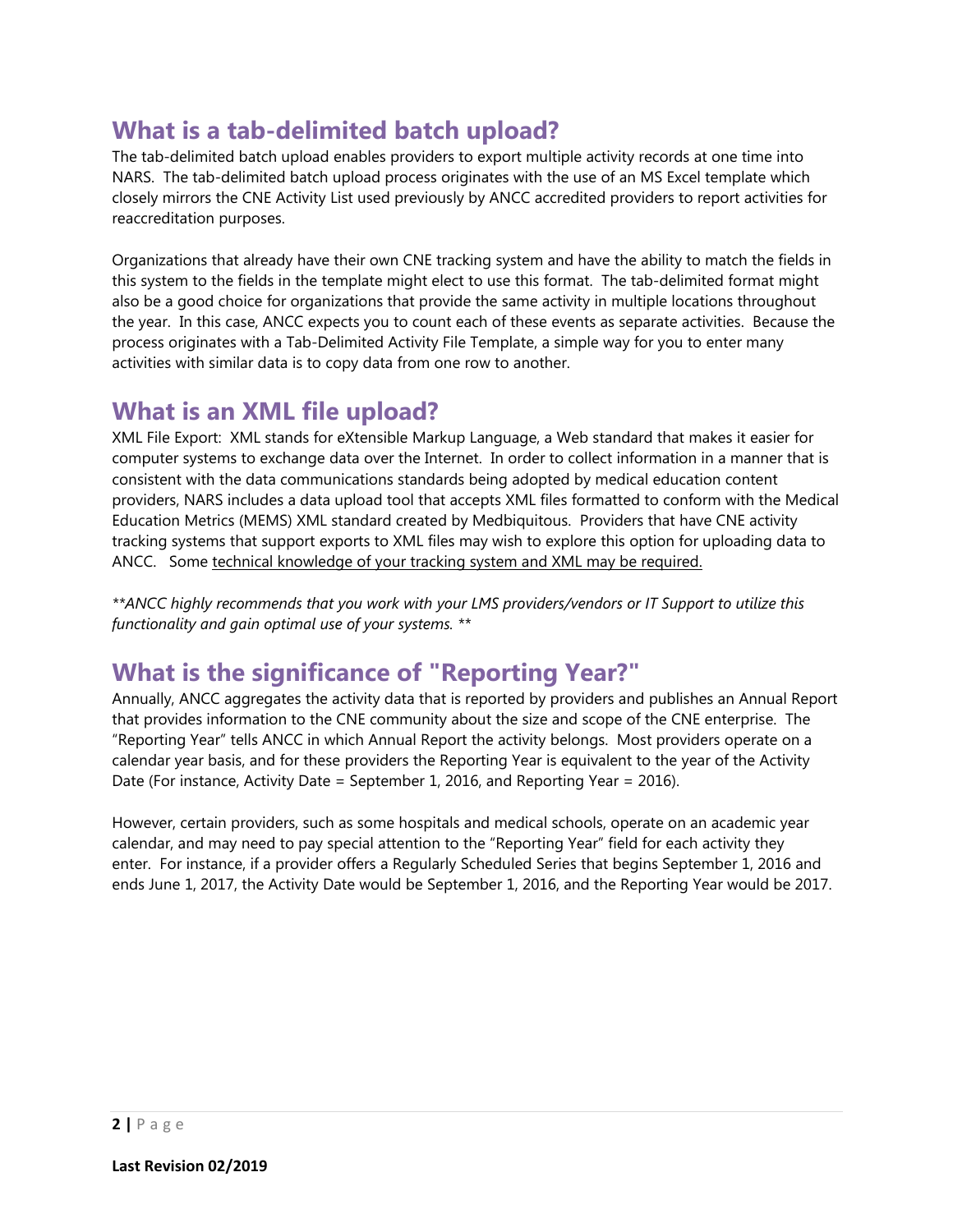# **ACTIVITY TYPES**

### **What kind of CNE activity types can be reported in NARS?**

Below is a list of the different CNE activity types that can be reported in the NARS System. *Please visit the NARS FAQs page for a chart of activity types, a definition, and additional information:* **[NARS](https://www.nursingworld.org/organizational-programs/accreditation/primary-accreditation/faqs/)  [FAQs](https://www.nursingworld.org/organizational-programs/accreditation/primary-accreditation/faqs/)**

- Course
- Regularly Scheduled Series
- Internet Live Course
- Enduring Material
- Internet Activity (Enduring Material)
- Journal Based CNE
- Manuscript Review
- Test Item Writing
- Committee Learning
- Performance Improvement
- Internet Searching and Learning
- Learning from Teaching

### **How does the ANCC define a course?**

A *course* is a live CNE activity where the learner participates in person. A course is planned as an individual event. Examples: annual meeting, conference, seminar.

For events with multiple sessions, such as annual meetings, accredited providers report one activity and calculate the hours of instruction by totaling the hours of all educational sessions offered for CNE credit. To calculate the numbers of learners, accredited providers report the number of learners registered for the overall event. Accredited providers are not required to calculate participant totals from the individual sessions.

**If a course is held multiple times for multiple audiences, then each instance is reported as a separate activity.**

### **How does the ANCC define a regularly scheduled series?**

A course is identified as a *regularly scheduled series (RSS)* when it is planned to have

- **1.** a series with multiple sessions that
- **2.** occur on an ongoing basis (offered weekly, monthly, or quarterly) and
- **3.** are primarily planned by and presented to the accredited organization's professional staff. Examples of activities that are planned and presented as a Regularly Scheduled Series are Grand Rounds, Tumor Boards, and M&M Conferences.

### **How does the ANCC define an enduring material activity?**

An *enduring material* is a printed, recorded, or computer-presented CNE activity that may be used over time at various locations and which, in itself, constitutes a planned activity. In an enduring material the provider creates the content.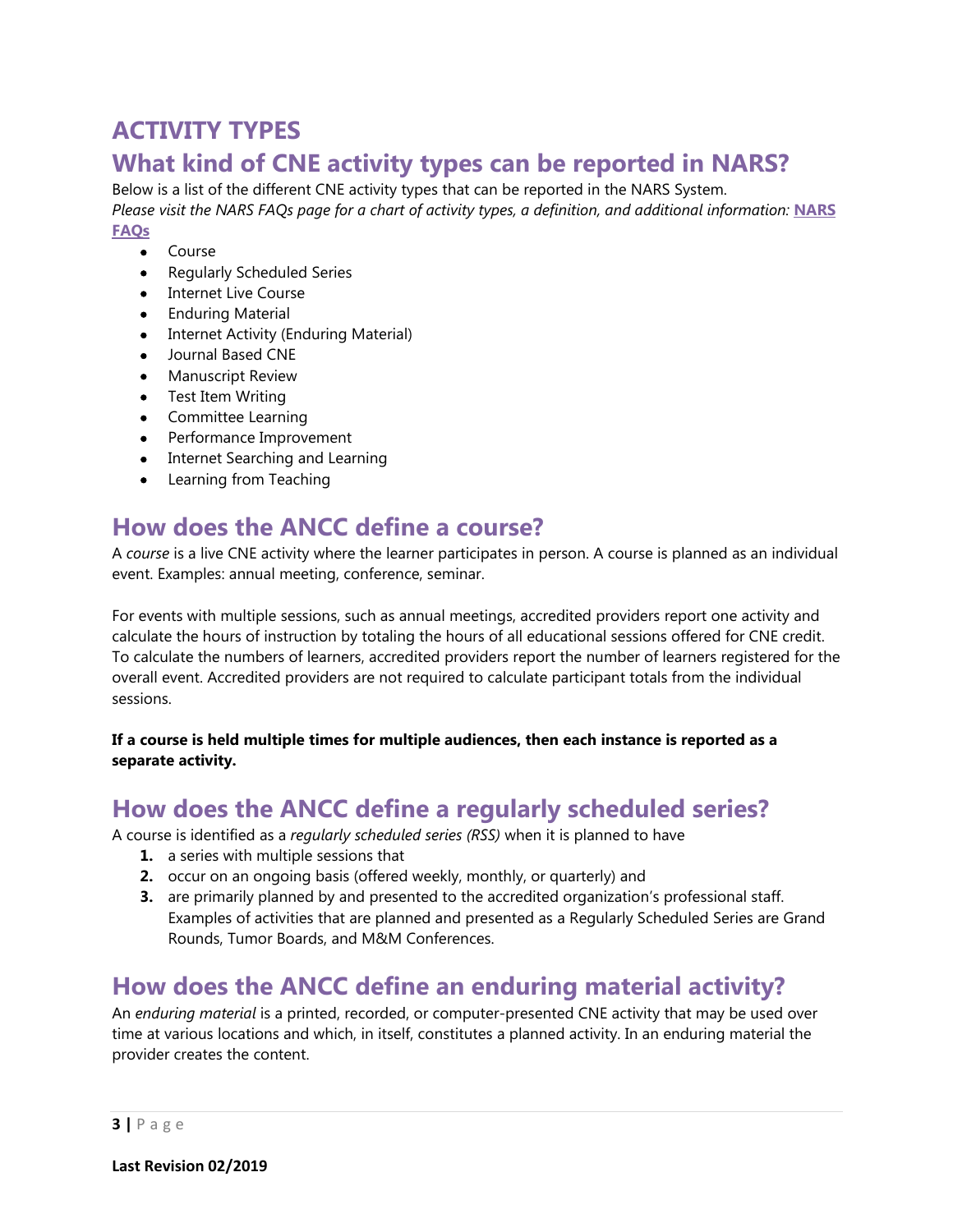**Enduring materials should be reported in NARS for each year in which they are active**, either for the entire year or any part thereof. For each year that you provided the activity, please report the number of learners (nurses or other learners) who participated in it during that year, as well as the commercial support related to the activity for that year. Do not report cumulative data for an activity spanning multiple years.

When reporting the number of nurse and other learner participants for an enduring material activity, you should count all learners who completed all or a portion of the activity and whose participation can be verified in some manner. ANCC would not consider individuals that only received the enduring material activity but did not actually complete all or a portion of it to be participants.

# **How does the ANCC define an internet enduring material activity?**

An *internet enduring material* activity is available when the nurse participant chooses to complete it. It is "enduring," meaning that there is not just one time on one day to participate in it. Rather, the participant determines when he/she participates. (Examples: online interactive educational module, recorded presentation, podcast).

Internet enduring material activities should be reported in NARS for each year in which they are active, either for the entire year or any part thereof. For each year that you provided the activity, please report the number of learners (nurse or non-nurse) who participated in it during that year, as well as the commercial support related to the activity for that year. Do not report cumulative data for an activity spanning multiple years.

When reporting the number of nurse and non-nurse participants for an internet enduring material activity, you should count all learners who completed all or a portion of the activity and whose participation can be verified in some manner. ANCC would not consider individuals that only downloaded or accessed the activity but did not actually complete all or a portion of it to be participants.

## **How does the ANCC define a journal-based CNE activity?**

A *journal-based CNE activity* includes the reading of an article (or adapted formats for special needs), a provider stipulated/learner directed phase (that may include reflection, discussion, or debate about the material contained in the article(s)) and a requirement for the completion by the learner of a predetermined set of questions or tasks relating to the content of the material as part of the learning process.

## **How does the ANCC define a manuscript review activity?**

*Manuscript review* CNE is based on a learner's participation in the pre-publication review process of a manuscript.

### **How does the ANCC define hours of instruction?**

*Hours of instruction* equals the total hours of educational instruction provided. For example, if a one-day course lasts eight (8) hours (not including breaks or meals), then total hours of instruction reported for that course is 8.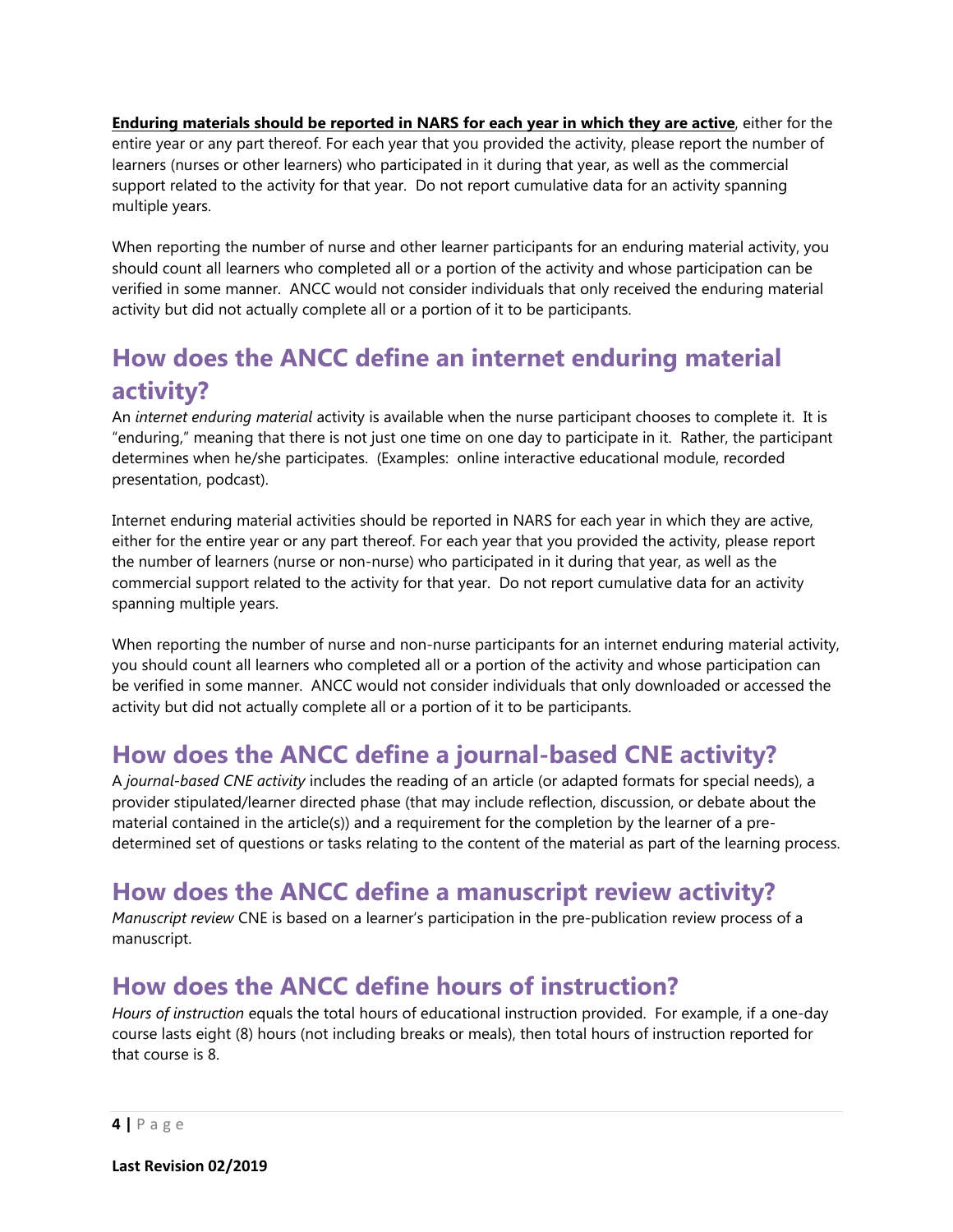See the **ANCC [NARS FAQs](https://www.nursingworld.org/organizational-programs/accreditation/primary-accreditation/faqs/) (Under FAQs > About NARS)** about regularly scheduled series, manuscript review and learning from teaching for additional specific examples regarding calculating hours of instruction for these types of activities.

# <span id="page-5-0"></span>**What is the difference between direct providership and joint providership of CNE activities?**

A directly provided activity is one that is planned, implemented and evaluated by the accredited provider. Joint Providership is planning, developing, and implementing an educational activity by two or more organizations or agencies.

# **What type of information is ANCC looking for in the "Description of Content" field?**

"Description of Content" is an **optional field** for a description of the information and topics that were discussed during the CNE activity. There is no specified format for this field, although it is limited to 2500 characters. If your organization produced an abstract for the activity, we encourage you to copy and paste it into the Content field. If you did not produce an abstract, you may include the written outcomes of the activity, or simply describe the content in your own words. In the future, this information may assist ANCC and its providers in demonstrating the value and scope of CNE.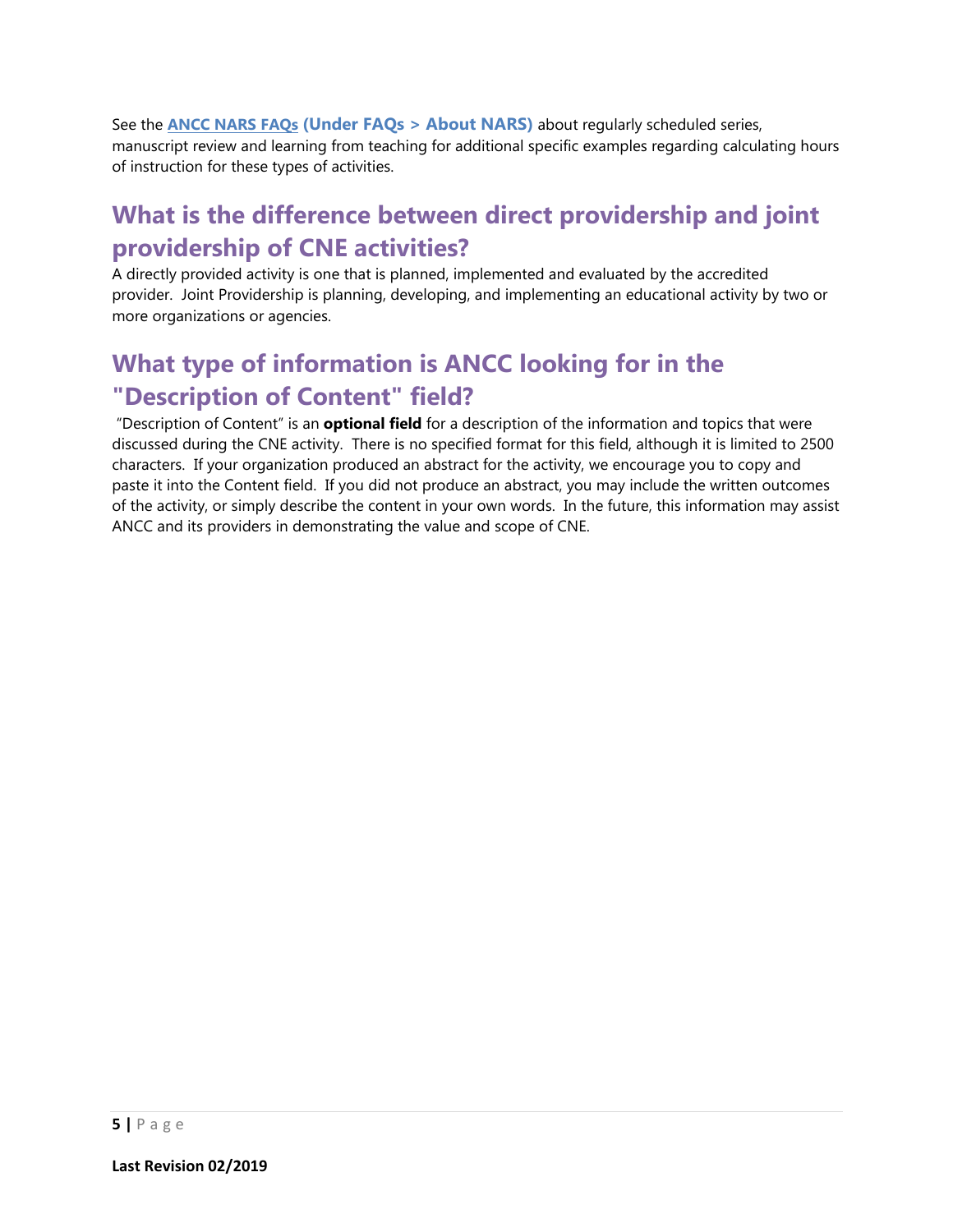# **COMMERCIAL SUPPORT**

## **How do I report Commercial Support for an activity?**

You are required to complete the following fields regarding commercial support at the individual CNE activity level.

- 1. **Commercial Support Received?** Indicate by clicking "Yes" or "No" whether commercial support was received for this activity. You should check "Yes" for this question if support was received regardless of whether it was paid directly to your organization, as the Accredited Provider, or to a joint provider.
- 2. **Support Source:** Complete this field for each commercial supporter for your activity. Select a name from the drop-down box, or, if the commercial supporter for your activity does not appear in the drop-down, type the supporter's name into the text field.
- 3. **Monetary Support Received:** Use this field to indicate the amount of monetary support received from each commercial supporter.
- 4. **In-kind Support Received:** Use this field to indicate the nature of any in-kind support received from each commercial supporter.

### **How do we report in-kind support?**

Report any in-kind (non-monetary) commercial support received for an activity by indicating the nature of the in-kind support. You *should not* estimate the dollar value of in-kind support. The following are the options in NARS to describe the nature of in-kind support:

- Durable equipment
- Facilities/Space
- Disposable supplies (Non-biological)
- Animal parts or tissue
- Human parts of tissue
- Other

# <span id="page-6-0"></span>**If an accredited provider is working in joint providership with another entity, and it authorizes the commercial support to be paid directly to the other entity, does the accredited provider have to report that commercial support?**

Yes, the accredited provider must report the full amount of commercial support received, even if the commercial support is distributed to other non-accredited joint providers. In the event that more than two organizations will be providing an educational activity receiving Commercial Support (jointly providing), the organization identified as the "Provider" of the activity is responsible for managing Commercial Support funds in adherence with the ANCC Accreditation criteria. A Commercial Interest Organization *may not* jointly provide educational activities. For more information on Commercial Interest Organizations, please view [ANCC's Content Integrity Standards.](https://www.nursingworld.org/organizational-programs/accreditation/primary-accreditation/faqs/) **Under FAQs > Content Integrity.**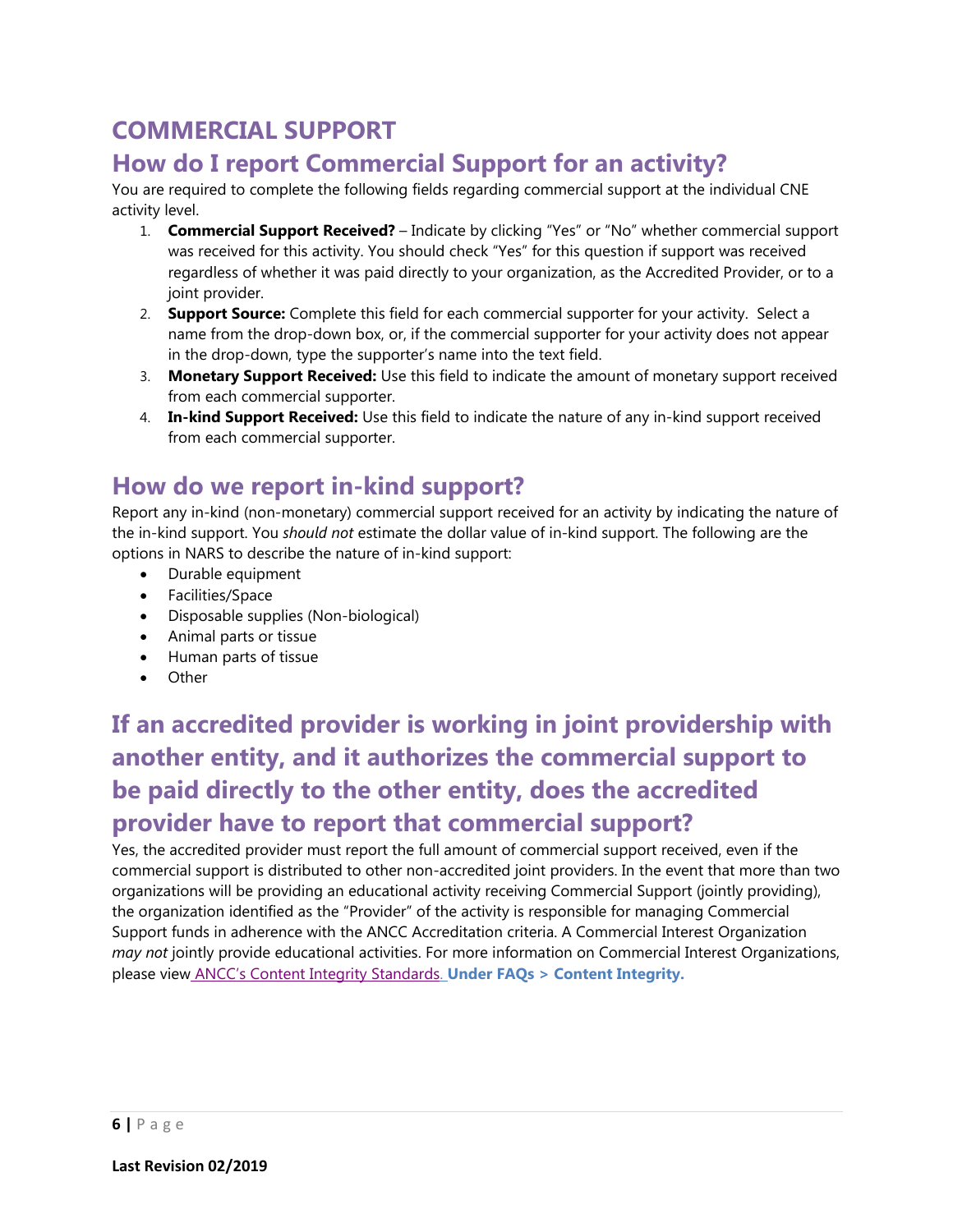# **How should commercial support associated with jointly provided activities be reported?**

If your organization is the accredited provider for a jointly provided activity, ANCC requires you to report the same financial data that you do for directly provided activities, even if the joint provider was the recipient of the funds.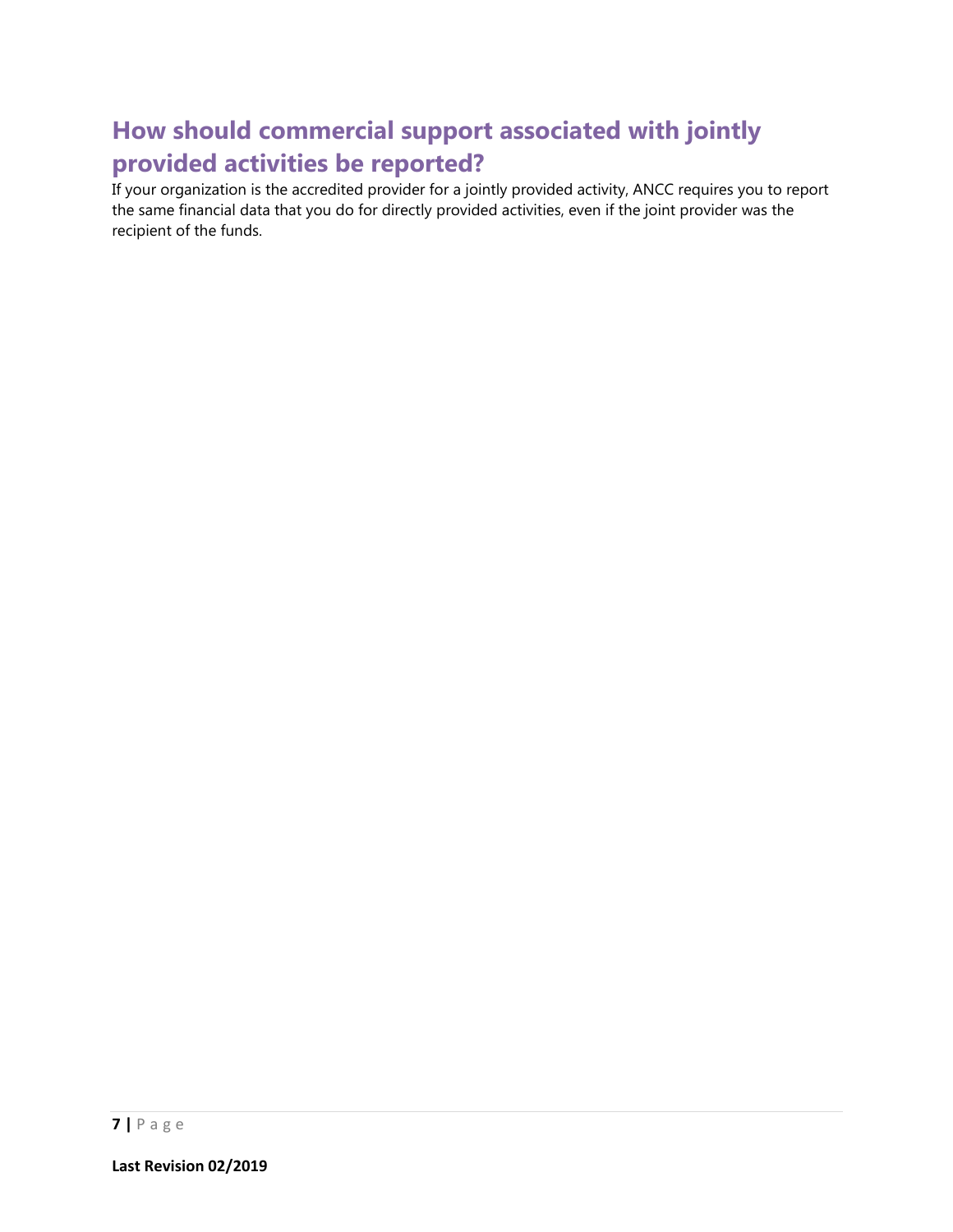# **What is the "Provider Activity ID"?**

If your organization assigns an internal code or identifier to each of its CNE activities, you may enter it into this field.

The Provider Activity ID field is **optional ONLY WHEN** entering single activities using the NARS **web page interface.** However, **you will need to enter a value for this field in cases where your organization offers multiple activities in the same format on the same date.**

#### **\*\*The Provider Activity ID is required for all activities included in batch upload files. \*\***

NOTE: If an activity is provided on the same date and in a different location, you will need to enter a unique Provider Activity ID for the NARS system to recognize the activities as separate activities. If you do not use a unique identifier, you will receive an error message when uploading the file.

The Provider Activity ID is a code or identifier that your organization creates. It is used in combination with the data in the fields Reporting Year, [Activity Type,](http://www.accme.org/ask-accme/what-kind-cme-activity-types-can-be-reported-pars) and Activity Date to uniquely identify your activity records. For this reason, providers should not use their ANCC-assigned provider ID number as a Provider Activity ID, since this number would be the same for all activities you provide.

### **What data are providers/approvers required to enter in NARS to "open" or "close" an activity?**

#### **The following fields are required to establish, or "open" an activity in NARS:**

- 1. Activity Type (e.g. Course, Regularly Scheduled Series (RSS), Enduring Material, etc.)
- 2. Activity Title
- 3. Activity Date
- 4. Activity Location **(Courses and [RSS](http://www.accme.org/node/6132) only)**
- 5. Reporting Year

#### **The following fields are required to complete, or "close," an activity in NARS.**

- 1. Providership (Direct or Joint)
- 2. Hours of Instruction
- 3. Designed to change (Competence, Performance or Patient Outcomes)?
- 4. Changes in (Competence, Performance or Patient Outcomes) evaluated?
- 5. Number of nurses who participated in the activity
- 6. Number of other learners who participated in the activity
- 7. Commercial Support Received? (Y/N) - If Yes, Total Monetary Amount of Commercial Support Received and/or Nature of In-Kind Commercial Support Received
- 8. Competencies Addressed
- 9. Name(s) of Joint Providers **(jointly-provided activities only)**
- 10. Name(s) of commercial supporter(s) and monetary amount/nature of in-kind support received from each supporter.
- 11. Number of Contact Hours Awarded

**You must enter all of your organization's program and activity data for a completed Reporting**  Year and complete the Attestation by April 1<sup>st</sup> to allow for the calculation of the ANCC Annual Report data. Please note that "open" and "closed" refers to the data fields that require text for the NARS system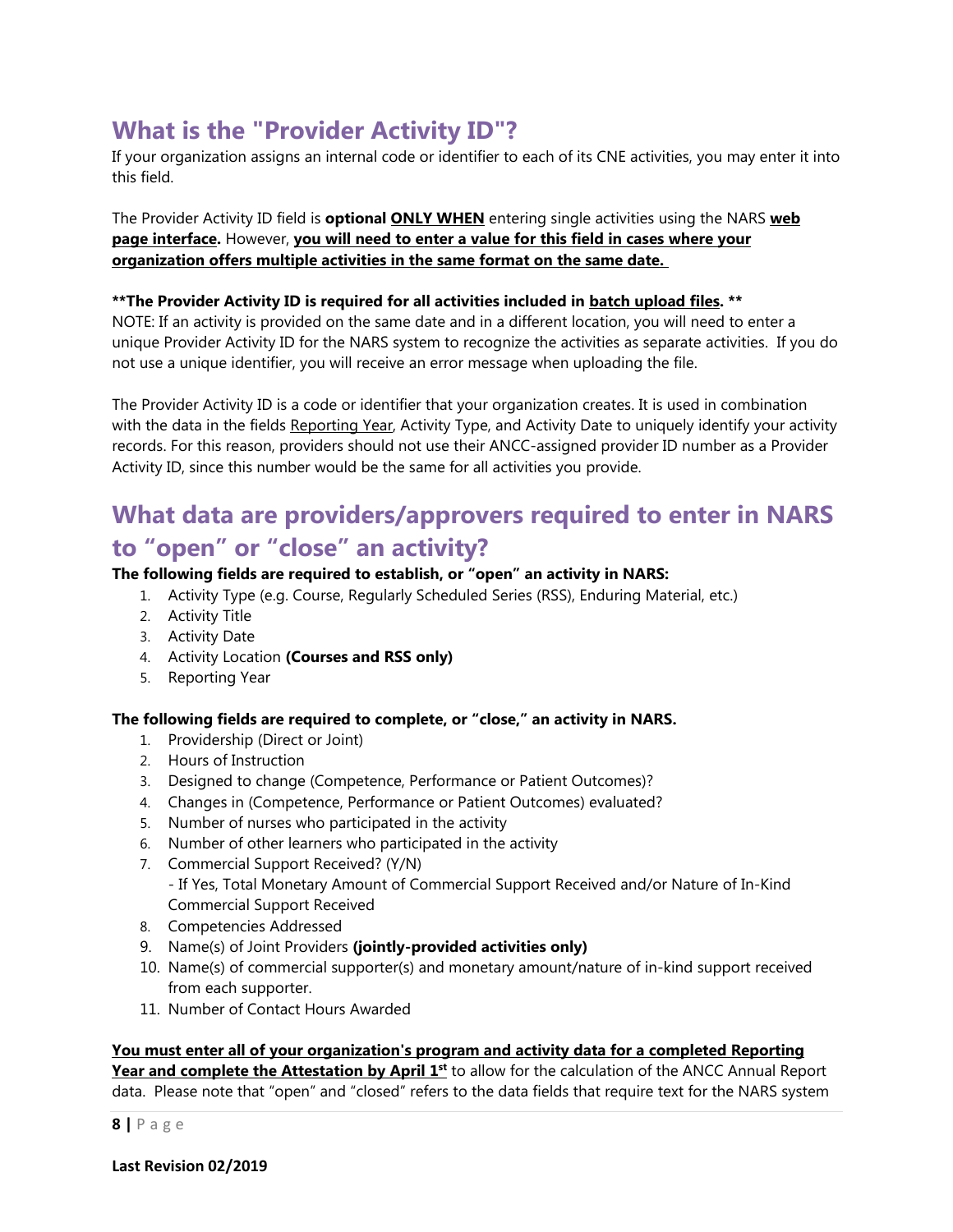to consider the activity open or closed. This does not mean that this information is required by ANCC for reporting purposes. For more information, please refer to the chart in [Appendix A Figure 1.](#page-31-0)

# **Can I use the ANCC Excel template to create an XML file upload?**

**No.** The Excel template that the ANCC has published for use with the tab-delimited .txt file upload process cannot be used to add activities through an XML file upload in NARS.

In order to successfully add activities to NARS using the XML file upload, you must structure your data as described in the XML file upload process documentation. Saving the ANCC tab-delimited text template Excel file as XML will not create a file that conforms to the Medical Education Metrics (MEMS) XML standard as required by the NARS upload process.

### **How do I report Journal Based CNE in NARS?**

When you report Journal-Based CNE in NARS, report each article as one activity. For hours of instruction, specify the amount of time required to complete the activity. The number of participants should equal the total number of individuals who completed the activity.

For example, a provider produces a journal that contains an article that is associated with a CNE activity. Twenty nurses read the article, reflect on the content, and complete questions related to the content of the article. The nurses spend 1 hour on this activity. In NARS, the provider would report this as a Journal-Based CNE activity with 20 nurse participants, and 1 hour of instruction.

### **How do I report Manuscript Review CNE in NARS?**

When you report Manuscript Review CNE in NARS, report each journal for which the manuscript is being reviewed as an activity regardless of how many manuscripts there are and regardless of how many persons have reviewed manuscripts as CNE. For hours of instruction, specify the amount of time you believe a learner would take to complete the Manuscript Review CNE activity. The number of participants should reflect the total number of learners engaged in reviewing manuscripts as CNE.

For example, a provider published one journal. During the course of the year, 25 nurses reviewed manuscripts for this journal. Each nurse spent 2 hours on his/her review. In NARS, the provider would report this as 1 Manuscript Review CNE activity, with 25 Nurse Participants and 2 Hours of Instruction.

For example, a provider created a Learning from Teaching activity for 10 nurses. Each nurse completed their CNE activity in 2 hours. In NARS, the provider would report this as a Learning From Teaching CNE activity, with 10 Nurse Participants and 2 Hours of Instruction.

# **How do I report activities that are available for more than one year?**

Activities offered over the course of multiple reporting years - such as Enduring Materials - should be reported in NARS for each year in which they are active, regardless of whether they are active for the entire year or just a part of it.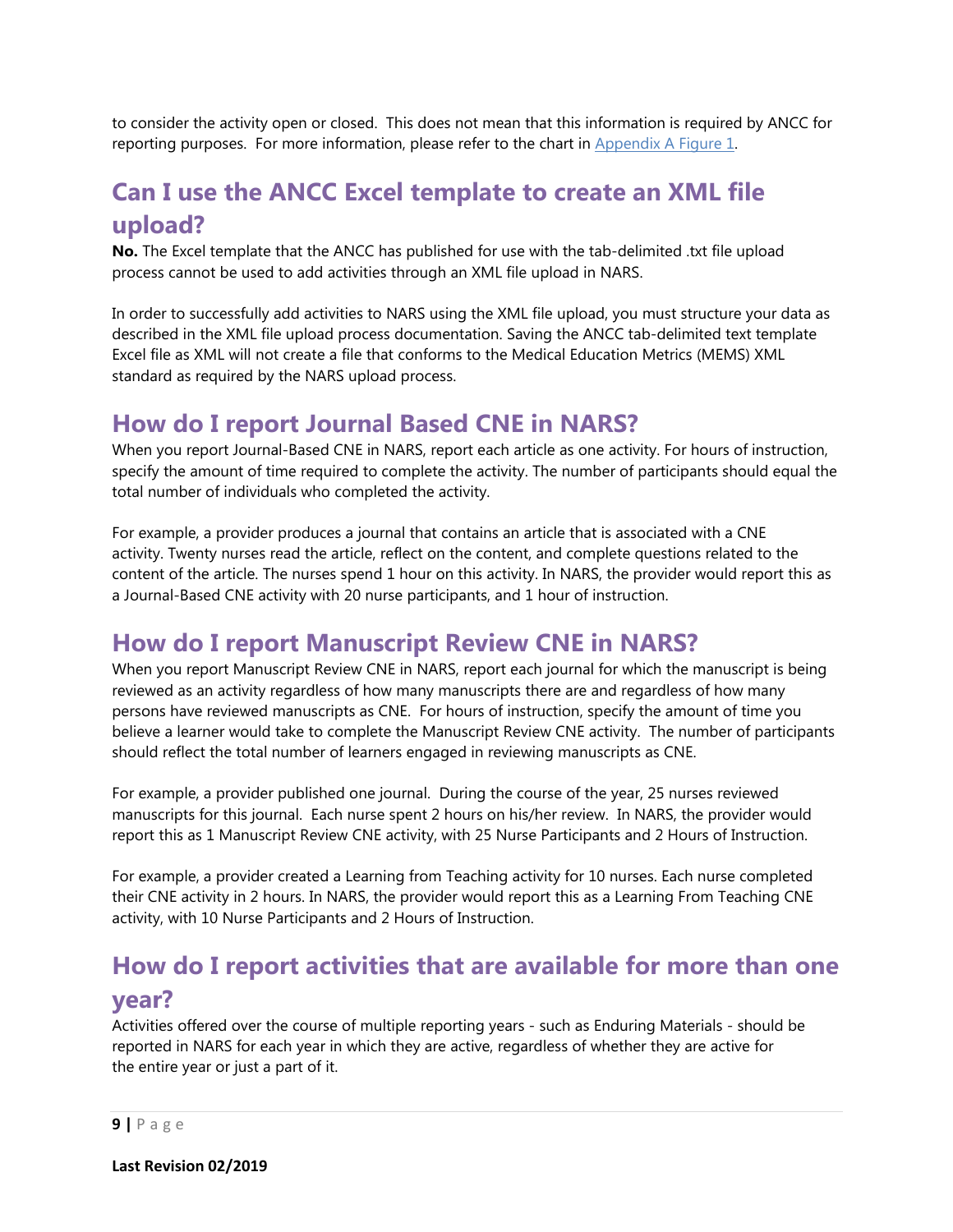For each year that you provided the activity, you will report the number of learners (nurses or other learners) who participated during *that year*, as well as the commercial support related to the activity *for that year*. Do not report cumulative data for an activity spanning multiple years.

As an example, if a provider offers an enduring internet material activity that was launched on July 1, 2010 and remains available through December 2011, and they are reporting on a calendar year\*, then they should:

- 1. Report one activity in NARS for 2010 (with a start date of July 1, 2010) and then one activity for 2011 (with the same start date of July 1, 2010);
- 2. For each year, calculate and report the attendance **during that year ONLY**. Do not count attendance for both years when reporting for 2011;
- 3. For each year, calculate and report the commercial support received or incurred during that year only. If the activity received monetary commercial support, report the amount of support received in the years in which it was received. **In subsequent years, for the question, "Commercial Support Received," answer "yes" and type zero ("0") in the "Total Monetary Amount Received" field.**

# **Do you have any tips about using the Tab-delimited Batch Upload feature in NARS?**

**YES!** The ANCC has put together several tools for you to use related to uploading your activity data in batches using the Tab-Delimited Batch Upload feature in NARS. Below we have provided a [Tab-delimited](http://www.nursecredentialing.org/Documents/Accreditation/Accred-ProviderForms/Tab-Delimited-File-Using-Excel.pdf)  [File Upload Instructions \(](http://www.nursecredentialing.org/Documents/Accreditation/Accred-ProviderForms/Tab-Delimited-File-Using-Excel.pdf)'Upload Instructions') document which walks you through the process.

The following notes and guidelines are offered for providers who choose to upload activity data into NARS using a tab-delimited text file format. Although we reference the Tab-Delimited Activity File Template ('Excel Template') below, this information is applicable regardless of the method used to create a text upload file. Adhering to these guidelines will reduce the potential for validation errors during the file upload process. These tips can be found on pages 7-8 of the Upload Instructions:

- The tab delimited text file must be saved and uploaded as a .txt file.
- **Each activity record must have the minimum number of fields required as specified in the instructions for the version of the template being used.** Even if data is not required in a field, the system will expect the field to appear in the record with a blank (NULL) value, and the null value should be separated by tab-delimiters. If you use the Excel Template file, leave the cells that do not contain data completely blank (do not enter a zero or a space – enter no character at all). The columns left empty will create the appropriate blank (or null) values automatically when you save the file as a tab-delimited .txt file.

*Note: It is possible for a record to exceed the minimum number of required fields if the last eight fields are repeated for multiple sources of commercial support.*

- If you are reporting details about your activities' **sources of commercial support, and an activity receives commercial support from multiple sources**, then the final eight columns must be repeated for each source of commercial support. It is important to include **ALL** of the columns **for EVERY source** of commercial support, even if they must be left blank because they were not applicable to the support received from that source.
- **Number values cannot include commas**. Currency amounts cannot include \$ characters or commas.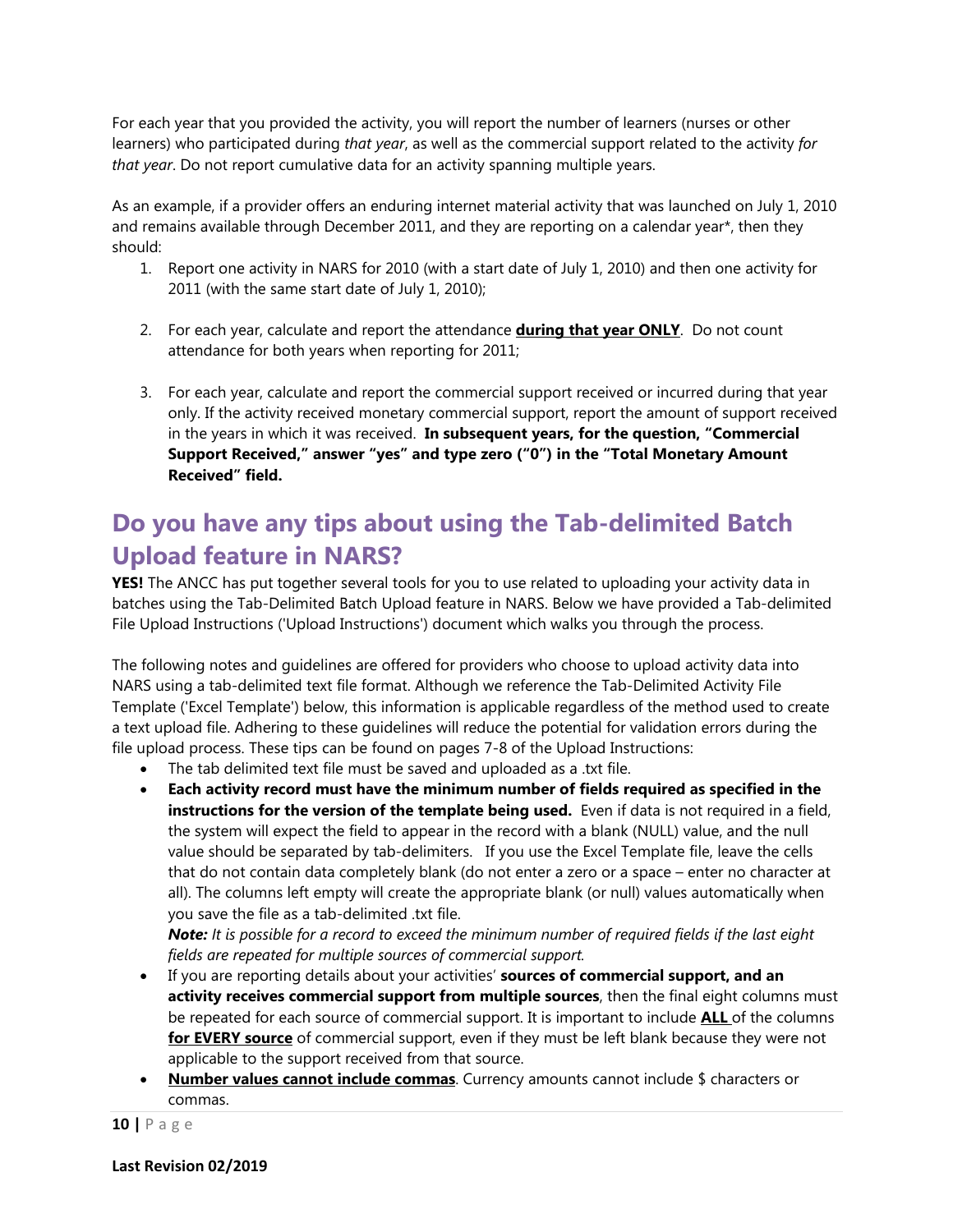- When you prepare an Excel file that will be used to create a tab-delimited .txt file for upload to NARS, **there are certain characters that should be avoided in the text entries.** These characters, known as control codes, impart formatting to text within a cell and can include tabs within cells, carriage returns, and line feeds. When your Excel file is saved in tab-delimited .txt format, these characters will cause the columns and rows in your .txt file to break unexpectedly, and you will receive validation errors when you attempt to upload the file. Control characters should be removed from text in Excel before you create the .txt file for upload.
- **Do not re-arrange the order in which the columns appear in the Excel Template.** If you add any columns to the spreadsheet during your data entry process (other than repeating columns for additional sources of commercial support), the columns must be removed prior to creating the .txt file for upload.

## **How do I copy activities in NARS?**

If you provide the same activity in multiple locations (e.g., update course) or provide the same activity year after year (e.g., annual meeting), you can save time entering data about these activities by using the copy function in NARS. The copy function allows providers to select an existing activity and create a new activity [that contains the same data for the following fields:](http://www.accme.org/node/6157)

- Activity Type
- Activity Sub-category (if applicable)
- Activity Title
- Provider Activity ID (if applicable)
- Hours of Instruction
- Contact Hours
- Description of Content (if applicable)
- Designed to change Competence?
- Changes in Competence evaluated?
- Designed to change Performance?
- Changes in Performance evaluated?
- Designed to change Patient Outcomes?
- Changes in Patient Outcomes evaluated?

Once you copy the activity, you may modify all of the above fields in the new activity record, if needed. You must still enter the Reporting Year, Activity Date, and Activity Location (if applicable) for the new activity in order to be able to save it in NARS.

To copy an existing activity in NARS, visit the View Activities screen, select the applicable Reporting Year from the drop-down list, and find the activity that you want to copy on either the Open or Closed tab. Click on the copy button next to the activity. A dialogue box will appear that will require you to select a Reporting Year for the new activity. Select a Reporting Year and click Continue. The new activity record will appear. You will need to enter the Activity Location (if applicable) and the Activity Date in order to save the new activity in NARS.

### **How do I delete more than one activity at a time?**

If you need to delete more than one activity at a time from NARS, you may do so by visiting the View Activities screen and selecting the applicable [Reporting Year.](http://www.accme.org/node/6133) Expand the list of either closed and/or open activities, and click the Select for Deletion checkbox next to each activity that you want to delete. When

**11 |** Page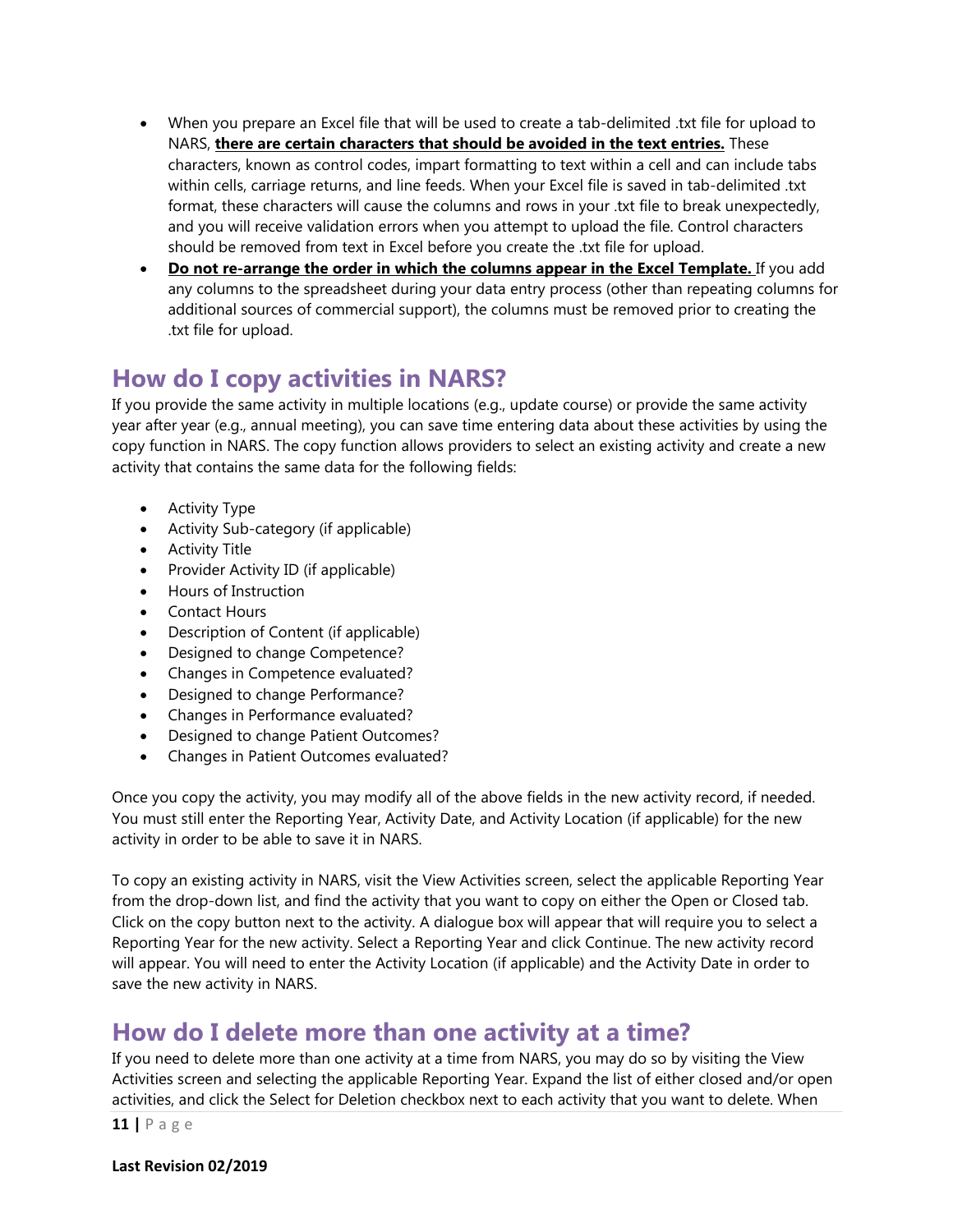you have selected the activities you want to delete from both the open and closed lists, click the Delete Selected Activities button that appears above the list of activities. You will receive a warning message asking you to confirm whether you want to delete the selected activities.

*Note that you cannot delete activities that fall in a Reporting Year for which you have already provided an Attestation. If you need to delete activities to which you have already attested, please contact the ANCC.*

### **How long is an enduring material "good for"?**

**No longer than three years.** The ANCC policy on enduring materials requires both an original release date and an expiration date. In addition, the ANCC policy requires that you review each enduring material at least once every three years or more frequently if indicated by new scientific developments. So, while you can review and re-release an enduring material every three years (or more frequently), the enduring material cannot be offered as an accredited activity for more than three years without some review on the part of the provider to ensure that the content is still up-to-date and accurate. That review date must be included on the enduring material, along with the original release date and an expiration date. For more information, see the ANCC's policies regarding enduring materials.

# **I entered all the required activity information into the form, but I don't see it on the Activities page now. Where did it go?**

• By default, the Activities page of NARS displays "open" activities that occur during the current [Reporting Year.](http://www.accme.org/node/6133) If you enter all required activity information, but no longer see the activity listed in the default view, first make sure that the "Reporting Year" is set to the appropriate year for the activity, and then click on the "closed" tab on the Activities page. Activities that contain all required information are considered "closed."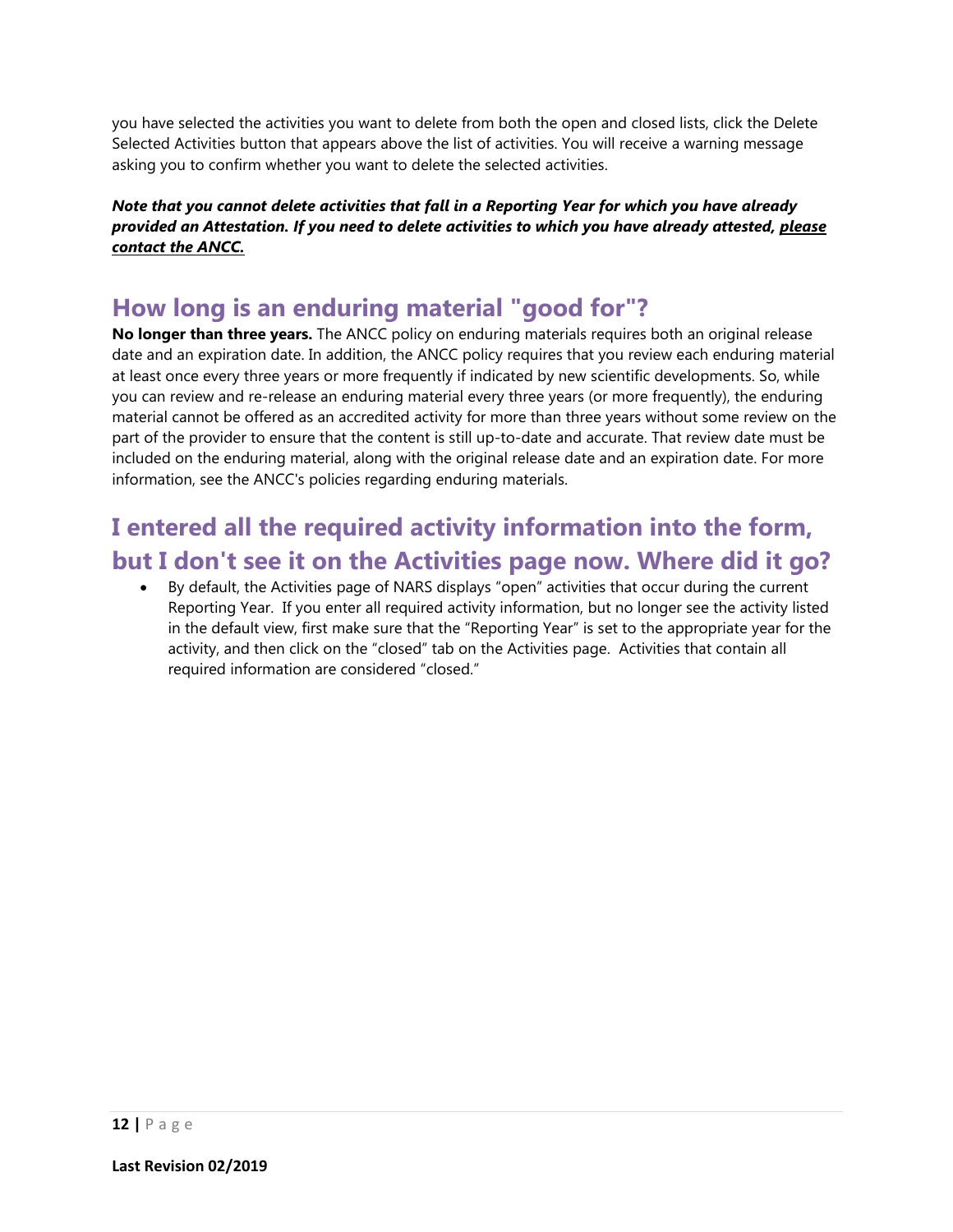# **LOGGING IN TO NARS (Figure 1)**

Please visit this link to log into the NARS System <https://nars.nursecredentialing.org/Login.aspx?ReturnUrl=%2f>

#### **You will be taken to this page:**

| ANCC                                        |                                                                                                                                                                                                                                                                                                                                                                                                                                                                                                                  |
|---------------------------------------------|------------------------------------------------------------------------------------------------------------------------------------------------------------------------------------------------------------------------------------------------------------------------------------------------------------------------------------------------------------------------------------------------------------------------------------------------------------------------------------------------------------------|
| <b>AMERICAN NURSES CREDENTIALING CENTER</b> |                                                                                                                                                                                                                                                                                                                                                                                                                                                                                                                  |
|                                             |                                                                                                                                                                                                                                                                                                                                                                                                                                                                                                                  |
|                                             |                                                                                                                                                                                                                                                                                                                                                                                                                                                                                                                  |
|                                             |                                                                                                                                                                                                                                                                                                                                                                                                                                                                                                                  |
| Log In                                      |                                                                                                                                                                                                                                                                                                                                                                                                                                                                                                                  |
| the information below                       | Welcome, accredited CE providers. The Nursing Activity Reporting System (NARS) is designed to streamline and support the collection<br>of your program and activity data. If you are the designated contact for an accredited CE provider, you may access the system by entering<br>First time users: To login for the first time, please request a password. We suggest you review these resources before you begin.<br>Need more help? Please contact us by email at NARS@ana.org or by phone at 800.284.2378. |
| Email Address*                              |                                                                                                                                                                                                                                                                                                                                                                                                                                                                                                                  |
| Password*                                   |                                                                                                                                                                                                                                                                                                                                                                                                                                                                                                                  |
| Organization ID*                            |                                                                                                                                                                                                                                                                                                                                                                                                                                                                                                                  |
|                                             |                                                                                                                                                                                                                                                                                                                                                                                                                                                                                                                  |
| Login                                       | <b>Minimum System Requirements</b>                                                                                                                                                                                                                                                                                                                                                                                                                                                                               |

Enter the organization credentials that were emailed to you from the NARS system.

#### **Email Address Password**

#### Organization ID: **N00XXX** or **A00XXX**

*Providers will have an N at the beginning of their organization ID. Approvers will have an A at the beginning of their organization ID.* \*Please note that this organization ID is *different* from your *Provider number (P#) or Approver Number (A#) given to you in your accreditation letter by the ANCC.\**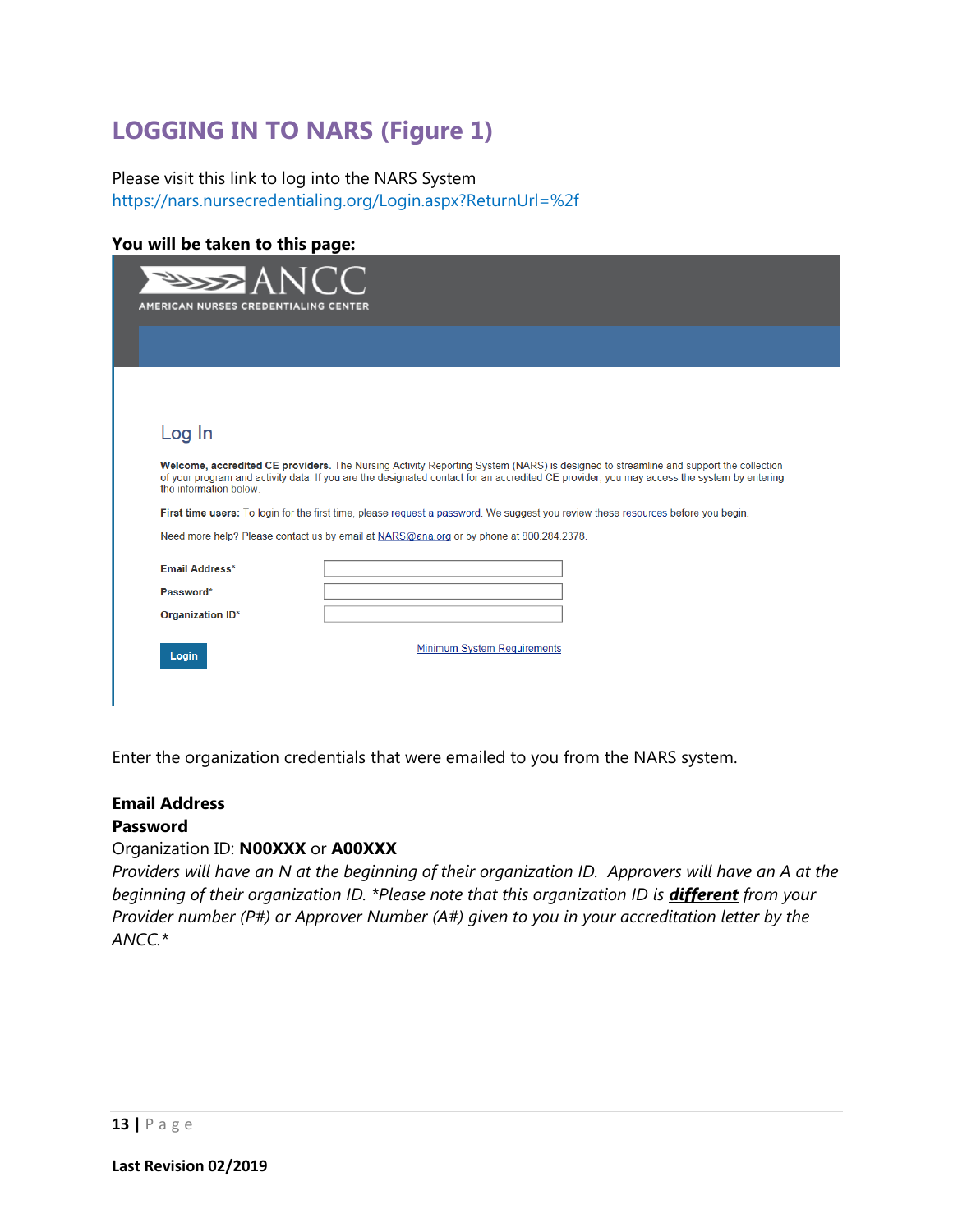# **ADDING ADDITIONAL USERS (Figure 2)**

1. From your home page click on the tab "User Management"

| Home                                                                                  | My<br>Organization                    | <b>Activities</b> | Program<br><b>Summary</b> | User<br><b>Management</b>                    |                                                                                                                                                        |  |
|---------------------------------------------------------------------------------------|---------------------------------------|-------------------|---------------------------|----------------------------------------------|--------------------------------------------------------------------------------------------------------------------------------------------------------|--|
|                                                                                       |                                       |                   |                           |                                              |                                                                                                                                                        |  |
|                                                                                       |                                       |                   |                           |                                              |                                                                                                                                                        |  |
| Welcome to Nursing Activity Reporting System (NARS)                                   |                                       |                   |                           |                                              |                                                                                                                                                        |  |
|                                                                                       |                                       |                   |                           |                                              | If you need assistance you can click on the help link at the top of each NARS screen or hover over the question mark (2) for context sensitive help on |  |
| each page. Need more help? Please contact NARS@ana.org or by phone at 1.800.284.2378. |                                       |                   |                           |                                              |                                                                                                                                                        |  |
|                                                                                       |                                       |                   |                           |                                              |                                                                                                                                                        |  |
| <b>My Organization Profile</b>                                                        |                                       |                   |                           |                                              |                                                                                                                                                        |  |
| <b>Name: Test Provider</b>                                                            |                                       |                   |                           | <b>Lead or Primary Nurse Planner</b>         |                                                                                                                                                        |  |
|                                                                                       |                                       |                   |                           |                                              |                                                                                                                                                        |  |
| <b>Provider Type:</b>                                                                 | <b>Accredited Provider</b>            |                   |                           | Mr. Steve Janis                              |                                                                                                                                                        |  |
| Organization ID:                                                                      | N008000                               |                   |                           | <b>Senior Developer</b><br><b>1234 Main</b>  |                                                                                                                                                        |  |
| <b>Organization Type:</b>                                                             | Other (Other)                         |                   |                           | Chicago, IL 60606                            |                                                                                                                                                        |  |
| <b>Accreditor/Approver:</b>                                                           | American Nurses Credentialing Center  |                   |                           | steve.janis@rwkdesign.com<br>p. 312-333-3333 |                                                                                                                                                        |  |
| <b>Address:</b>                                                                       | <b>1234 Main</b><br>Chicago, IL 60606 |                   |                           | <b>Change Lead or Primary Nurse Planner</b>  |                                                                                                                                                        |  |
| Phone:                                                                                | 312-333-3333                          |                   |                           |                                              |                                                                                                                                                        |  |
| <b>Web Address:</b>                                                                   | www.test.com                          |                   |                           |                                              |                                                                                                                                                        |  |
| <b>Edit Organization Profile</b>                                                      |                                       |                   |                           |                                              |                                                                                                                                                        |  |

#### 2. Click on the tab "Add New User"

 $\mathcal{L}$ 

| <b>PASSE ANCC</b><br>AMERICAN NURSES CREDENTIALING CENTER |                                       |                   |                           |                                  | Logged in as Kendria Jackson   Log Out<br>My Profile   Change Password |
|-----------------------------------------------------------|---------------------------------------|-------------------|---------------------------|----------------------------------|------------------------------------------------------------------------|
| Home                                                      | My<br><b>Organization</b>             | <b>Activities</b> | Program<br><b>Summary</b> | <b>User</b><br><b>Management</b> |                                                                        |
|                                                           | <u> Jse<del>r Man</del>ag</u> ement ● |                   |                           |                                  |                                                                        |

|                                                       | <b>Organization</b>  | <b>First</b><br><b>Name</b> | <u>Last</u><br><b>Name</b> | <b>Email Address/Username</b> | Phone<br><b>Number</b> | Position                          | <b>Action</b>    |
|-------------------------------------------------------|----------------------|-----------------------------|----------------------------|-------------------------------|------------------------|-----------------------------------|------------------|
| <b>American Nurses</b><br><b>Credentialing Center</b> | <b>Test Provider</b> | <b>Steve</b>                | Janis                      | steve.janis@rwkdesign.com     | 312-333-<br>3333       | <b>Senior</b><br><b>Developer</b> | delete<br>update |
| <b>American Nurses</b><br>Credentialing Center        | <b>Test Provider</b> | Kendria                     | Jackson                    | kendria.jackson@ana.org       | 123-456-<br>7890       |                                   | update delete    |

Add New User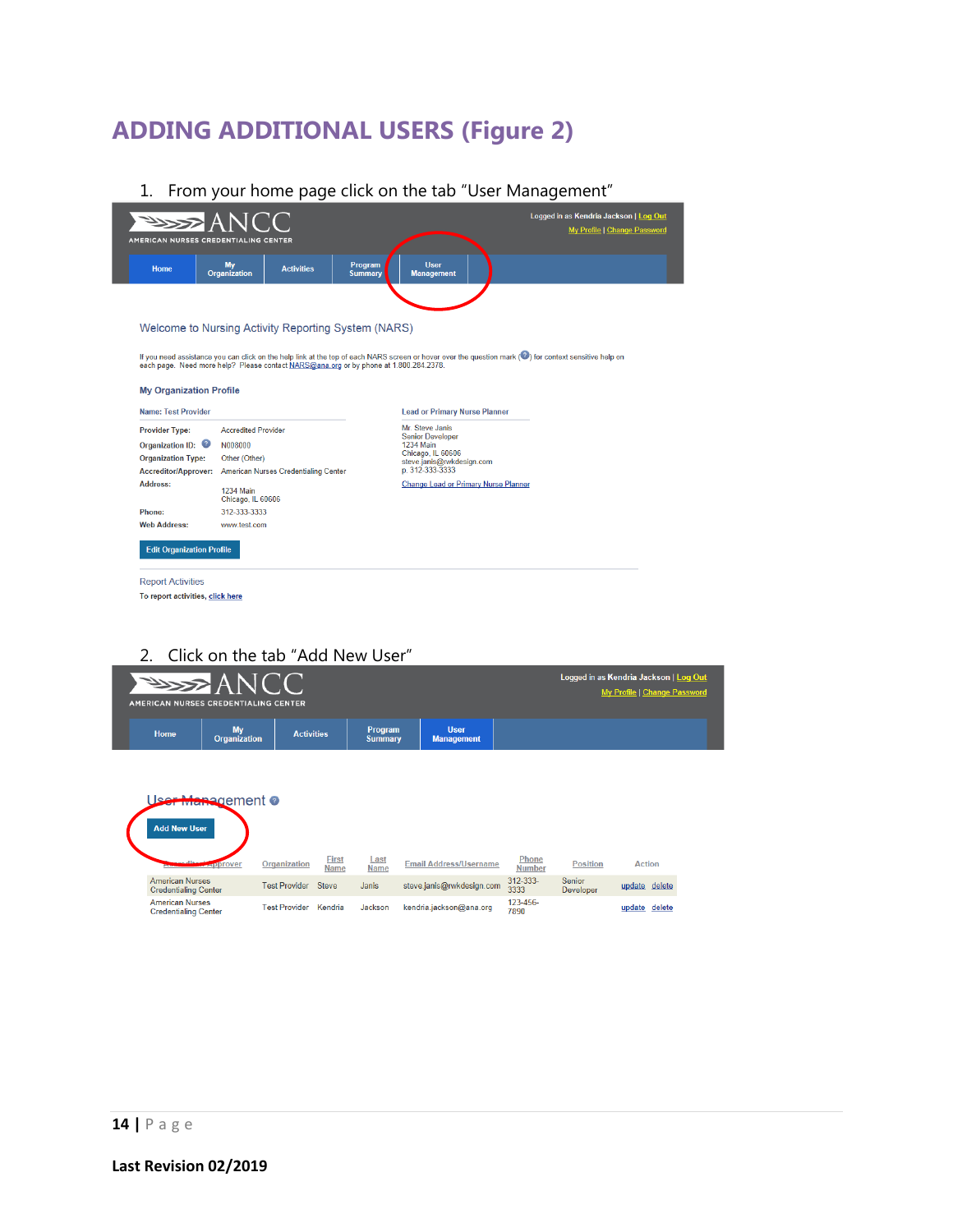#### 3. Fill in all of the required fields and click save once you are finished.

| كرولا                                |                                                                                                                                |                                                 |                |                   | Logged in as Kendria Jackson   Log Out |
|--------------------------------------|--------------------------------------------------------------------------------------------------------------------------------|-------------------------------------------------|----------------|-------------------|----------------------------------------|
| AMERICAN NURSES CREDENTIALING CENTER |                                                                                                                                |                                                 |                |                   | My Profile   Change Password           |
|                                      |                                                                                                                                |                                                 | Program        | <b>User</b>       |                                        |
| Home                                 | My<br>Organization                                                                                                             | <b>Activities</b>                               | <b>Summary</b> | <b>Management</b> |                                        |
|                                      |                                                                                                                                |                                                 |                |                   |                                        |
|                                      |                                                                                                                                |                                                 |                |                   |                                        |
|                                      | Add New User <sup>o</sup>                                                                                                      |                                                 |                |                   |                                        |
|                                      |                                                                                                                                |                                                 |                |                   |                                        |
|                                      | Fields with an asterisk (*) are required.                                                                                      |                                                 |                |                   |                                        |
| <b>First Name*</b>                   |                                                                                                                                |                                                 |                |                   |                                        |
| <b>Middle Initial</b>                |                                                                                                                                |                                                 |                |                   |                                        |
| Last Name*                           |                                                                                                                                |                                                 |                |                   |                                        |
| Title*                               |                                                                                                                                | $\checkmark$                                    |                |                   |                                        |
| <b>Position</b>                      |                                                                                                                                |                                                 |                |                   |                                        |
| <b>Credentials</b>                   |                                                                                                                                |                                                 |                |                   |                                        |
| Email Address*                       |                                                                                                                                |                                                 |                |                   |                                        |
|                                      | <b>Re-enter Email Address*</b>                                                                                                 |                                                 |                |                   |                                        |
|                                      | NOTE: When a new user account is created, a system-generated password for the user will be sent to the email address provided. |                                                 |                |                   |                                        |
|                                      |                                                                                                                                |                                                 |                |                   |                                        |
| <b>Address</b>                       |                                                                                                                                |                                                 |                |                   |                                        |
| Street*                              |                                                                                                                                |                                                 |                |                   |                                        |
|                                      |                                                                                                                                |                                                 |                |                   |                                        |
| $City*$                              |                                                                                                                                |                                                 |                |                   |                                        |
| State*                               |                                                                                                                                | $\checkmark$<br>Zip Code*                       |                |                   |                                        |
| Country*                             |                                                                                                                                | <b>United States of America</b><br>$\checkmark$ |                |                   |                                        |
| Phone Number*                        |                                                                                                                                |                                                 |                |                   |                                        |
| <b>Fax Number</b>                    |                                                                                                                                |                                                 |                |                   |                                        |
| Cancel                               | <b>Save</b>                                                                                                                    |                                                 |                |                   |                                        |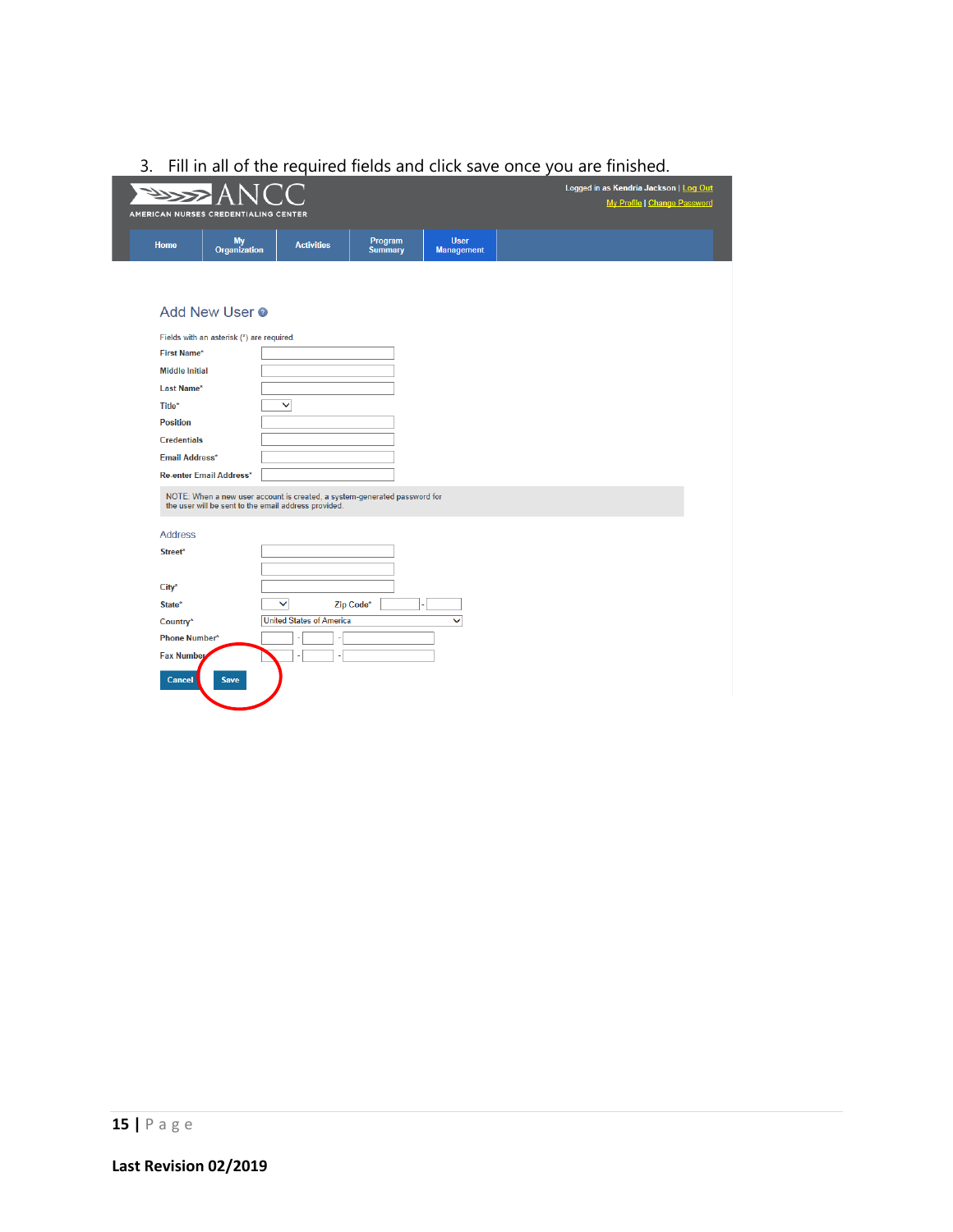# **How to add Approved Providers – FOR APPROVER UNITS ONLY**

# **(Figure 3)**

**1.** From your home screen click on the tab "Providers"

|                                                                                  | <b>PASSE ANCC</b><br>AMERICAN NURSES CREDENTIALING ZENTER                                                                                                                                                                                       |                                  |                                                       |                                             | Logged in as Jennifer Ramsey   Log Out<br>My Profile   Change Password |  |
|----------------------------------------------------------------------------------|-------------------------------------------------------------------------------------------------------------------------------------------------------------------------------------------------------------------------------------------------|----------------------------------|-------------------------------------------------------|---------------------------------------------|------------------------------------------------------------------------|--|
| <b>Home</b>                                                                      | My<br><b>Providers</b><br>Organizatio                                                                                                                                                                                                           | <b>Activity</b><br><b>Search</b> | <b>Reports</b>                                        | <b>User</b><br><b>Management</b>            |                                                                        |  |
|                                                                                  |                                                                                                                                                                                                                                                 |                                  |                                                       |                                             |                                                                        |  |
|                                                                                  | Welcome to Nursing Activity Reporting System (NARS)                                                                                                                                                                                             |                                  |                                                       |                                             |                                                                        |  |
| <b>My Organization Profile</b><br><b>Name: Jennifer Test Accredited Approver</b> | If you need assistance you can click on the help link at the top of each NARS screen or hover over the question mark (4) for context sensitive help on<br>each page. Need more help? Please contact NARS@ana.org or by phone at 1.800.284.2378. |                                  |                                                       | <b>Lead or Primary Nurse Planner</b>        |                                                                        |  |
| <b>Provider Type:</b>                                                            | <b>Accredited Approver</b>                                                                                                                                                                                                                      |                                  | Ms. Jennifer Ramsey                                   |                                             |                                                                        |  |
| Organization ID:                                                                 | A001044                                                                                                                                                                                                                                         |                                  | 8515 Georgia Ave<br>Suite 400                         |                                             |                                                                        |  |
| <b>Organization Type:</b>                                                        | Constituent/State Nurses Association (C/SNA)                                                                                                                                                                                                    |                                  | Silver Spring, MD 20910<br>jennifer.janniello@ana.org |                                             |                                                                        |  |
| <b>Organization Status:</b>                                                      | Accredited                                                                                                                                                                                                                                      |                                  | p. 301-628-5301                                       |                                             |                                                                        |  |
|                                                                                  | American Nurses Credentialing Center                                                                                                                                                                                                            |                                  |                                                       | <b>Change Lead or Primary Nurse Planner</b> |                                                                        |  |
| <b>Accreditor/Approver:</b>                                                      | 8515 Georgia Ave<br>Suite 400<br>Silver Spring, MD 20910                                                                                                                                                                                        |                                  |                                                       |                                             |                                                                        |  |
| <b>Address:</b>                                                                  |                                                                                                                                                                                                                                                 |                                  |                                                       |                                             |                                                                        |  |
| Phone:                                                                           | 301-628-5301                                                                                                                                                                                                                                    |                                  |                                                       |                                             |                                                                        |  |

**2.** Click on the tab "Add new provider"

| <b>PASSE ANCC</b><br>AMERICAN NURSES CREDENTIALING CENTER |                                                              |                                                        |                                  |                |                                  | Logged in as Jennifer Ramsey   Log Out<br>My Profile   Change Password |
|-----------------------------------------------------------|--------------------------------------------------------------|--------------------------------------------------------|----------------------------------|----------------|----------------------------------|------------------------------------------------------------------------|
| <b>Home</b>                                               | <b>My</b><br>Organization                                    | <b>Providers</b>                                       | <b>Activity</b><br><b>Search</b> | <b>Reports</b> | <b>User</b><br><b>Management</b> |                                                                        |
| Add new provider                                          | Find a Provider<br>Eields with an asterisk (1) are required. |                                                        |                                  |                |                                  |                                                                        |
| Accreditor/Approver*                                      |                                                              | Jennifer Test Accredited Approver V                    |                                  |                |                                  |                                                                        |
| <b>Provider Name</b>                                      |                                                              |                                                        |                                  |                |                                  |                                                                        |
|                                                           | <b>Provider Organization ID</b>                              |                                                        |                                  |                |                                  |                                                                        |
| <b>Provider Type</b>                                      |                                                              | Any                                                    | $\checkmark$                     |                |                                  |                                                                        |
| <b>Organization Status</b>                                |                                                              | Any<br>v                                               |                                  |                |                                  |                                                                        |
|                                                           | <b>Current Accreditation Status</b>                          | Any                                                    | $\checkmark$                     |                |                                  |                                                                        |
| <b>NARS Status:</b>                                       |                                                              | Any Status<br>$\bigcirc$ Active<br>$\bigcirc$ Inactive |                                  |                |                                  |                                                                        |
| <b>Search</b>                                             | <b>Clear</b>                                                 |                                                        |                                  |                |                                  |                                                                        |

**16 |** Page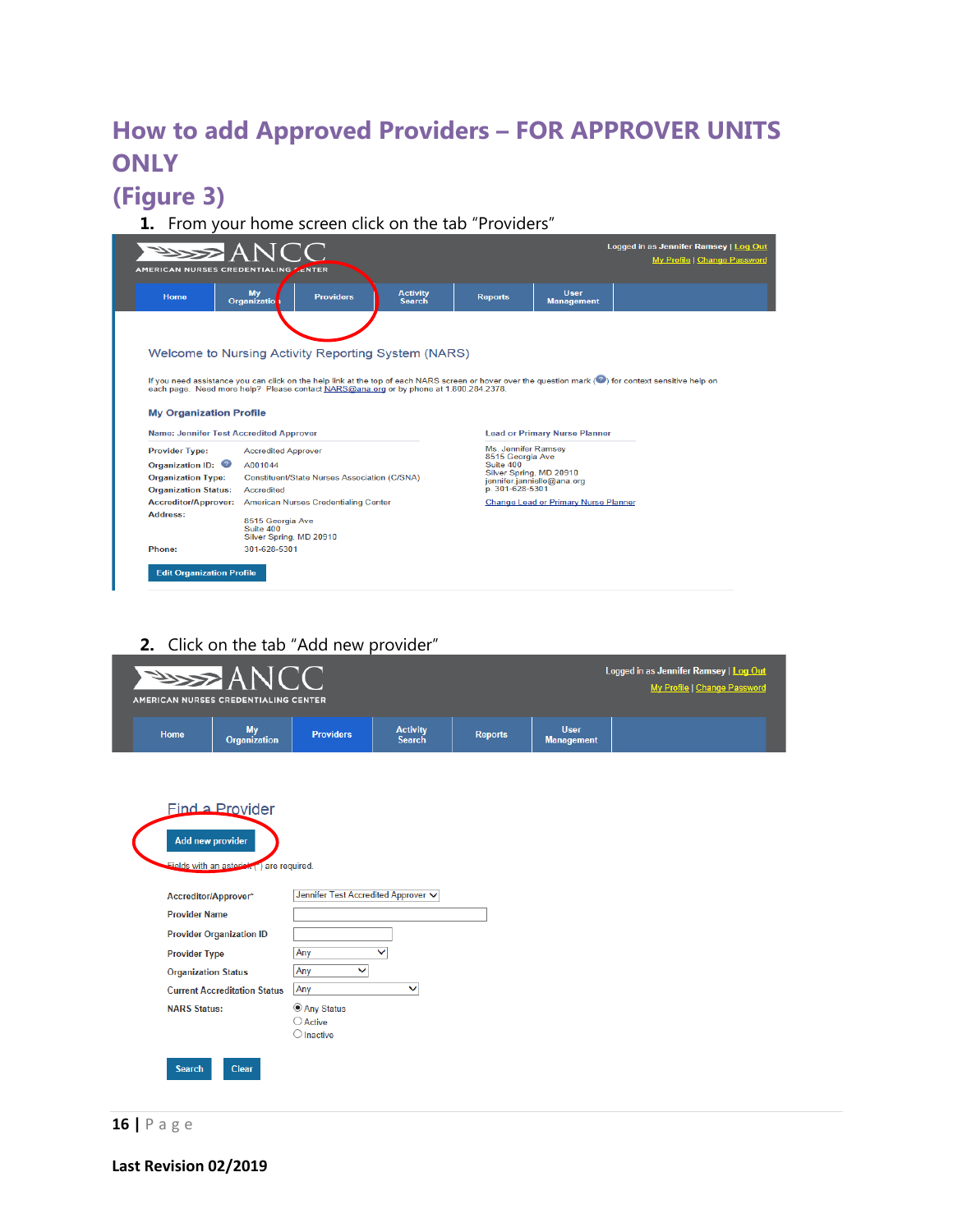### 3. Fill in all of the required fields and click save

| AMERICAN NURSES CREDENTIALING CENTER | <b>ELECTRIC ANCO</b> |                  |                    |         |                           | Logged in as Jennifer Ramcey   Log Out<br>My Profile   Change Password |
|--------------------------------------|----------------------|------------------|--------------------|---------|---------------------------|------------------------------------------------------------------------|
| Home                                 | <b>Organization</b>  | <b>Providers</b> | Activity<br>Search | Reports | <b>Ucer</b><br>Management |                                                                        |

#### **Add New Provider**

| Fields with an asterisk (*) are required.    |                                                                                                                                   |  |  |  |  |
|----------------------------------------------|-----------------------------------------------------------------------------------------------------------------------------------|--|--|--|--|
| Provider Name*                               |                                                                                                                                   |  |  |  |  |
| Provider Type*                               | ▽                                                                                                                                 |  |  |  |  |
| Organization Type <sup>*</sup>               | v                                                                                                                                 |  |  |  |  |
| Organization Status*                         | Initial Applicant V                                                                                                               |  |  |  |  |
| Accreditor/Approver*                         | $\mathbf{L}$                                                                                                                      |  |  |  |  |
|                                              |                                                                                                                                   |  |  |  |  |
| Address                                      |                                                                                                                                   |  |  |  |  |
| street*                                      |                                                                                                                                   |  |  |  |  |
|                                              |                                                                                                                                   |  |  |  |  |
|                                              |                                                                                                                                   |  |  |  |  |
| City*                                        |                                                                                                                                   |  |  |  |  |
| state*                                       | v<br>Zip Code*                                                                                                                    |  |  |  |  |
| Country*                                     | ▽<br><b>United States of America</b>                                                                                              |  |  |  |  |
| Phone Number*                                |                                                                                                                                   |  |  |  |  |
| <b>Fax Number</b>                            | ٠                                                                                                                                 |  |  |  |  |
| Web Address:                                 |                                                                                                                                   |  |  |  |  |
| Notes:                                       |                                                                                                                                   |  |  |  |  |
|                                              |                                                                                                                                   |  |  |  |  |
|                                              |                                                                                                                                   |  |  |  |  |
|                                              |                                                                                                                                   |  |  |  |  |
| Lead Or Primary Nurse Planner<br>First Name* |                                                                                                                                   |  |  |  |  |
| <b>Middle Initial</b>                        |                                                                                                                                   |  |  |  |  |
|                                              |                                                                                                                                   |  |  |  |  |
| Last Name*                                   |                                                                                                                                   |  |  |  |  |
| Title*                                       | ▽                                                                                                                                 |  |  |  |  |
| Position                                     |                                                                                                                                   |  |  |  |  |
| Credentials                                  |                                                                                                                                   |  |  |  |  |
| Email Address*                               |                                                                                                                                   |  |  |  |  |
| Re-enter Email Address*                      |                                                                                                                                   |  |  |  |  |
|                                              | NOTE: When a new user account is created, a system-generated<br>password for the user will be sent to the email address provided. |  |  |  |  |
| Address                                      |                                                                                                                                   |  |  |  |  |
| <b>Street</b> *                              |                                                                                                                                   |  |  |  |  |
|                                              |                                                                                                                                   |  |  |  |  |
| City*                                        |                                                                                                                                   |  |  |  |  |
| State*                                       | ◡<br>Zip Code*                                                                                                                    |  |  |  |  |
|                                              | United States of America<br>v                                                                                                     |  |  |  |  |
| Country*<br>Phone Number*                    | ٠                                                                                                                                 |  |  |  |  |
|                                              |                                                                                                                                   |  |  |  |  |
| <b>Fax Number</b>                            |                                                                                                                                   |  |  |  |  |
|                                              | Billing Contact <sup>+</sup> M Same as Lead or Primary Nurse Planner                                                              |  |  |  |  |
| Other Contact                                | M Same as Lead or Primary Nurse Planner                                                                                           |  |  |  |  |
| <b>Save</b><br>Cancel                        |                                                                                                                                   |  |  |  |  |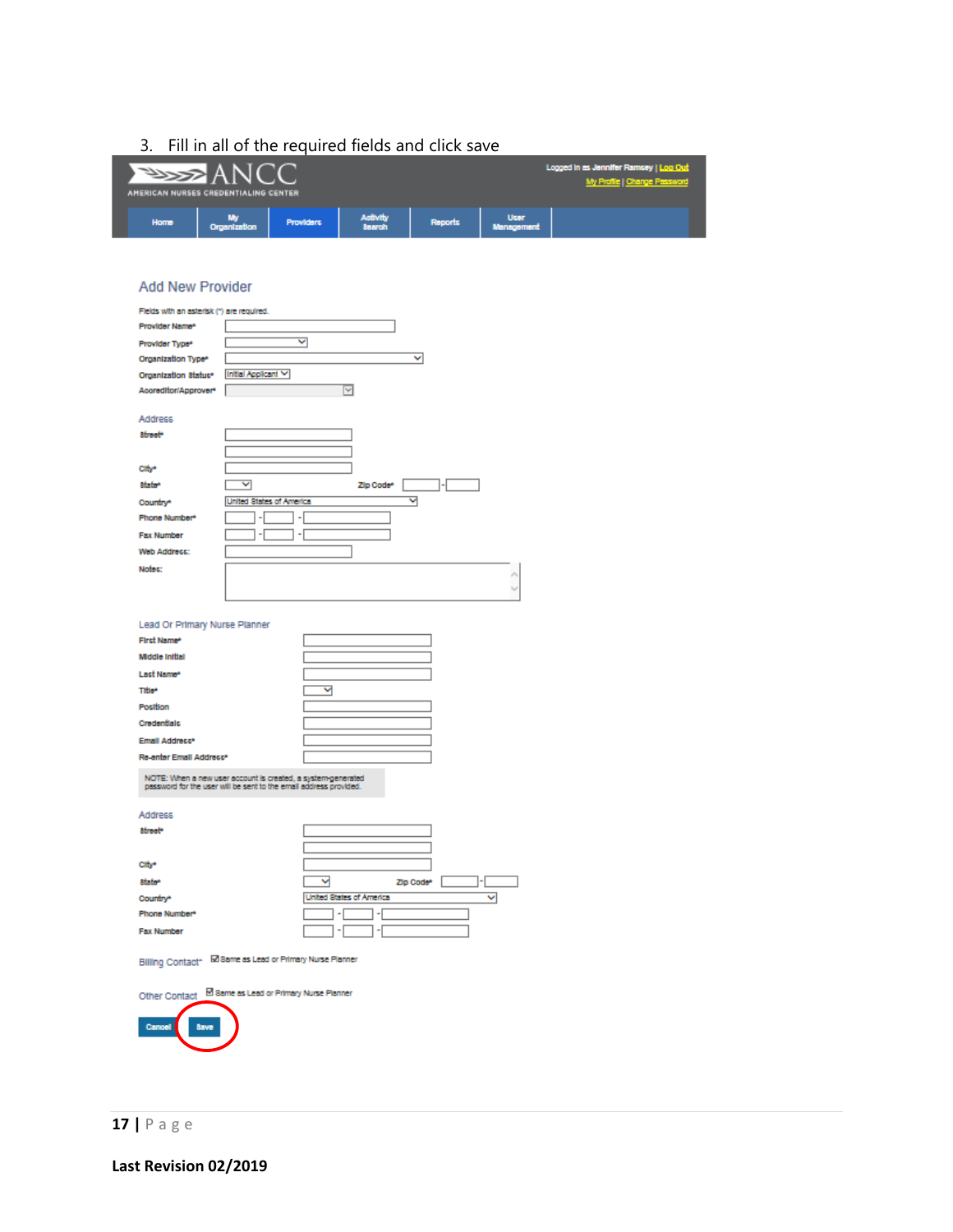4. Once you click the save button you will see the below message

| <b>Send Email?</b>                                                               |        |  |  |  |
|----------------------------------------------------------------------------------|--------|--|--|--|
|                                                                                  |        |  |  |  |
| Would you like NARS to send an email to this user notifying them of this update? |        |  |  |  |
|                                                                                  |        |  |  |  |
| Yes No                                                                           | Cancel |  |  |  |
|                                                                                  |        |  |  |  |
|                                                                                  |        |  |  |  |

*If you would like to notify your Approved Provider they have access to the system click "Yes" If you do not want to notify your Approved Provider they have access to the system click "No"*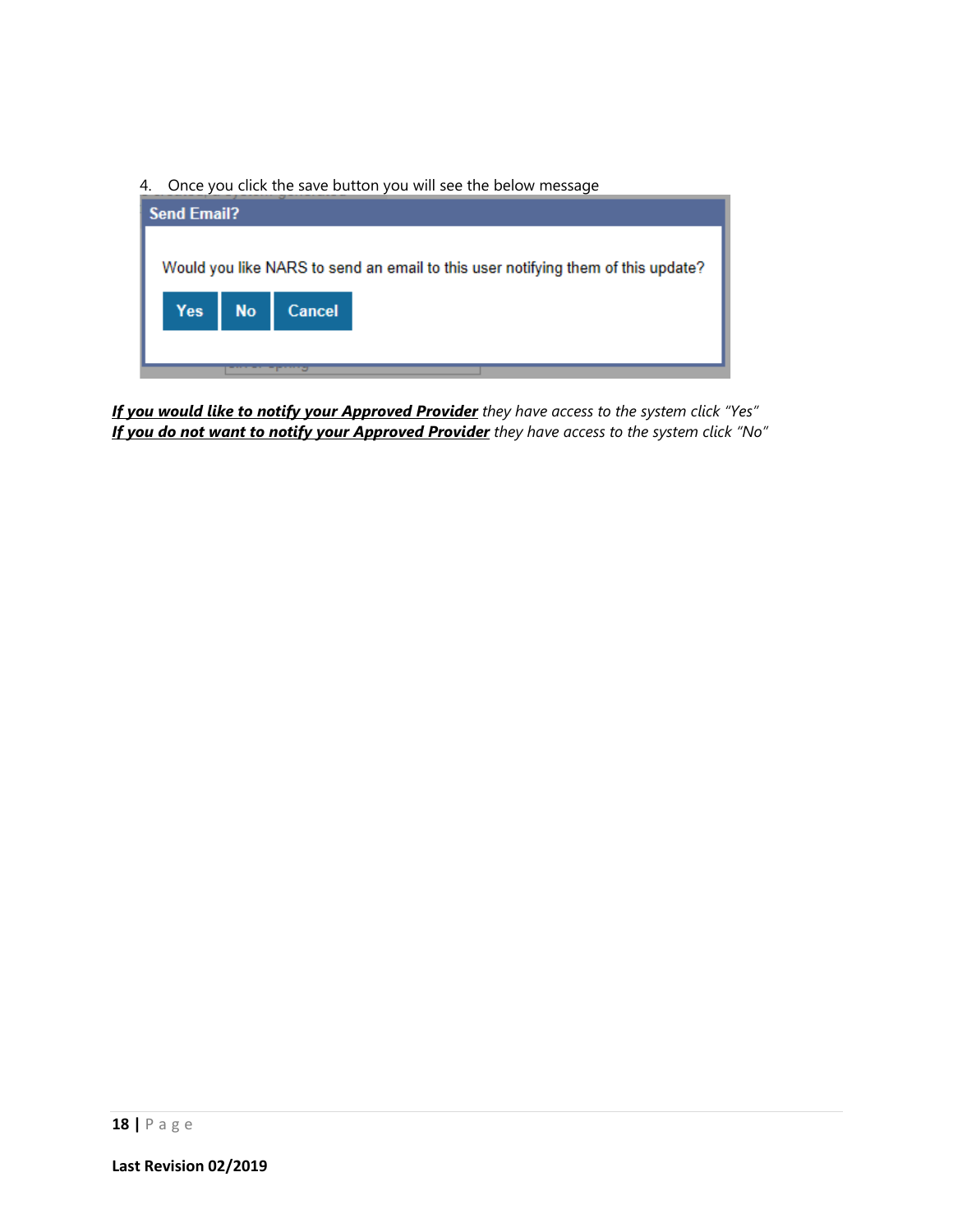# **Conversion Terms for Description of Activity Characteristics in Database to ANCC Terms (Figure 4)**

| <b>ACRONYM</b>                                                   | <b>CURRENT TERM</b>                  | <b>ANCC HELP TOOL</b>                                                                                                                                                                                                                                                                                                                                                                                                                                                                                                                                                                                                                                                                                                                                                                                                                                                                                                                                                                                                                                                                                                                                             |
|------------------------------------------------------------------|--------------------------------------|-------------------------------------------------------------------------------------------------------------------------------------------------------------------------------------------------------------------------------------------------------------------------------------------------------------------------------------------------------------------------------------------------------------------------------------------------------------------------------------------------------------------------------------------------------------------------------------------------------------------------------------------------------------------------------------------------------------------------------------------------------------------------------------------------------------------------------------------------------------------------------------------------------------------------------------------------------------------------------------------------------------------------------------------------------------------------------------------------------------------------------------------------------------------|
| $\sf S$                                                          | Synchronous                          | Live                                                                                                                                                                                                                                                                                                                                                                                                                                                                                                                                                                                                                                                                                                                                                                                                                                                                                                                                                                                                                                                                                                                                                              |
| A                                                                | Asynchronous                         | Enduring                                                                                                                                                                                                                                                                                                                                                                                                                                                                                                                                                                                                                                                                                                                                                                                                                                                                                                                                                                                                                                                                                                                                                          |
| B                                                                | Blended                              | Blended                                                                                                                                                                                                                                                                                                                                                                                                                                                                                                                                                                                                                                                                                                                                                                                                                                                                                                                                                                                                                                                                                                                                                           |
| One of the<br>following<br><b>Activity</b><br><b>Type Codes:</b> | Code Key:                            |                                                                                                                                                                                                                                                                                                                                                                                                                                                                                                                                                                                                                                                                                                                                                                                                                                                                                                                                                                                                                                                                                                                                                                   |
| C                                                                | Course                               | A course is a live educational activity where the learner participates<br>in person. A course is planned as an individual event. Examples:<br>annual meeting, conference, seminar.<br>For events with multiple sessions, such as annual meetings,<br>accredited (approved) providers report one activity and calculate<br>the hours of instruction by totaling the hours of all educational<br>sessions offered for CNE credit. To calculate the numbers of<br>learners, accredited (approved) providers report the number of<br>learners registered for the overall event. Accredited (approved)<br>providers are not required to calculate participant totals from the<br>individual sessions.                                                                                                                                                                                                                                                                                                                                                                                                                                                                  |
|                                                                  |                                      | If a course is held multiple times for multiple audiences, then each<br>instance is reported as a separate activity.                                                                                                                                                                                                                                                                                                                                                                                                                                                                                                                                                                                                                                                                                                                                                                                                                                                                                                                                                                                                                                              |
| <b>RSS</b>                                                       | Regularly<br><b>Scheduled Series</b> | A regularly scheduled series (RSS) as a course that is planned as a<br>series with multiple, ongoing sessions, e.g., offered weekly, monthly,<br>or quarterly; and is primarily planned by and presented to the<br>accredited (approved) provider's professional staff. Examples<br>include grand rounds, tumor boards, and morbidity and mortality<br>conferences.<br>Accredited (approved) providers report each RSS as 1 activity. In<br>addition, accredited (approved) providers follow the following<br>quidelines:<br>The cumulative number of hours for all sessions within a series<br>equals the number of hours for that activity and each nurse is<br>counted as a learner for each session he/she attends in the series.<br>For example: Nursing Activity is planned for the entire year as 1<br>series. Participants meet weekly during the year for 1 hour each<br>week. The accredited (approved) provider reports the series as 1<br>activity with 52 hours of instruction. If 20 nurses participated in each<br>session, total nurse participants would be 1,040 (20 nurses per<br>session multiplied by 52 sessions) for that single activity. |
| IL                                                               | <b>Internet Live</b>                 | An Internet live activity is an online course available via the Internet                                                                                                                                                                                                                                                                                                                                                                                                                                                                                                                                                                                                                                                                                                                                                                                                                                                                                                                                                                                                                                                                                          |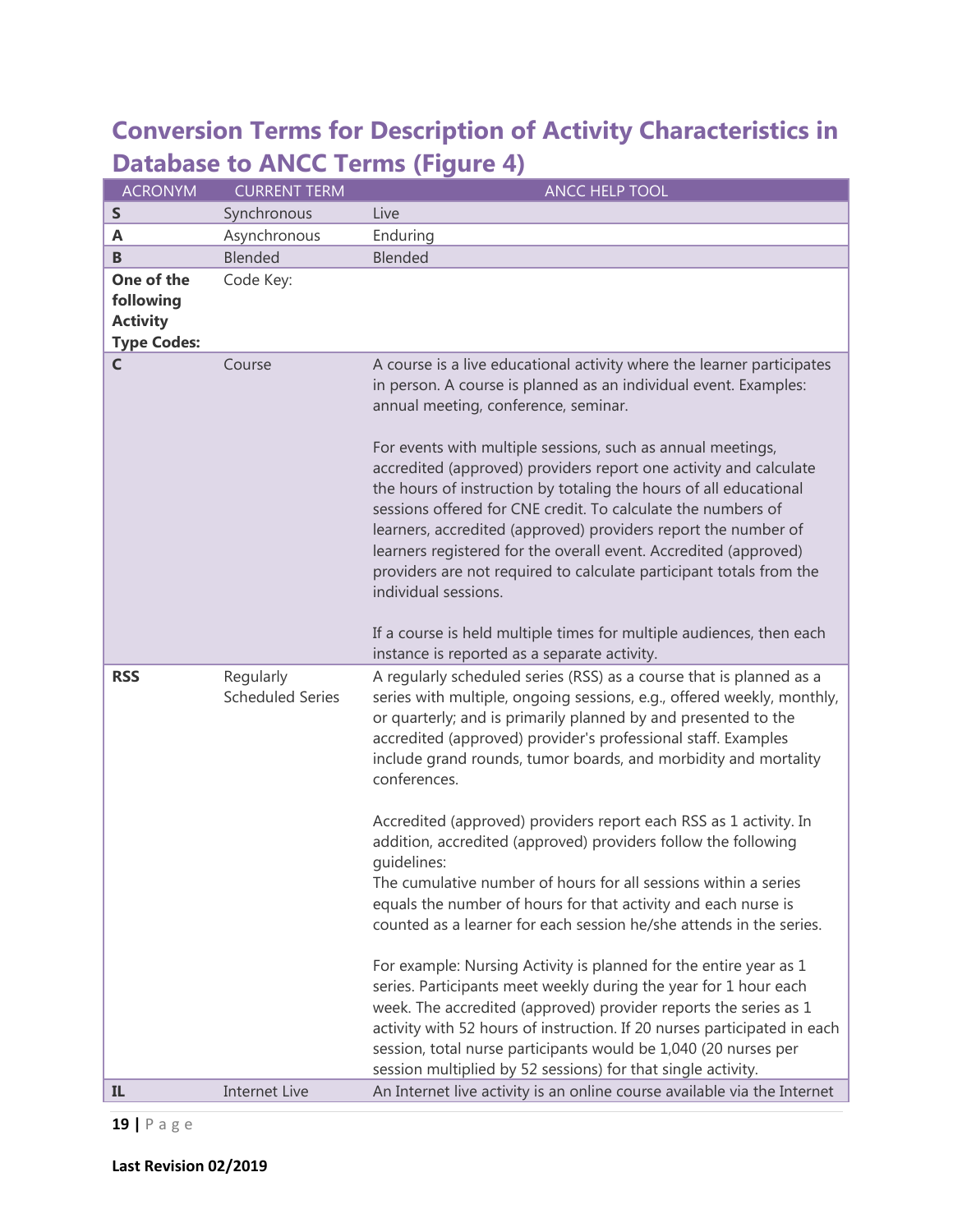|            | Course                                               | at a certain time on a certain date and is only available in real-time,<br>just as if it were a course held in an auditorium. Once the event has<br>taken place, learners may no longer participate in that activity<br>unless it is again presented on a specific date and time and is only<br>available in real-time. If an Internet live activity is presented on<br>multiple occasions, each event is counted as one activity. Example:<br>webcast.                                                                                                                                                                                                                                                                                                                                                                                                                                                                                                                                                                                                                                       |
|------------|------------------------------------------------------|-----------------------------------------------------------------------------------------------------------------------------------------------------------------------------------------------------------------------------------------------------------------------------------------------------------------------------------------------------------------------------------------------------------------------------------------------------------------------------------------------------------------------------------------------------------------------------------------------------------------------------------------------------------------------------------------------------------------------------------------------------------------------------------------------------------------------------------------------------------------------------------------------------------------------------------------------------------------------------------------------------------------------------------------------------------------------------------------------|
| <b>EM</b>  | <b>Enduring Material</b><br>(Homestudy)              | An enduring material is an activity that is printed or recorded and<br>does not have a specific time or location designated for<br>participation. Rather, the participant determines where and when to<br>complete the activity.<br>Sometimes, accredited (approved) providers will create an enduring<br>material from a live CNE activity. When this occurs, ANCC considers<br>the provider to have created two separate activities - one live<br>activity and one enduring material activity. Both activities must<br>comply with all ANCC requirements.                                                                                                                                                                                                                                                                                                                                                                                                                                                                                                                                   |
|            |                                                      | Enduring materials can be available for less than a year, a year, or<br>multiple years. Each enduring material is counted as 1 activity for<br>each year it is available, whether it is active for the entire year or<br>part of the year. The accredited (approved) provider reports the<br>number of learners who participated during the year. Accredited<br>(approved) providers do not report cumulative data for an enduring<br>material activity spanning multiple years. When reporting the<br>number of participants for an enduring material activity, the<br>accredited (approved) provider should count all learners who<br>completed all or a portion of the activity and whose participation<br>can be verified in some manner. ANCC would not consider<br>individuals that only received the enduring material activity but did<br>not actually complete all or a portion of it to be participants.                                                                                                                                                                            |
| <b>IEM</b> | <b>Internet Activity</b><br><b>Enduring Material</b> | An Internet enduring material activity is an "on demand activity,"<br>meaning that there is no specific time designated for participation.<br>Rather, the participant determines when to complete the activity.<br>Examples: online interactive educational module, recorded<br>presentation, podcast.<br>Internet enduring materials can be available for less than a year, a<br>year, or multiple years. Each Internet enduring material is counted<br>as one activity for each year it is available, whether it is active for<br>the entire year or part of the year. The accredited (approved)<br>provider reports the number of learners who participated during<br>the year. Accredited (approved) providers do not report cumulative<br>data for an Internet enduring material activity spanning multiple<br>years. When reporting the number of participants for an internet<br>enduring material activity, the accredited (approved) provider<br>should count all learners who completed all or a portion of the<br>activity and whose participation can be verified in some manner. |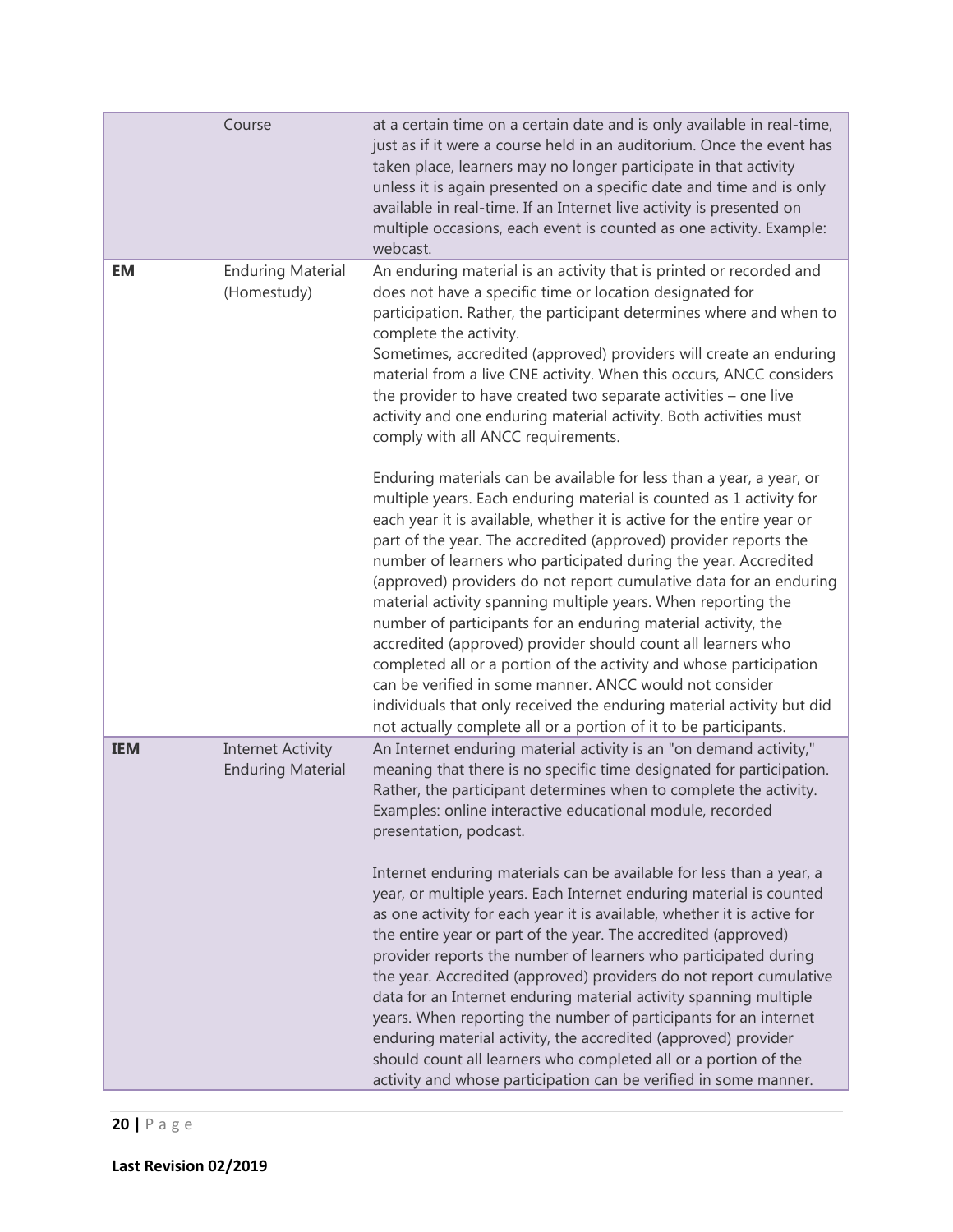|            |                                           | ANCC would not consider individuals that only downloaded or<br>accessed the activity but did not actually complete all or a portion                                                                                                                                                                                                                                                                                                                                                                                                           |
|------------|-------------------------------------------|-----------------------------------------------------------------------------------------------------------------------------------------------------------------------------------------------------------------------------------------------------------------------------------------------------------------------------------------------------------------------------------------------------------------------------------------------------------------------------------------------------------------------------------------------|
|            |                                           | of it to be participants.                                                                                                                                                                                                                                                                                                                                                                                                                                                                                                                     |
| JN         | Journal-based CNE                         | A journal-based CNE activity includes the reading of an article (or<br>adapted formats for special needs), an accredited (approved)<br>provider learner engagement strategy (that may include reflection,<br>discussion, or debate about the material contained in the article(s),<br>and/or a requirement for the completion by the learner of a pre-<br>determined set of questions or tasks relating to the content of the<br>material as part of the learning process.<br>The ANCC does not consider a journal-based CNE activity to have |
|            |                                           | been completed until the learner documents participation in that<br>activity to the provider.                                                                                                                                                                                                                                                                                                                                                                                                                                                 |
|            |                                           | Each article is counted as 1 activity. To calculate hours of<br>instruction, the accredited (approved) provider specifies the amount<br>of time required to complete the activity. The number of<br>participants reported by the accredited (approved) provider equals<br>the total number of individuals who completed the activity. Each<br>participant is counted once, regardless of how many times they<br>worked on the activity.                                                                                                       |
|            |                                           | For example, an accredited (approved) provider produces a journal<br>that contains an article that is designated as a journal-based CNE<br>activity. Twenty nurses read the article, reflect on the content, and<br>complete questions related to the content of the article. The nurses<br>spend 1 hour on this activity. The provider would report this as 1<br>journal-based CNE activity with 20 nurse participants and 1 hour of<br>instruction.                                                                                         |
| <b>MR</b>  | <b>Manuscript Review</b>                  | Manuscript review is based on a learner's participation in the pre-<br>publication review process of a manuscript.                                                                                                                                                                                                                                                                                                                                                                                                                            |
| <b>TIW</b> | Test Item Writing                         | Test item writing is an activity based on a learner's participation in<br>the pre-publication development and review of any type of test-<br>item (e.g., multiple choice questions, standardized patient cases).                                                                                                                                                                                                                                                                                                                              |
| <b>CML</b> | Committee<br>Learning                     | Committee learning is an activity that involves a learner's<br>participation in a committee process where the subject of which, if<br>taught/learned in another format would be considered within the<br>definition of continuing education.                                                                                                                                                                                                                                                                                                  |
| PI         | Performance<br>Improvement                | Performance improvement activities are based on a learner's<br>participation in a project established and/or guided by a provider in<br>which a learner identifies an educational need through a measure of<br>his/her performance in practice, engages in educational experiences<br>to meet the need, integrates learning into patient care and then re-<br>evaluates his/her performance.                                                                                                                                                  |
| <b>ISL</b> | <b>Internet Searching</b><br>and Learning | Internet searching and learning activities are based on a learner<br>identifying a problem in practice and then accessing content in                                                                                                                                                                                                                                                                                                                                                                                                          |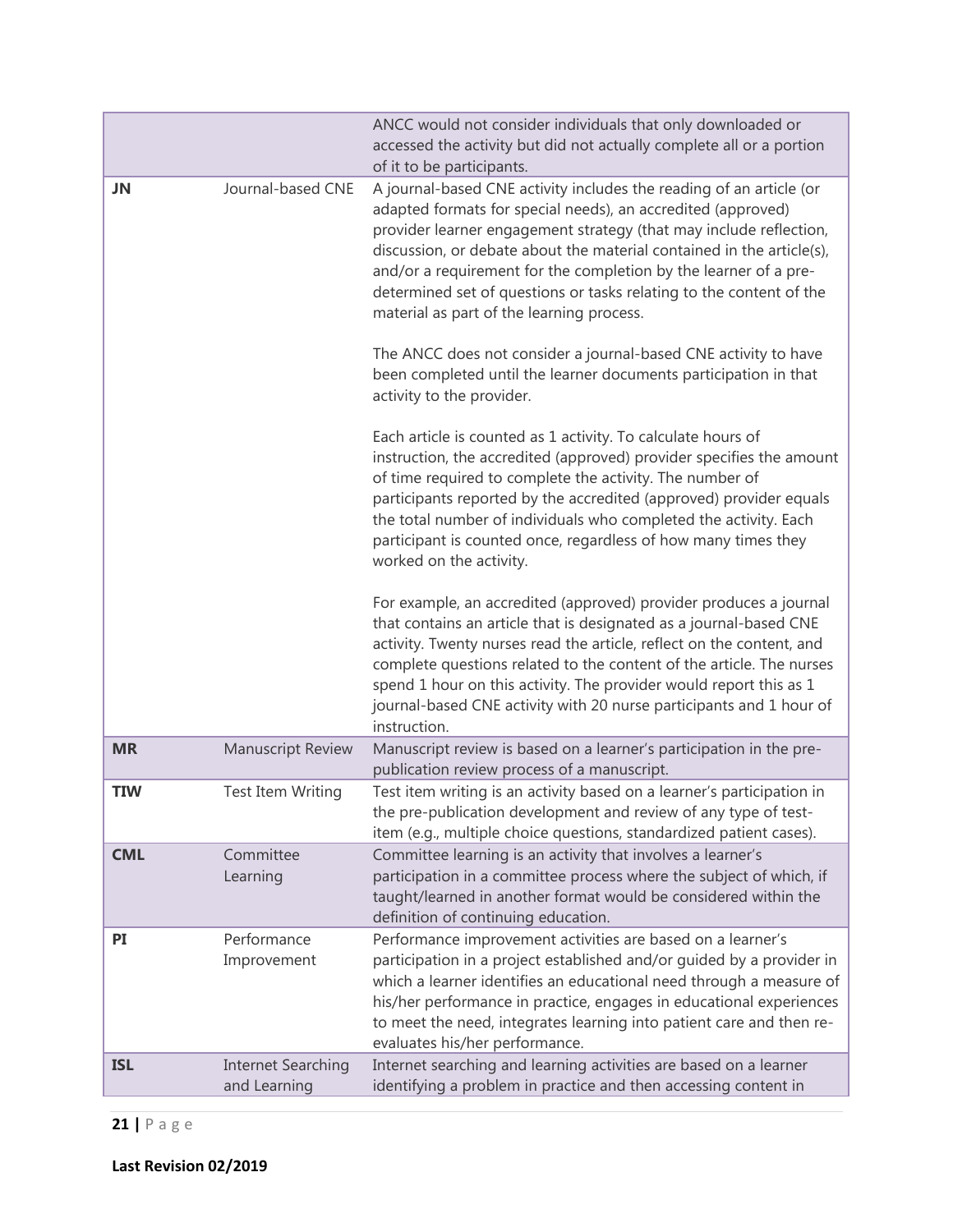|            |                           | search of an answer from sources on the Internet that are facilitated<br>by a provider.                                                                                                                                                                                                                                                                                                                                                                                                                                                                                                                                                                                                                                                                                                                                                                                            |  |  |
|------------|---------------------------|------------------------------------------------------------------------------------------------------------------------------------------------------------------------------------------------------------------------------------------------------------------------------------------------------------------------------------------------------------------------------------------------------------------------------------------------------------------------------------------------------------------------------------------------------------------------------------------------------------------------------------------------------------------------------------------------------------------------------------------------------------------------------------------------------------------------------------------------------------------------------------|--|--|
| <b>LFT</b> | Learning from<br>Teaching | Learning from teaching is a descriptive label for a type of activity.<br>(The identification of activity types allows the reporting of data and<br>information on the range of educational formats offered nationally.<br>This helps dispel the myth that accredited CE is mostly lecture, or<br>didactic, in format.)                                                                                                                                                                                                                                                                                                                                                                                                                                                                                                                                                             |  |  |
|            |                           | We want to assist accredited providers who are seeking to further<br>support, facilitate, and recognize the personal professional<br>development associated with the preparation and presentation of<br>education. "Learning from Teaching" activities are essentially<br>personal learning projects designed and implemented by the<br>learner with facilitation from the accredited provider. Guidance has<br>been provided for providers on how "Learning from Teaching"<br>activities can be incorporated into the accredited (approved)<br>provider's program.                                                                                                                                                                                                                                                                                                                |  |  |
|            |                           | As is the case for all activities, an accredited (approved) provider's<br>"Learning from Teaching" activities are expected to be developed in<br>compliance with all applicable requirements. "Learning from<br>Teaching" represents a range of activities in which an accredited<br>(approved) provider can facilitate practice-based learning and<br>improvement - where the 'practice' could be the person's<br>professional "teaching practice" or "clinical practice" or "research<br>practice".                                                                                                                                                                                                                                                                                                                                                                              |  |  |
|            |                           | Examples of learning from teaching activities:                                                                                                                                                                                                                                                                                                                                                                                                                                                                                                                                                                                                                                                                                                                                                                                                                                     |  |  |
|            |                           | A faculty member is asked to give an interactive skills-based<br>1.<br>workshop on "Sinusitis" designed to address medical students'<br>inability to evaluate patients appropriately for this condition. The<br>faculty member identifies, through self-assessment, that he/she<br>does not know the anatomy of the sinuses, does not know the<br>pathophysiology of these processes, and does not have a personal<br>strategy in place for taking a history regarding sinusitis or for<br>examining the patient. Therefore, he/she conducts his/her own<br>personal learning project to address these needs-and can then<br>describe what new strategies he/she develops as a result. Also<br>during this process, he/she learns several new skills associated with<br>including x-ray images and 3D-imaging videos in his/her<br>educational presentations using software tools. |  |  |
|            |                           | To prepare for teaching a skills workshop at a surgical specialty<br>2.<br>society meeting, physician faculty find that they need to learn how<br>to operate a new laparoscopic device that will be used during the<br>workshop. The specialty society, as an accredited provider,<br>facilitates their training on the new device as a "Learning from                                                                                                                                                                                                                                                                                                                                                                                                                                                                                                                             |  |  |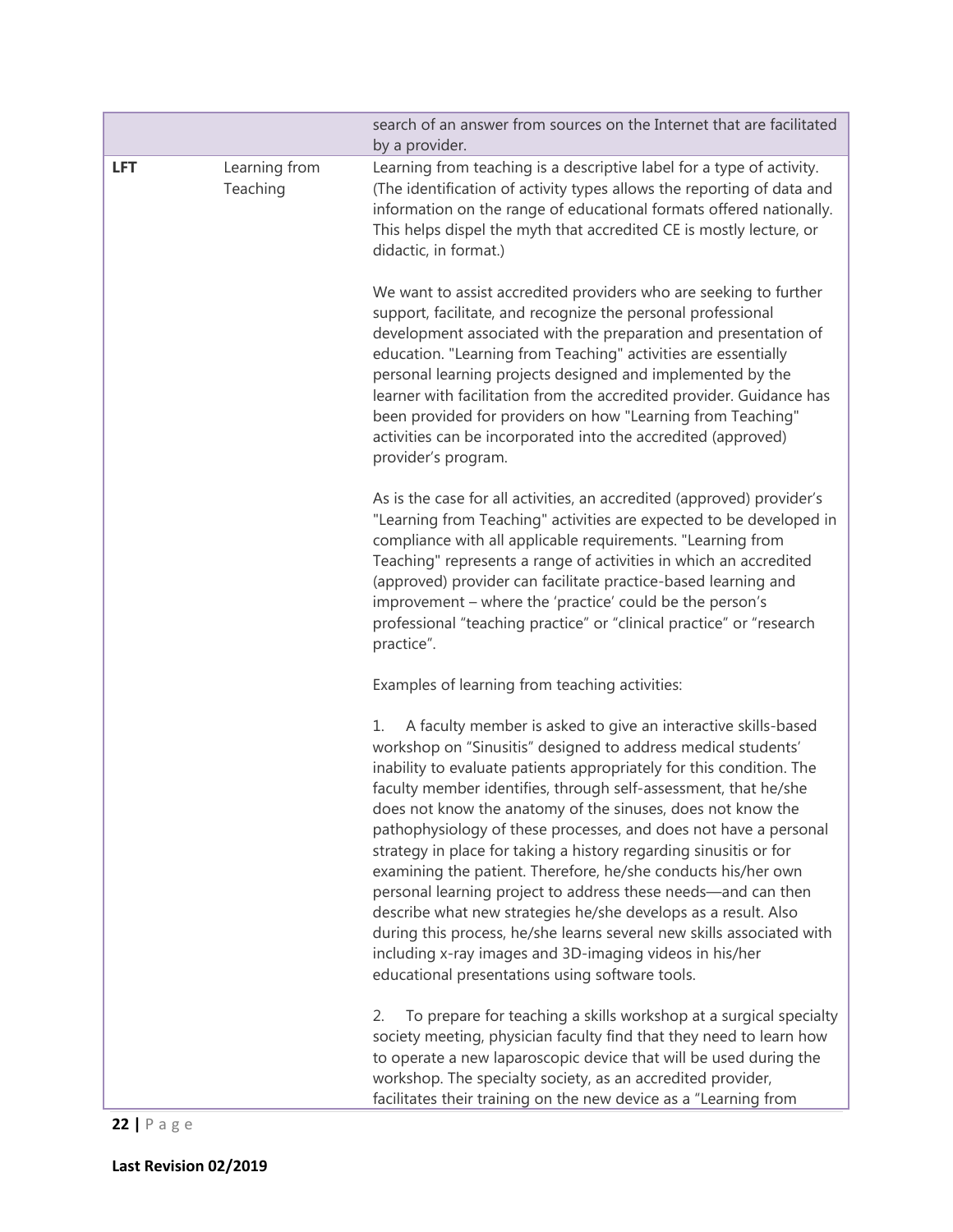Teaching" activity for the faculty prior to their teaching engagement.

3. An accredited provider makes available a "Learning from Teaching" activity for community learner who have recently been recruited as new faculty for undergraduate and graduate school instruction in the form of "individualized learning projects" where new faculty assess what knowledge and skills they need to teach more effectively, and then makes available training and feedback to improve their teaching skills. It includes one-to-one mentorship and training with educational experts that is scheduled by the learners.

4. In the process of revising a series of educational seminars provided each year for the orientation of new staff members, an administrator in the risk-management department finds that he/she has to learn and incorporate new medical coding knowledge and strategies that have been published since the last orientation he/she taught. As an accredited (approved) provider, his/her institution makes it possible for his/her to receive credit for his/her "Learning from Teaching" that involves modifications to his/her own coding practices while preparing for the seminars.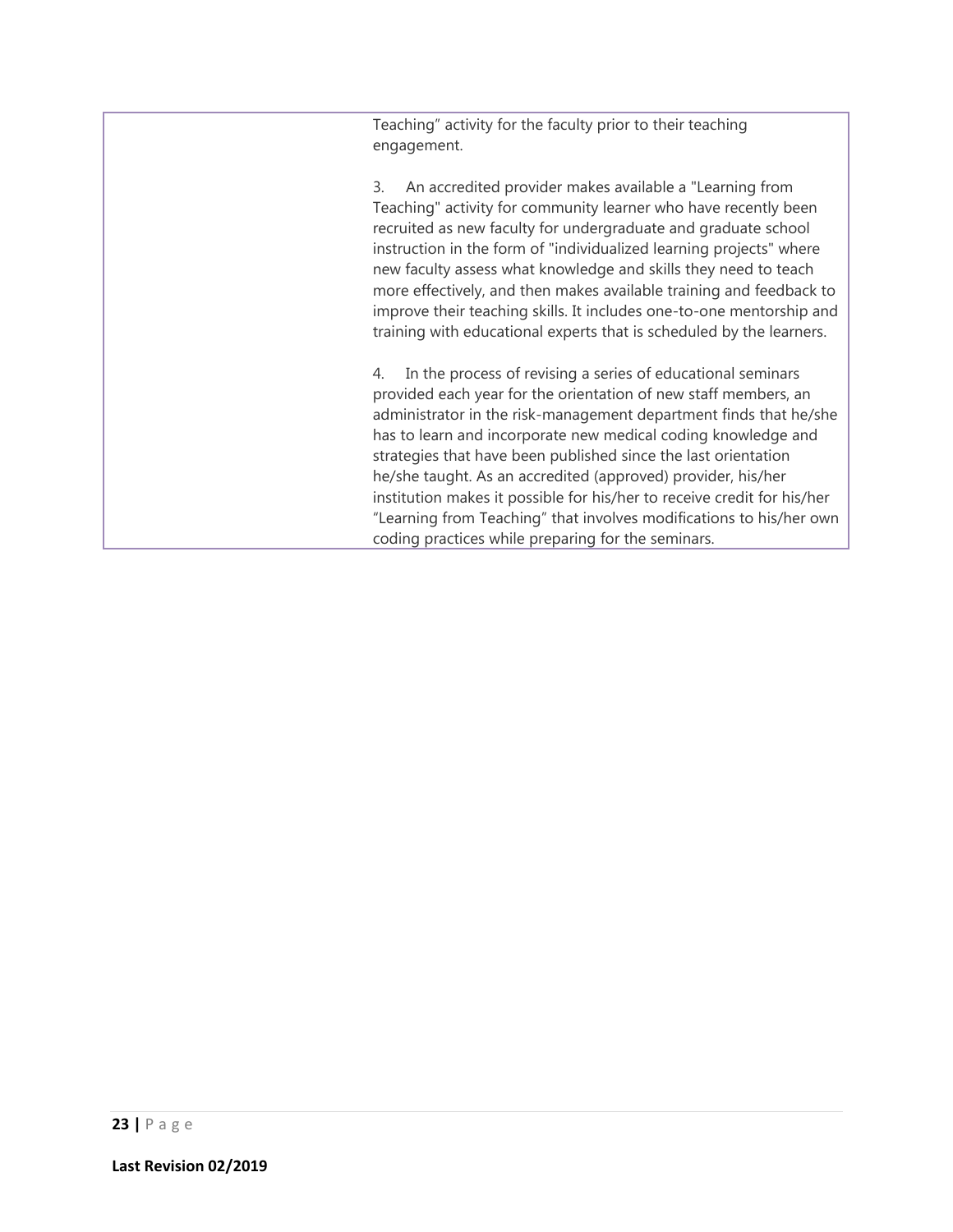# **NARS Frequently Asked Questions (Figure 5)**

| <b>TOPIC</b>                                                      | <b>ANSWER</b>                                                                                                                                                                                                                                                                                                                                                                                                                                                          |  |  |  |
|-------------------------------------------------------------------|------------------------------------------------------------------------------------------------------------------------------------------------------------------------------------------------------------------------------------------------------------------------------------------------------------------------------------------------------------------------------------------------------------------------------------------------------------------------|--|--|--|
|                                                                   | <b>USER MANAGEMENT</b>                                                                                                                                                                                                                                                                                                                                                                                                                                                 |  |  |  |
| Who can use NARS?                                                 | Individuals who are designated as a Primary Contact, Billing Contact<br>and/or leader of an organization <b>Accredited</b> by the ANCC or an<br>ANCC Approved Provider may access NARS with a unique login ID<br>and password. Any of these individuals may add additional users to<br>NARS via the "User Management" tab. The maximum number of<br>users per organization is five.                                                                                    |  |  |  |
|                                                                   | <b>APPROVER UNITS:</b> Accredited Approvers have the option of<br>entering their Approved Providers activity information OR may<br>grant access to their Approved Providers to upload their own<br>activity data into NARS. ** Accredited Approvers are responsible for<br>entering Individual Activity Applicant data into the NARS<br>system. Individual Activity Applicants should not log in to the NARS<br>system.**                                              |  |  |  |
|                                                                   | <b>APPROVED PROVIDERS</b> (providers that are approved by an<br>Approver Unit): Please note that not all Accredited Approvers have<br>elected to grant Approved Providers access to NARS. Please contact<br>your Accredited Approver Unit to for further instructions and to<br>request your login information and details.                                                                                                                                            |  |  |  |
|                                                                   | <b>OPEN AND CLOSED ACTIVITIES</b>                                                                                                                                                                                                                                                                                                                                                                                                                                      |  |  |  |
| What is the difference between<br>"open" and "closed" activities? | An important concept in NARS is that of "open" and "closed"<br>activities. Open activities are those <i>that have a minimum set of</i><br>data entered for them: specifically, activity name, activity type,<br>activity date, and, if applicable, location. Once these data about an<br>activity are entered, the activity is "open", and is saved to the<br>database. Closed activities are those activities for which all<br>required information has been entered. |  |  |  |
|                                                                   | For example, in order for an activity to be considered "closed", a<br>provider must enter data about the hours of instruction, physician<br>and other learner participants, providership, whether commercial<br>support was received, and if it was, how much was received and<br>from how many supporters. Once all required fields for an activity<br>contain data, NARS considers the activity "closed".                                                            |  |  |  |
|                                                                   | The does not mean the activity is over or completed, this means that<br>there is data in the fields required to open or close the activity. If data<br>is required in a field that is not applicable to ANCC criteria OR that<br>you are not required to report, please enter "0", "No", etc. Refer to<br>Appendix A Figure 1 for more information and example data.                                                                                                   |  |  |  |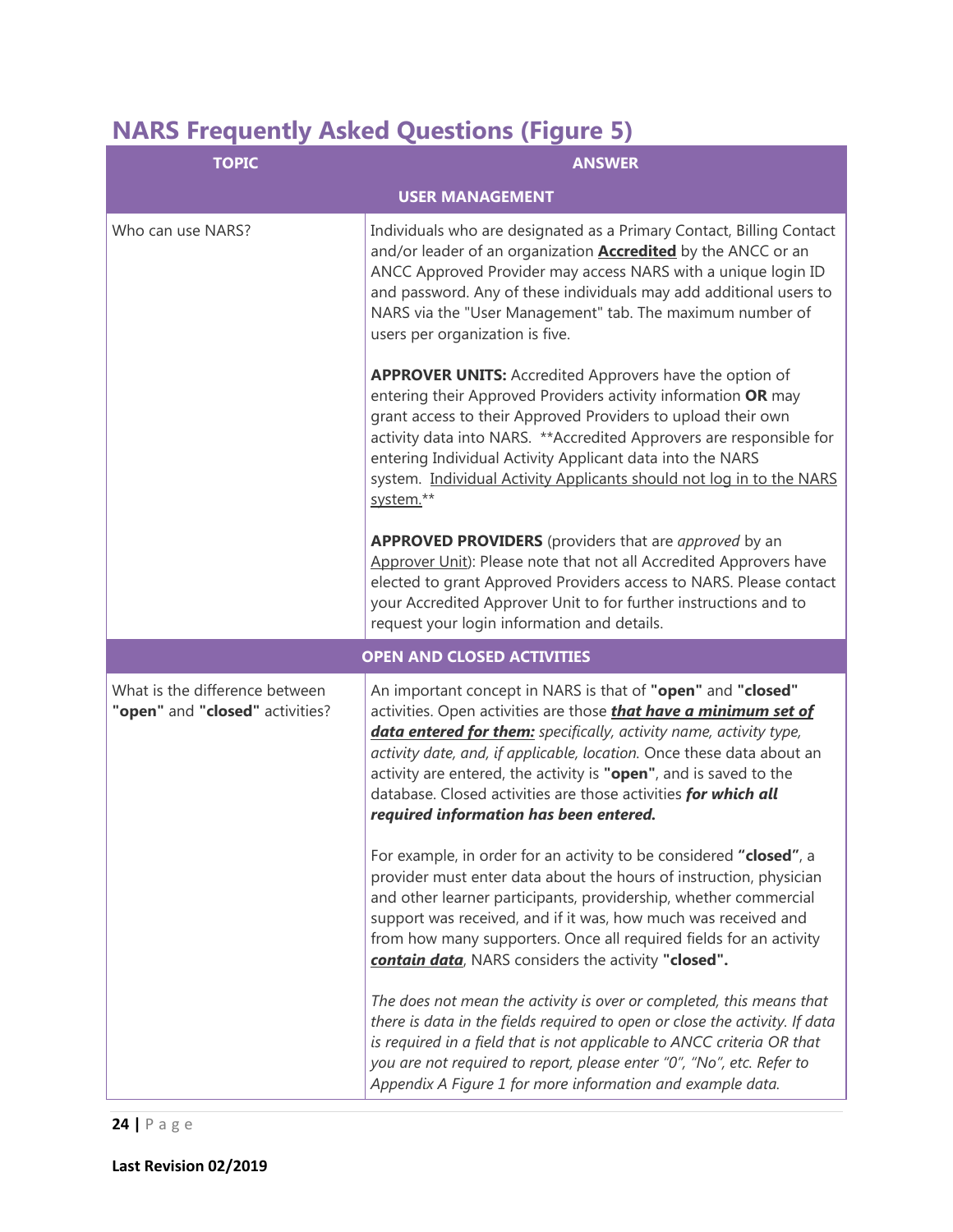|                                          | <b>PROVIDER ACTIVITY ID</b>                                                                                                                                                                                                                                                                                                                                                                                                                                                                                                                                                                                                                                                                                       |  |  |  |  |
|------------------------------------------|-------------------------------------------------------------------------------------------------------------------------------------------------------------------------------------------------------------------------------------------------------------------------------------------------------------------------------------------------------------------------------------------------------------------------------------------------------------------------------------------------------------------------------------------------------------------------------------------------------------------------------------------------------------------------------------------------------------------|--|--|--|--|
| What is the "Provider Activity ID"?      | If your organization assigns an internal code or identifier to each of<br>its CNE activities, you may enter it into this field.                                                                                                                                                                                                                                                                                                                                                                                                                                                                                                                                                                                   |  |  |  |  |
|                                          | The Provider Activity ID field is <b>optional</b> when entering single<br>activities using the NARS web page interface, however, you will<br>need to enter a value for this field in cases where your organization<br>offers multiple activities in the same format on the same date.                                                                                                                                                                                                                                                                                                                                                                                                                             |  |  |  |  |
|                                          | The Provider Activity ID is required for all activities included in batch<br>upload files.                                                                                                                                                                                                                                                                                                                                                                                                                                                                                                                                                                                                                        |  |  |  |  |
|                                          | The Provider Activity ID is a code or identifier that your organization<br>creates. It is used in combination with the data in the fields<br>Reporting Year, Activity Type, and Activity Date to uniquely identify<br>your activity records. For this reason, <b>providers should not use</b><br>their ANCC or Accredited Approver-assigned provider ID<br>number as a Provider Activity ID, since this number would be the<br>same for all activities you provide.                                                                                                                                                                                                                                               |  |  |  |  |
|                                          | <b>REMS (RISK EVALUATION AND MITIGATION STRATEGIES)</b>                                                                                                                                                                                                                                                                                                                                                                                                                                                                                                                                                                                                                                                           |  |  |  |  |
| CNE in Support of REMS                   | The ANCC Accreditation Program supports the role of CNE as a<br>strategic asset to US Food and Drug Administration (FDA) Risk<br>Evaluation and Mitigation Strategies (REMS), provided the proper<br>controls are in place to ensure independence. The first REMS to<br>incorporate CNE is the Extended-Release and Long-Acting (ER/LA)<br>Opioid Analgesics REMS, approved by the FDA in July 2012. The<br>centerpiece of the ER/LA Opioid Analgesics REMS is a prescriber<br>education program about the risks of opioid medications as well as<br>safe prescribing and safe use practices. The education is controlled,<br>designed, and delivered by accredited continuing healthcare<br>education providers. |  |  |  |  |
|                                          | Specific activity related data are required for REMS activities.                                                                                                                                                                                                                                                                                                                                                                                                                                                                                                                                                                                                                                                  |  |  |  |  |
|                                          | <b>BATCH UPLOAD ACTIVITIES</b>                                                                                                                                                                                                                                                                                                                                                                                                                                                                                                                                                                                                                                                                                    |  |  |  |  |
| What is a tab-delimited batch<br>upload? | The tab-delimited batch upload enables providers to export<br>multiple activity records at one time into NARS. The tab-delimited<br>batch upload process originates with the use of an MS Excel<br>template which closely mirrors the CNE Activity List used previously<br>by ANCC accredited and approved providers to report activities for<br>reaccreditation purposes.<br>Organizations that already have their own CNE tracking system and<br>have the ability to match the fields in this system to the fields in the<br>template might elect to use this format. The tab-delimited format<br>might also be a good choice for organizations that provide the                                                |  |  |  |  |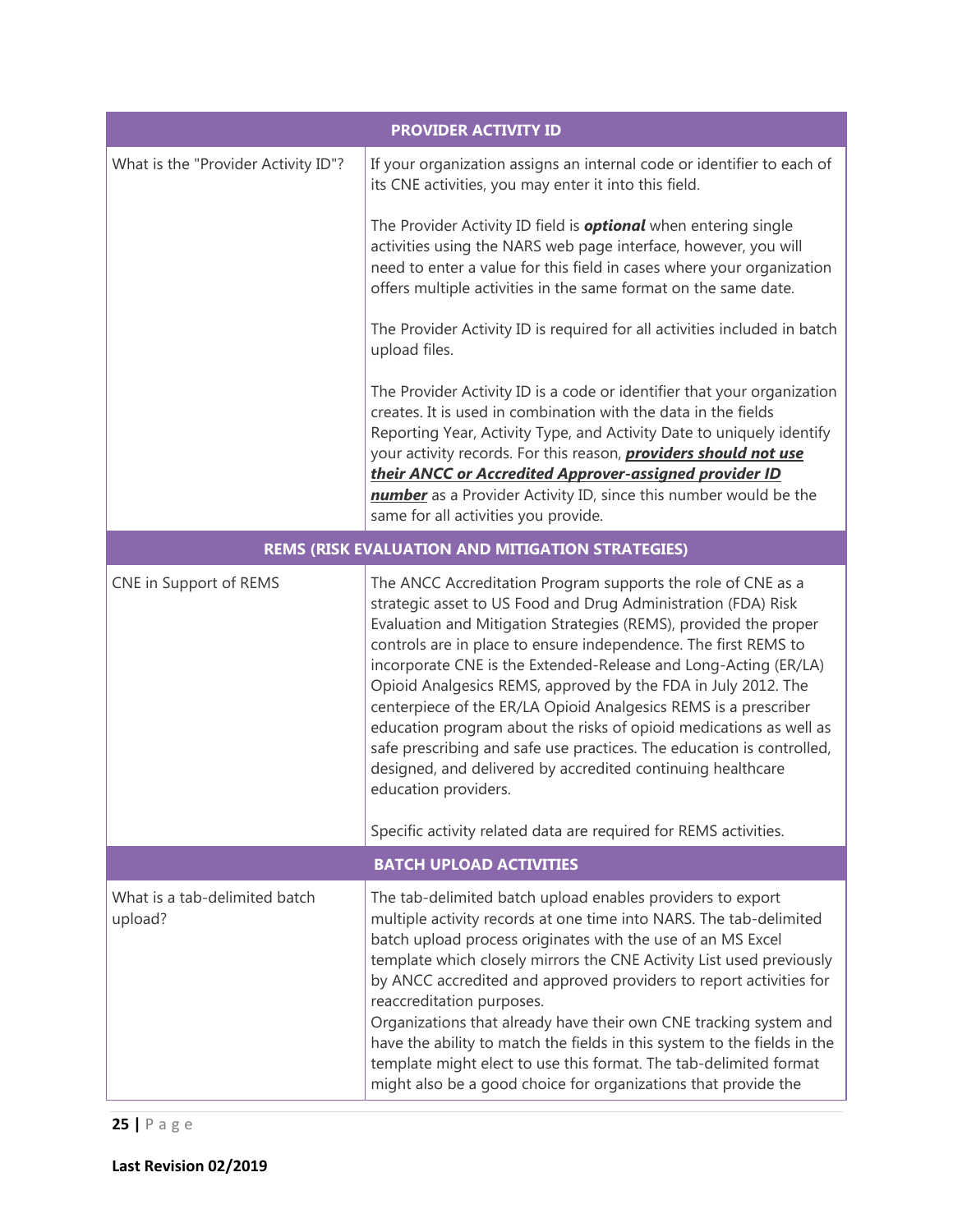|                                                                                          | same activity in multiple locations throughout the year. In this case,<br>ANCC expects you to count each of these events as separate<br>activities. Because the process originates with a Tab-Delimited<br>Activity File Template, a simple way for you to enter many activities<br>with similar data is to copy data from one row to another.                                                                                                                                                                                                                                                                                                                                                                                                                                                                                                                                                                                                                                                                                                                                                                       |  |  |
|------------------------------------------------------------------------------------------|----------------------------------------------------------------------------------------------------------------------------------------------------------------------------------------------------------------------------------------------------------------------------------------------------------------------------------------------------------------------------------------------------------------------------------------------------------------------------------------------------------------------------------------------------------------------------------------------------------------------------------------------------------------------------------------------------------------------------------------------------------------------------------------------------------------------------------------------------------------------------------------------------------------------------------------------------------------------------------------------------------------------------------------------------------------------------------------------------------------------|--|--|
| What is an XML file upload?                                                              | XML File Export: XML stands for eXtensible Markup Language, a<br>Web standard that makes it easier for computer systems to<br>exchange data over the Internet. In order to collect information in a<br>manner that is consistent with the data communications standards<br>being adopted by medical or nursing education content providers,<br>NARS includes a data upload tool that accepts XML files formatted<br>to conform with the Medical Education Metrics (MEMS) XML<br>standard created by Medbiquitous. Providers that have CNE activity<br>tracking systems that support exports to XML files may wish to<br>explore this option for uploading data to ANCC.<br>Some technical knowledge of your tracking system and XML may be<br>required. All organizations are highly encouraged to consult with their<br>Learning Management System vendors in order to get the best use                                                                                                                                                                                                                             |  |  |
|                                                                                          | and IT support out of NARS.<br><b>ANNUAL PROGRAM SUMMARY</b>                                                                                                                                                                                                                                                                                                                                                                                                                                                                                                                                                                                                                                                                                                                                                                                                                                                                                                                                                                                                                                                         |  |  |
| What is the significance of<br>"Reporting Year?"                                         | Annually, ANCC aggregates the activity data that is reported by<br>providers and publishes an Annual Report that provides information<br>to the CNE community about the size and scope of the CNE<br>enterprise. The "Reporting Year" tells ANCC in which Annual Report<br>the activity belongs. Most providers operate on a calendar year<br>basis, and for these providers the Reporting Year is equivalent to<br>the year of the Activity Date (For instance, Activity Date =<br>September 1, 2010, and Reporting Year = 2010).<br>However, certain providers, such as some hospitals and medical and<br>nursing schools, operate on an academic year calendar, and may<br>need to pay special attention to the "Reporting Year" field for each<br>activity they enter. For instance, if a provider offers a Regularly<br>Scheduled Series that begins September 1, 2010 and ends June 1,<br>2011, the Activity Date would be September 1, 2010, and the<br>Reporting Year may be either 2010 or 2011, depending on how the<br>organization chooses to aggregate their data for purposes of the<br>Annual Report. |  |  |
| What do I need to know about the<br>"Attestation" section of the<br>Program Summary tab? | Each year, the ANCC collects, summarizes, and publishes<br>information about the CNE enterprise. At the conclusion of each<br>Reporting Year, a provider is required to submit information about<br>their activities that took place during the year.                                                                                                                                                                                                                                                                                                                                                                                                                                                                                                                                                                                                                                                                                                                                                                                                                                                                |  |  |
|                                                                                          | To complete this reporting process, providers are required to attest<br>that their data entry for the current Reporting Year is complete-as                                                                                                                                                                                                                                                                                                                                                                                                                                                                                                                                                                                                                                                                                                                                                                                                                                                                                                                                                                          |  |  |

**26 |** Page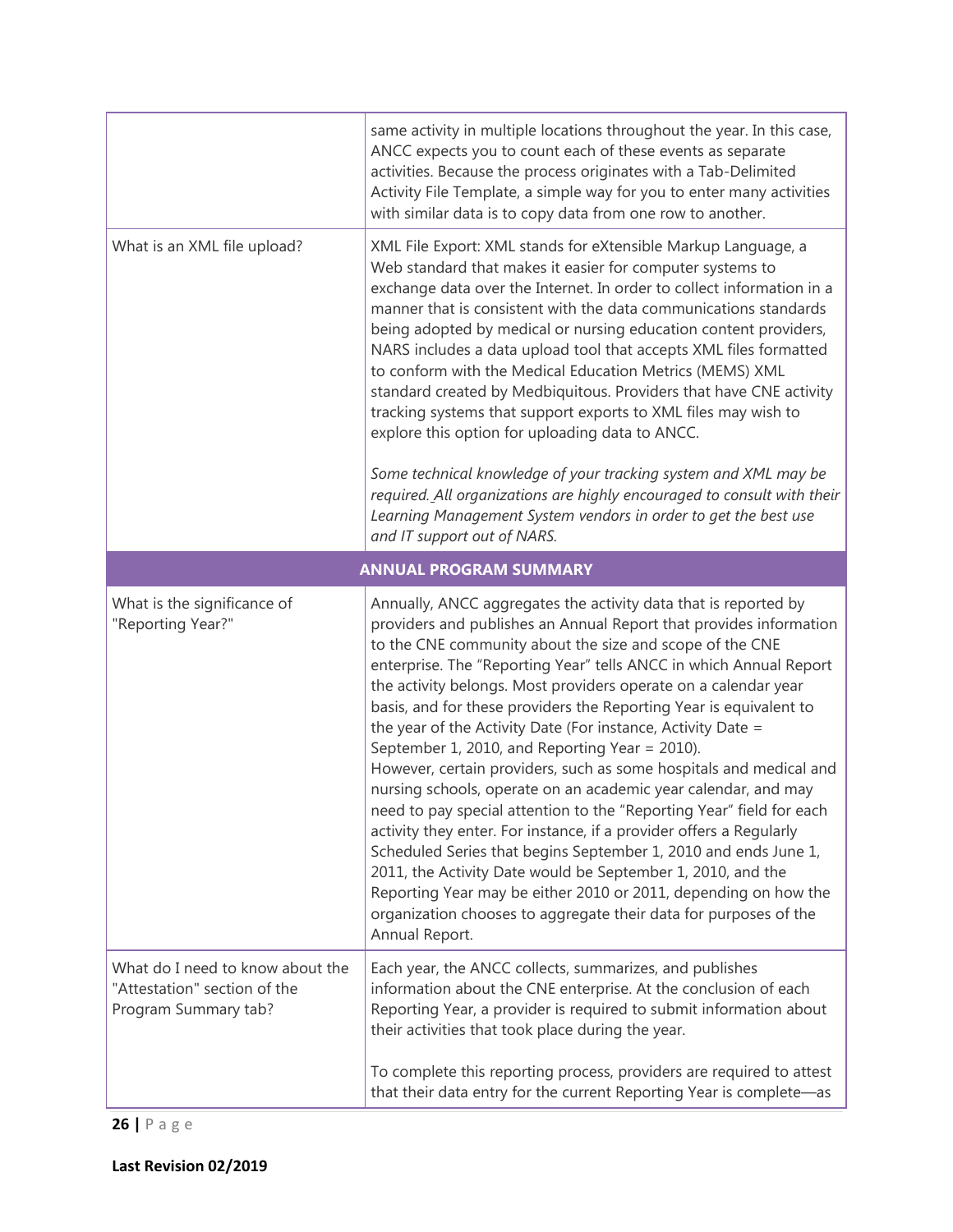<span id="page-27-0"></span>

| an indication to the ANCC that the organization data is ready to be<br>reviewed and included in the information that ANCC compiles and<br>publishes about the CNE system each year. After all activities for the<br>Reporting Year are completed and Closed, and the commercial<br>support information on the Program Summary tab is verified, a<br>provider must attest that its NARS data reporting is complete for<br>this Reporting Year by clicking on the button at the bottom of the<br>Program Summary tab that says, "I Attest that Data is Complete for<br>the [current] Reporting Year." |
|-----------------------------------------------------------------------------------------------------------------------------------------------------------------------------------------------------------------------------------------------------------------------------------------------------------------------------------------------------------------------------------------------------------------------------------------------------------------------------------------------------------------------------------------------------------------------------------------------------|
| Once this button is clicked, providers will no longer be able to add<br>or modify activity and program summary data for that<br><b>Reporting Year.</b> If a provider finds that they do need to make any<br>edits to this information after clicking the Attestation button, they will<br>need to contact the ANCC at NARS@ana.org                                                                                                                                                                                                                                                                  |
|                                                                                                                                                                                                                                                                                                                                                                                                                                                                                                                                                                                                     |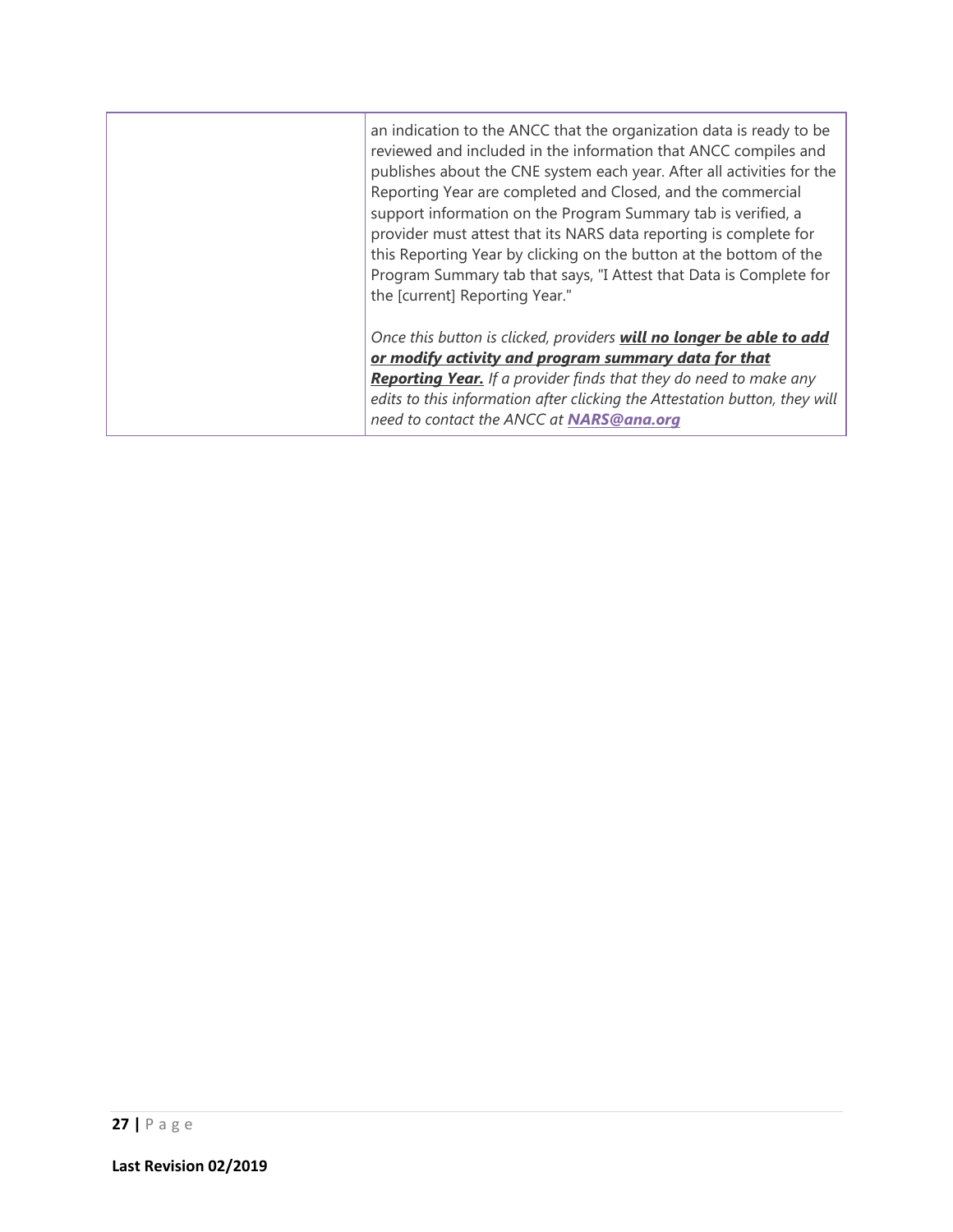# **Appendix A - Creating a Tab Delimited File Using the Excel File Template**

**It is important to note that it is NOT possible to upload data directly from an MS Excel file into NARS.** The NARS MS Excel file template is offered as a tool to facilitate entry of activity data in a structured format. Once the data is in Excel, it is then easy to save it as a tab-delimited text file (.txt), which can be uploaded into NARS.

It is not necessary to use the MS Excel file template to create a tab-delimited text file. Other applications and database systems may offer the capability to export data directly into this format, although you may need some technical knowledge of the software that currently stores your data in order to set up this export. For detailed information about the fields required in the tab-delimited file, please refer to Appendix A.

#### **How to Enter Activities Using the MS Excel File Template**

1. Download the Excel Activities file and save a copy to your computer. The file is available for download on our website at **[ANCC Annual Reporting Requirements.](https://www.nursingworld.org/organizational-programs/accreditation/primary-accreditation/annual-reporting-requirements/)**

2. The Excel Activities file displays a heading row followed by sample data rows. After reviewing the sample data, Clear Contents of the sample data rows. In Excel, you can Clear Contents by highlighting the rows, right clicking with the mouse, and then choosing Clear Contents.

*Note: You may also delete these sample data rows, however, deleting them will remove the validation on the cells. This validation provides helpful information during manual data entry. If you plan to copy and paste data into the Activities spreadsheet from other sources, or if you plan to use Excel formulas to add data to the Activities spreadsheet, it is recommended that you delete the sample data rows instead of clearing them.* 

3. One row is needed per activity. **From the rows you cleared in Step Two, copy and paste the rows needed for entering all the activities. This will copy the cell validation into the rows.** 

4. The example Excel file currently has columns to accommodate details for up to 3 commercial support sources. *Note: If any activity has more than three commercial support sources, then you will need to copy columns 84 through 86 and paste these columns after the last column in the current Excel file, in order to fully capture all commercial support source data.* 

5. Enter activity data into this file. There should be one row for each activity, and all data on the same row must relate to the same activity.

#### *A few tips about entering activities in the Excel file:*

• Number values cannot include commas. Currency amounts cannot include \$ characters.

• If you are not reporting an optional field, **do not** delete it from the spreadsheet. The column must appear in the file, even if it is always left empty.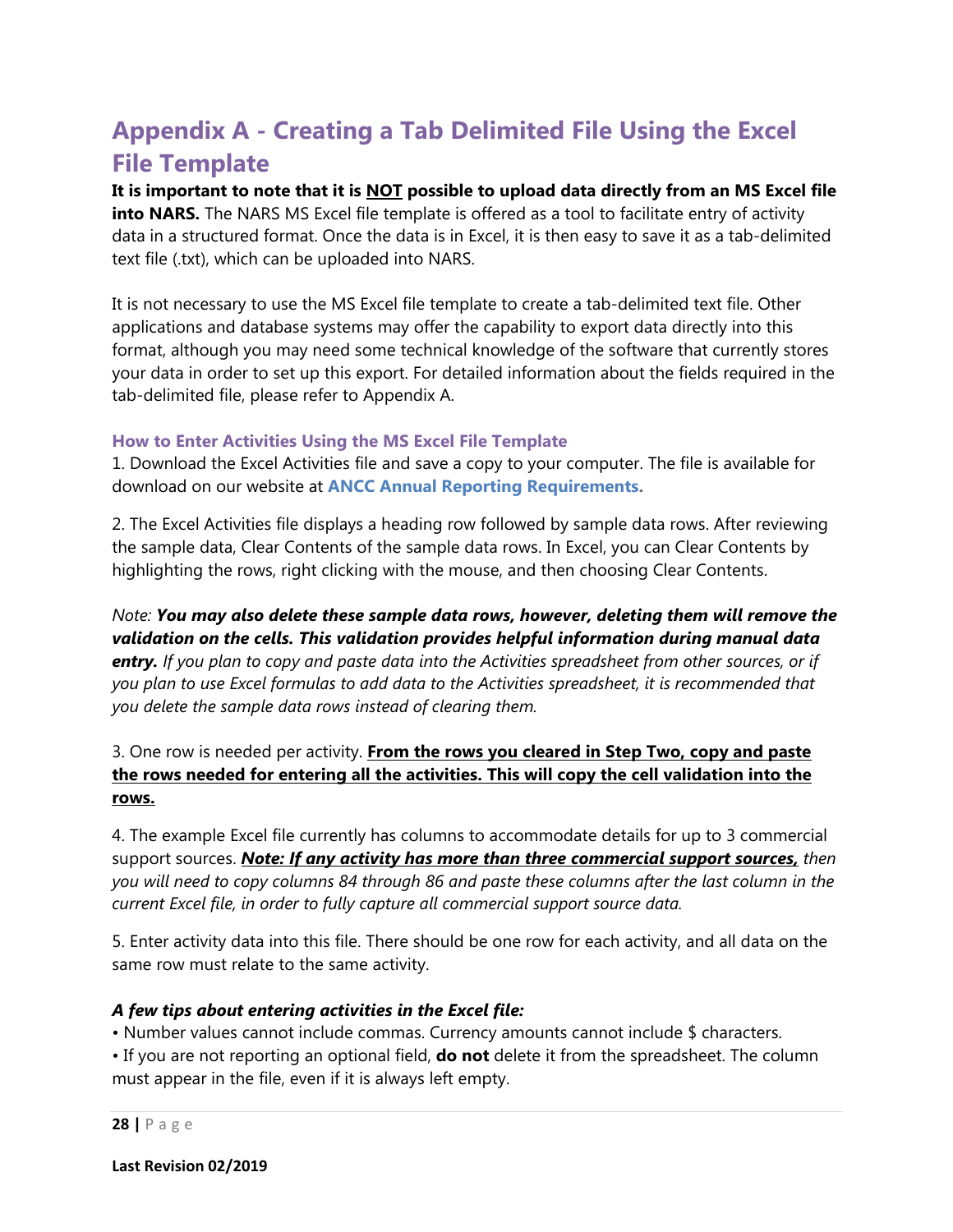• Do not re-arrange the order in which the columns appear.

6. Save the file in the Excel format (.xls or .xlsx). This .xls or .xlsx version can be used if further changes are needed to the file.

#### **How to Create a Tab-Delimited Text File from the Excel File**

7. Delete the heading row (first row) in the Excel file that you saved in the previous step.

8. Choose the Save As option and save the Excel file as type Text (Tab delimited) (.txt).

*Note: The Excel file saved in Step 6 is only used for updating the file if changes are needed. The actual file that will be uploaded is the tab-delimited file saved within this step.* 

#### **How to Upload the Tab-Delimited Text File**

9. Log into the ANCC Nursing Activity Reporting System (NARS). Click the Activities tab and then click the **Batch Upload Activities** button.

10. In the pop-up that appears, select the option to upload activities and click the **Continue**  button.

11. On the Activity File Upload page, select the Tab Delimited option, find the tab-delimited text file that you want to upload, and select the **Upload & Validate File** button.

12. If there are any errors in the file, a message will display the problems and no activities will be uploaded to the system. **To correct the errors, go back to the Excel file saved in Step Six** and fix the errors. Then, complete the subsequent steps to save a corrected tab-delimited (.txt) file for upload.

13. If there are no errors in the file, a confirmation message will appear. **Please Note:** To complete the batch upload, click the **Yes, proceed** button.

14. After the activities have been successfully uploaded, a summary message will appear.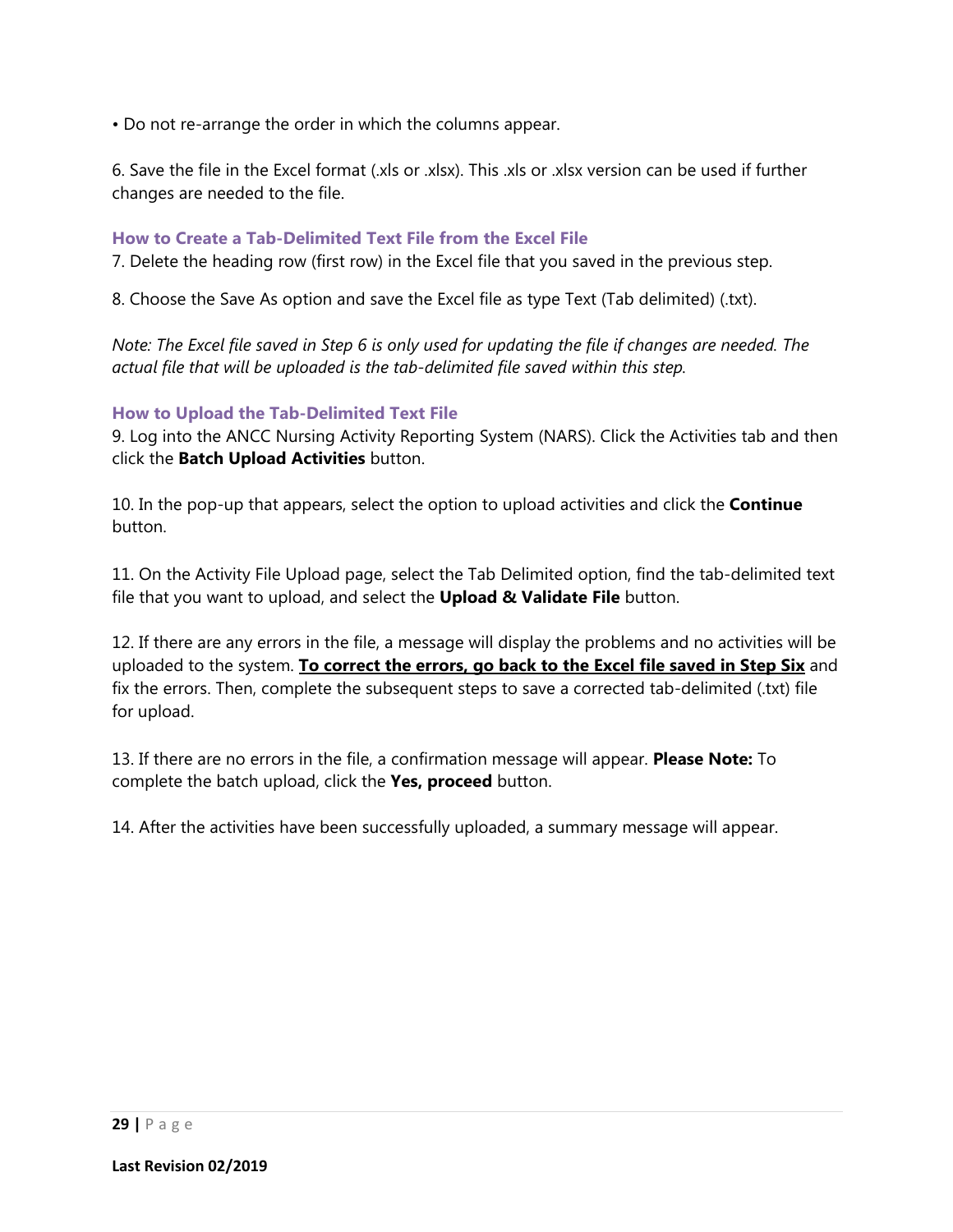# **Tab Delimited File Format**

• The tab-delimited text file must be saved and uploaded as a **.txt** file.

• There must be at least 80 fields present in each activity record. Even if data is not required in a field, the system will expect the field to appear in the record with a blank (**null**) value, and the null value should be separated by tab-delimiters. If you use the Excel template file, leave the cells that do not contain data completely blank (do not enter a zero or a space—enter no character at all). The columns left empty will create the appropriate blank (or null) values automatically when you save the file as a tab-delimited .txt file.

*Note: It is possible for a record to exceed 80 fields if fields 78-80 are repeated for multiple sources of commercial support. See the sample Excel file where fields 78-80 have been repeated twice to accommodate up to 3 sources of commercial support.* 

• When you are reporting details about your activities' sources of commercial support, and an activity receives commercial support from multiple sources, columns 78-80 must be repeated for each source of commercial support. It is important to include **all** of the columns for **every**  source of commercial support, even if they must be left blank because they were not applicable to the support received from that source.

• When you prepare the Excel file that will be used to create a tab-delimited .txt file for upload to NARS, there are certain characters that should be avoided in the text entries. These characters, known as control codes, impart formatting to text within a cell and can include tabs within cells, carriage returns, and line feeds. When the Excel file is saved in tab-delimited .txt format, these characters will cause the columns and rows in your .txt file to break unexpectedly, and you will receive validation errors when you attempt to upload the file. Control characters should be removed from text in Excel before you create the .txt file for upload.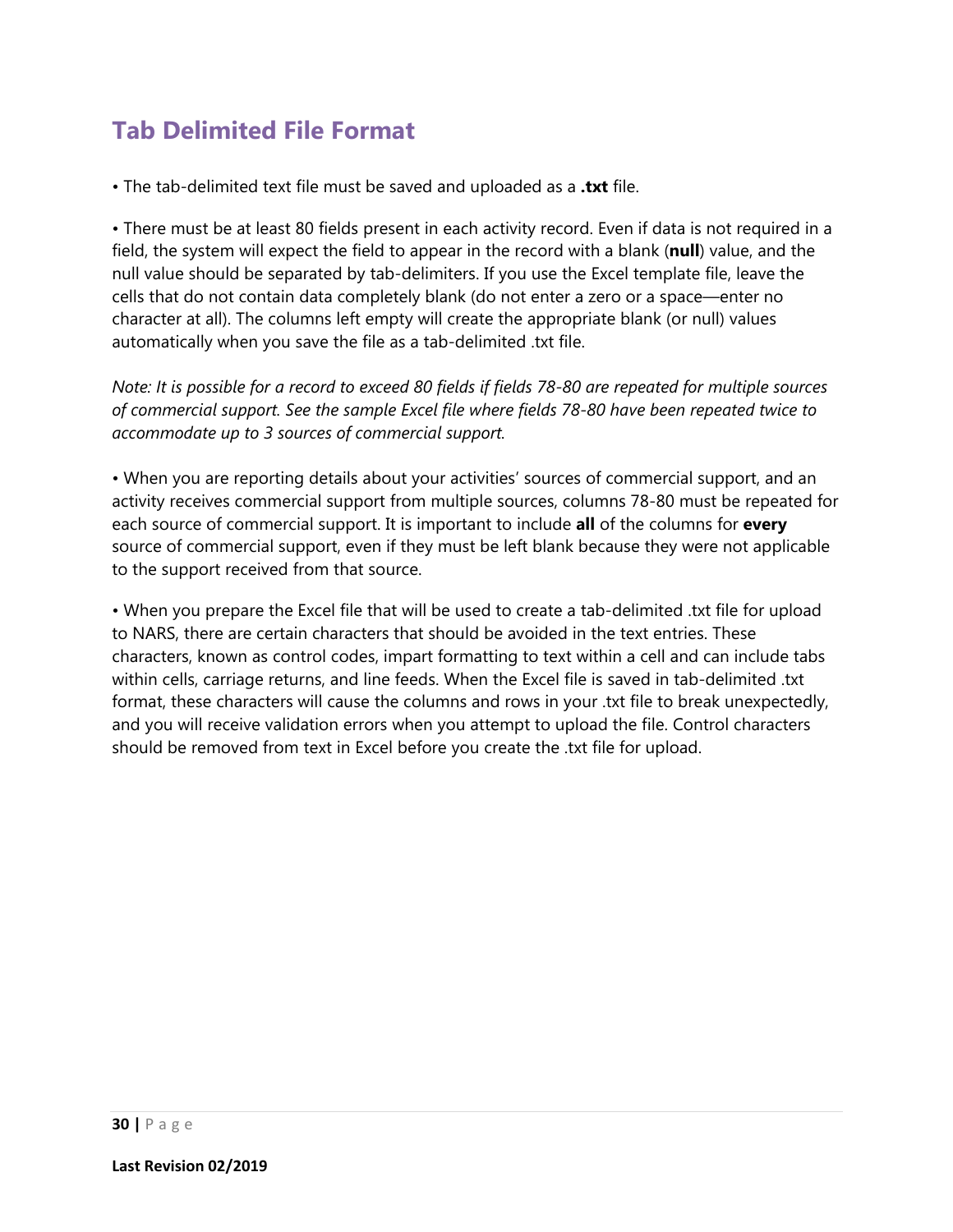### <span id="page-31-1"></span><span id="page-31-0"></span>**Activity Tab Delimited File Upload Instructions List of Tab-Delimited File Format Fields (Appendix A Figure 1)**

<span id="page-31-2"></span>

| <b>No</b>      | <b>Field Name</b>              | <b>Type/Format</b>                                | Data is Required in Field:                         |                                                                                                                            | <b>Comments</b>                                                                                                                                                                                                                                                                                                                                                                                                                                                                                                                            | <b>Example Data</b>              |
|----------------|--------------------------------|---------------------------------------------------|----------------------------------------------------|----------------------------------------------------------------------------------------------------------------------------|--------------------------------------------------------------------------------------------------------------------------------------------------------------------------------------------------------------------------------------------------------------------------------------------------------------------------------------------------------------------------------------------------------------------------------------------------------------------------------------------------------------------------------------------|----------------------------------|
|                |                                |                                                   | <b>To Open</b><br><b>Activity</b><br><b>Record</b> | <b>To Close</b><br><b>Activity</b><br><b>Record</b>                                                                        |                                                                                                                                                                                                                                                                                                                                                                                                                                                                                                                                            |                                  |
| 1              | <b>Template</b>                | Text                                              | Yes                                                | Yes                                                                                                                        | The text "Template A"<br>must appear in this field for<br>all activities for Reporting<br>Years 2015 to 2016.<br>Activities for other<br>Reporting Years cannot be<br>included on this version of<br>the template.                                                                                                                                                                                                                                                                                                                         | Template A                       |
| $\overline{2}$ | <b>ANCC Activity ID</b>        | Number<br>(unique<br>numeric ANCC<br>Activity ID) | No                                                 | Yes, every<br>activity must<br>have either a<br>Provider<br>Activity ID or<br><b>ANCC Activity</b><br>ID, but not<br>both. | <b>ANCC Activity ID is</b><br>assigned by NARS. This<br>field should be blank<br>when a new activity<br>record is being added.                                                                                                                                                                                                                                                                                                                                                                                                             | 100000000                        |
| 3              | Provider<br><b>Activity ID</b> | Text (unique<br>Provider<br>Activity ID)          | Yes                                                | Yes (if<br>applicable<br>see note)                                                                                         | If an activity is provided<br>on the same date and in a<br>different location, you will<br>need to enter a unique<br>Provider Activity ID for<br>the NARS system to<br>recognize the activities as<br>separate activities. If you<br>do not use a unique<br>identifier, you will receive<br>an error message when<br>uploading the file.                                                                                                                                                                                                   | 8213C, 8231-MD,<br>8231-AZ, etc. |
| 4              | <b>Reporting Year</b>          | 4-digit year                                      | Yes                                                | Yes                                                                                                                        | Reporting Year indicates<br>the year in which the<br>activity should be counted<br>for aggregate reporting<br>(Annual Report)<br>purposes.<br>Rule 1: Activities cannot<br>be added or updated for a<br>Reporting Year if the data<br>for that year has already<br>been attested as complete.<br>Rule 2: Only activities for<br>the current Reporting<br>Year can be uploaded<br>using this version of the<br>template.<br>Rule 3: Existing activities<br>cannot be updated to have<br>a Reporting Year that<br>differs from their current | 2015, 2016, 2017,<br>etc         |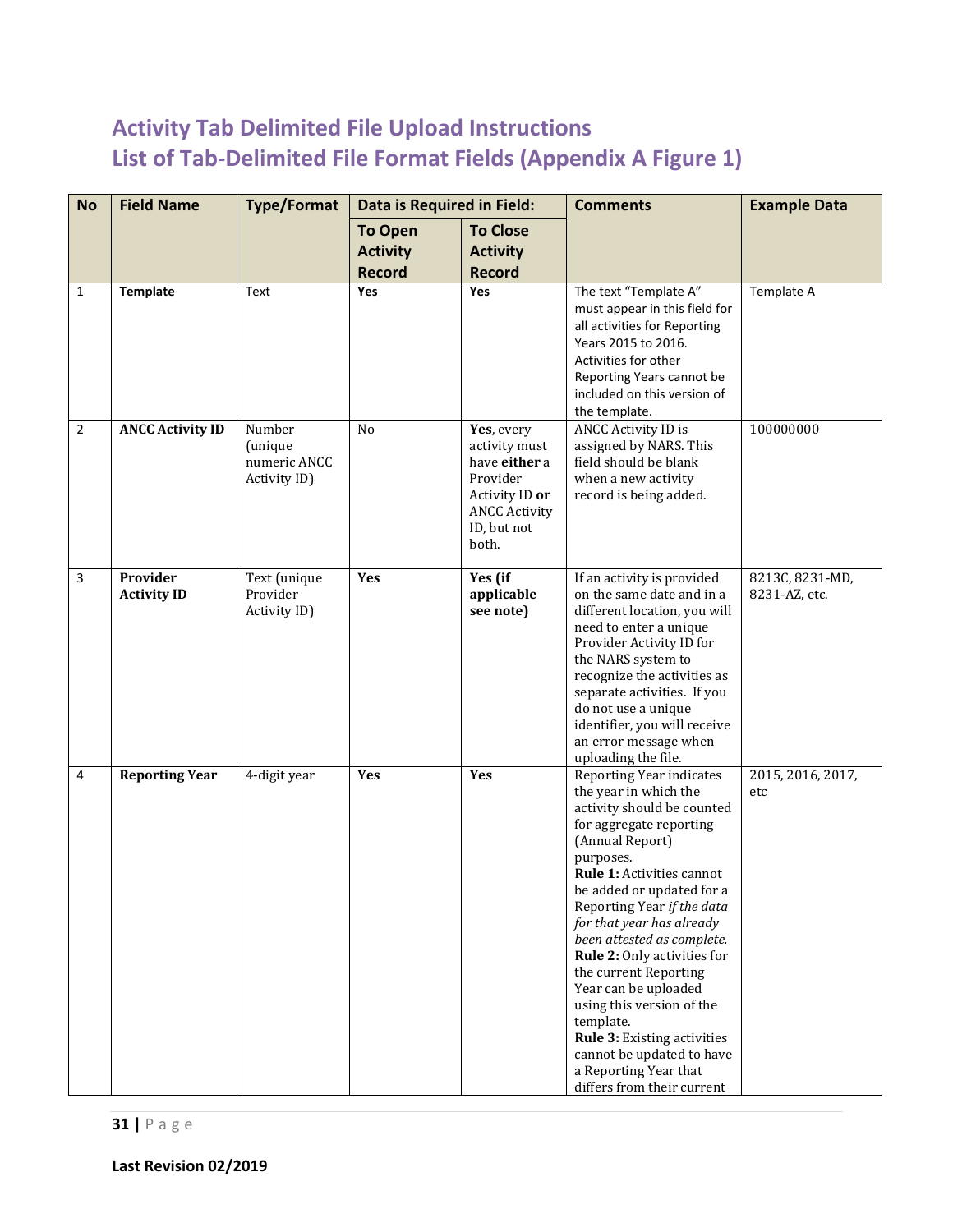| <b>No</b>      | <b>Field Name</b>     | <b>Type/Format</b>                                                                                                                                                        | Data is Required in Field:                                                                                                                                                                                                                            |                                                                                                                                                                                                                                                   | <b>Comments</b>                                                                                                                                                                                                                                                                                                                                                                                                                                                                                                                                                                 | <b>Example Data</b>     |
|----------------|-----------------------|---------------------------------------------------------------------------------------------------------------------------------------------------------------------------|-------------------------------------------------------------------------------------------------------------------------------------------------------------------------------------------------------------------------------------------------------|---------------------------------------------------------------------------------------------------------------------------------------------------------------------------------------------------------------------------------------------------|---------------------------------------------------------------------------------------------------------------------------------------------------------------------------------------------------------------------------------------------------------------------------------------------------------------------------------------------------------------------------------------------------------------------------------------------------------------------------------------------------------------------------------------------------------------------------------|-------------------------|
|                |                       |                                                                                                                                                                           | <b>To Open</b><br><b>Activity</b><br><b>Record</b>                                                                                                                                                                                                    | <b>To Close</b><br><b>Activity</b><br><b>Record</b>                                                                                                                                                                                               |                                                                                                                                                                                                                                                                                                                                                                                                                                                                                                                                                                                 |                         |
|                |                       |                                                                                                                                                                           |                                                                                                                                                                                                                                                       |                                                                                                                                                                                                                                                   | Reporting Year in NARS.<br>Rule 4: Activities cannot<br>be added or updated for a<br>Reporting Year that is<br>more than one year after<br>the current year.                                                                                                                                                                                                                                                                                                                                                                                                                    |                         |
| 5              | <b>Activity Type</b>  | One of the<br>following<br><b>Activity Type</b><br>Codes:<br>C<br><b>RSS</b><br>IL<br>$\rm{EM}$<br><b>IEM</b><br>JN<br>MR<br>TIW<br>CML<br>PI<br><b>ISL</b><br><b>LFT</b> | Yes                                                                                                                                                                                                                                                   | Yes                                                                                                                                                                                                                                               | Activity Type Code Key:<br>$C \rightarrow \text{Course}$<br>$RSS \rightarrow$ Regularly<br><b>Scheduled Series</b><br>IL $\rightarrow$ Internet Live<br>Course<br>$EM \rightarrow$ Enduring<br>Material<br>IEM $\rightarrow$ Internet Activity<br><b>Enduring Material</b><br>JN → Journal-based CNE<br>$MR \rightarrow$ Manuscript<br>Review<br>$TIW \rightarrow$<br>Test Item<br>Writing<br>$CML \rightarrow$ Committee<br>Learning<br>PI → Performance<br>Improvement<br>$ISL \rightarrow$ Internet<br>Searching and Learning<br>LFT $\rightarrow$ Learning from<br>Teaching | $\overline{\mathsf{C}}$ |
| 6              | <b>Activity Title</b> | Text                                                                                                                                                                      | Yes                                                                                                                                                                                                                                                   | Yes                                                                                                                                                                                                                                               |                                                                                                                                                                                                                                                                                                                                                                                                                                                                                                                                                                                 | Administering CPR       |
| $\overline{7}$ | City                  | Text                                                                                                                                                                      | This field is<br>required for<br>the following<br><b>Activity Types:</b><br>C<br><b>RSS</b><br>(See field 5<br>below for<br><b>Activity Type</b><br>code key.)<br><b>For other</b><br><b>Activity Types</b><br>this field<br>should be left<br>blank. | This field is<br>required for<br>the following<br><b>Activity</b><br>Types:<br>C<br><b>RSS</b><br>(See field 5<br>below for<br>Activity Type<br>code key.)<br><b>For other</b><br><b>Activity Types</b><br>this field<br>should be left<br>blank. |                                                                                                                                                                                                                                                                                                                                                                                                                                                                                                                                                                                 |                         |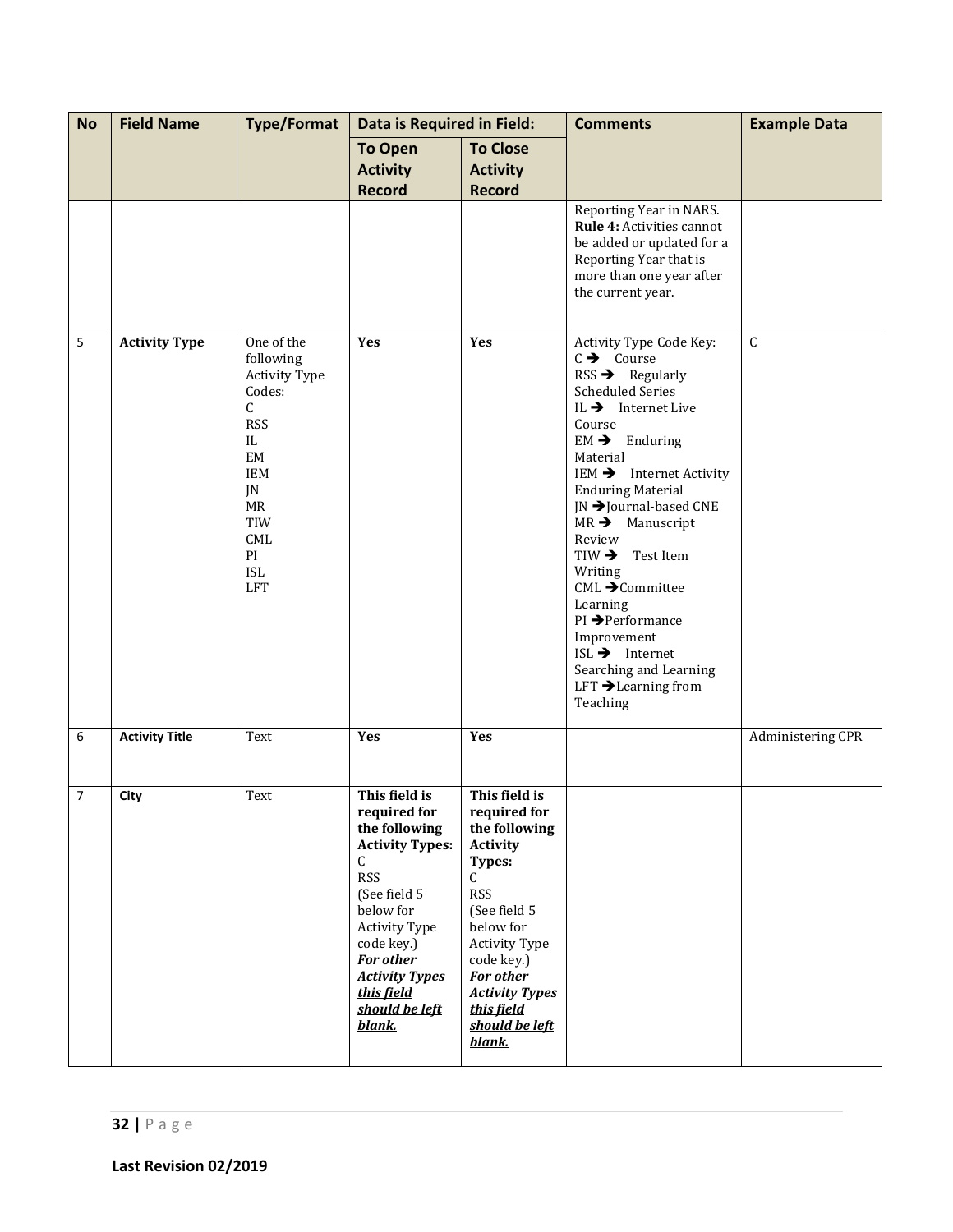| 8  | <b>State</b>               | Valid United<br><b>States Postal</b><br>Service two-<br>letter US state<br>abbreviation | This field is<br>required for<br>the following<br><b>Activity Types:</b><br>C<br><b>RSS</b><br>(See field 5<br>below for<br><b>Activity Type</b><br>code key)<br><b>For other</b><br><b>Activity Types</b><br>this field<br>should be left<br>blank. | This field is<br>required for<br>the following<br><b>Activity</b><br>Types:<br>C<br><b>RSS</b><br>(See field 5<br>below for<br><b>Activity Type</b><br>code key)<br><b>For other</b><br><b>Activity Types</b><br><u>this field</u><br>should be left<br>blank. | See Appendix C for a list<br>of US territories/regions<br>codes.                                                                                                                                                                                                                                                                                                                                                                            | $\rm IL$                           |
|----|----------------------------|-----------------------------------------------------------------------------------------|------------------------------------------------------------------------------------------------------------------------------------------------------------------------------------------------------------------------------------------------------|----------------------------------------------------------------------------------------------------------------------------------------------------------------------------------------------------------------------------------------------------------------|---------------------------------------------------------------------------------------------------------------------------------------------------------------------------------------------------------------------------------------------------------------------------------------------------------------------------------------------------------------------------------------------------------------------------------------------|------------------------------------|
| 9  | Country                    | Valid three-<br>letter country<br>code                                                  | This field is<br>required for<br>the following<br><b>Activity Types:</b><br>C<br><b>RSS</b><br><b>For other</b><br><b>Activity Types</b><br>this field<br>should be left<br>blank.                                                                   | This field is<br>required for<br>the following<br><b>Activity</b><br>Types:<br>C<br><b>RSS</b><br><b>For other</b><br><b>Activity Types</b><br>this field<br>should be left<br>blank.                                                                          | See <i>Appendix C</i> for a list<br>of country codes.                                                                                                                                                                                                                                                                                                                                                                                       | <b>USA</b>                         |
| 10 | <b>Activity Start Date</b> | Date in the<br>format of<br>MM/DD/YYYY                                                  | Yes                                                                                                                                                                                                                                                  | Yes                                                                                                                                                                                                                                                            | Enter the start date of the<br>activity.                                                                                                                                                                                                                                                                                                                                                                                                    | 01/01/2016                         |
| 11 | <b>Activity End Date</b>   | Date in the<br>format of<br>MM/DD/YYYY                                                  | Yes                                                                                                                                                                                                                                                  | Yes                                                                                                                                                                                                                                                            | Enter the end date of the<br>activity.                                                                                                                                                                                                                                                                                                                                                                                                      | 01/31/2016                         |
| 12 | Providership               | Valid entries:<br>Direct<br>Joint                                                       | N <sub>0</sub>                                                                                                                                                                                                                                       | Yes                                                                                                                                                                                                                                                            | A directly provided<br>(formerly called<br>"sponsored") activity is<br>planned, implemented,<br>and evaluated by the<br>accredited provider.<br>Include jointly-provided<br>activities (provided by<br>two accredited providers)<br>in this category if you are<br>the accredited provider<br>awarding the credit or<br>one that is planned,<br>implemented, and<br>evaluated by the<br>accredited provider and a<br>non-accredited entity. | Joint                              |
| 13 | <b>Joint Provider</b>      | Text; Name(s)<br>of Joint<br>Provider(s).<br>Names of<br>multiple Joint                 | N <sub>o</sub>                                                                                                                                                                                                                                       | Yes                                                                                                                                                                                                                                                            | If you entered "Joint" in<br>Providership (field 10)<br>then enter the name(s) of<br>the joint providers in this<br>field. Separate the name                                                                                                                                                                                                                                                                                                | County Hospital;<br>State Hospital |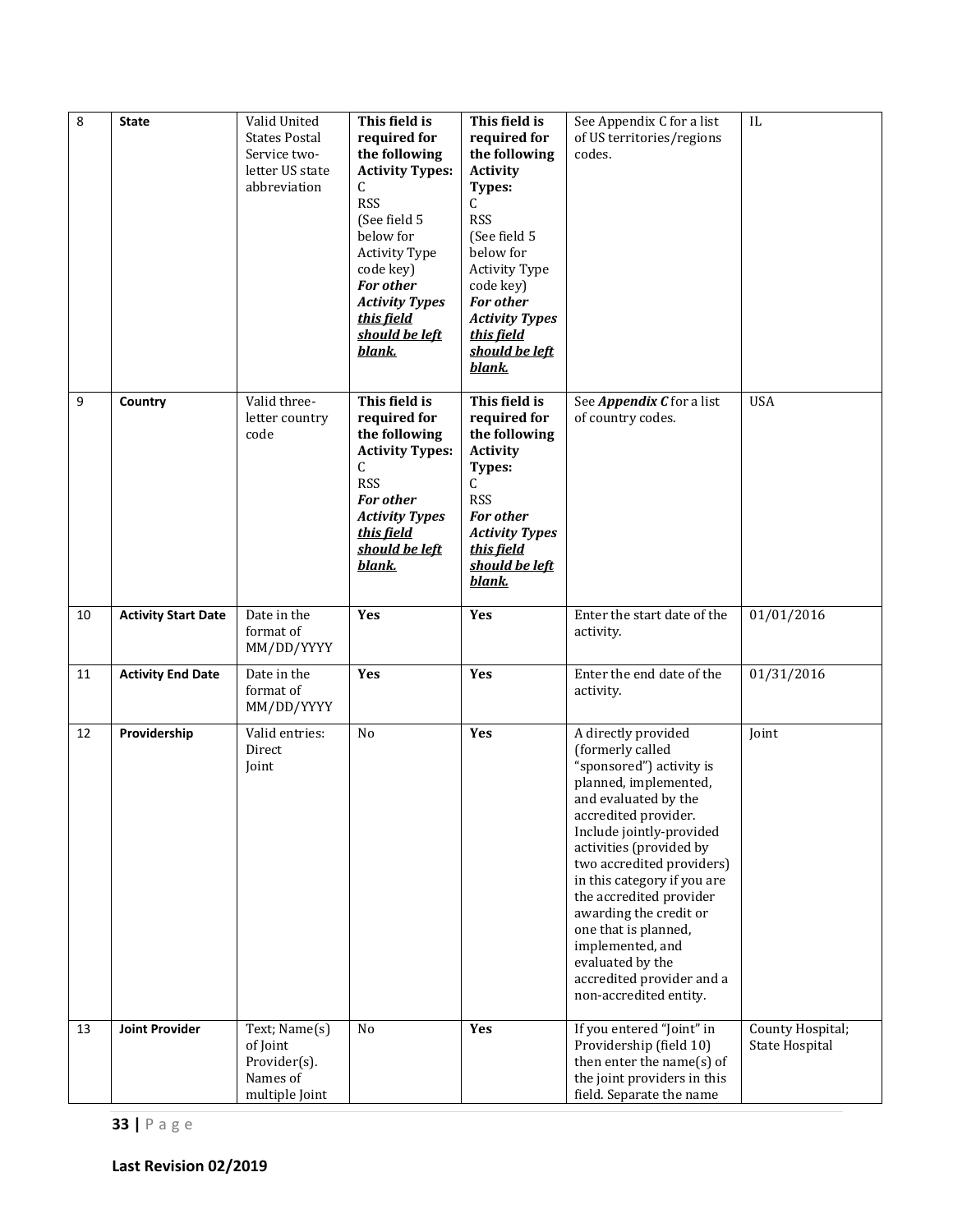|    |                                                            | Providers<br>should be<br>separated by<br>semicolons. |                |     | of each organization with<br>a semicolon.<br>If you entered "Direct" in<br>Providership (field 10)<br>then leave this field blank.                                                                    |                                                                                              |
|----|------------------------------------------------------------|-------------------------------------------------------|----------------|-----|-------------------------------------------------------------------------------------------------------------------------------------------------------------------------------------------------------|----------------------------------------------------------------------------------------------|
| 14 | <b>Target Audience -</b><br><b>Nurse</b>                   | Valid Entries:<br>Yes<br>No                           | No             | Yes |                                                                                                                                                                                                       | Yes                                                                                          |
| 15 | Target Audience -<br>Pharmacist                            | Valid Entries:<br>Yes<br>No                           | No             | No  |                                                                                                                                                                                                       | No                                                                                           |
| 16 | Target Audience-<br>Pharmacy<br><b>Technician</b>          | Valid Entries:<br>Yes<br>No                           | N <sub>o</sub> | No  |                                                                                                                                                                                                       | No                                                                                           |
| 17 | Target Audience-<br>Physician                              | Valid Entries:<br>Yes<br>No                           | N <sub>o</sub> | No  |                                                                                                                                                                                                       | No                                                                                           |
| 18 | Target Audience-<br>Other                                  | Valid Entries:<br>Yes<br>No                           | No             | No  |                                                                                                                                                                                                       | No                                                                                           |
| 19 | <b>Description of</b><br>Content                           | Text<br>(maximum<br>2500<br>characters)               | No             | No  | <b>OPTIONAL:</b> If available,<br>please insert a copy of the<br>abstract for the activity.<br>Otherwise, you may enter<br>the activity outcomes, or<br>describe the content using<br>your own words. | Diet and its impact<br>on both preventing<br>and contributing to<br>adult onset<br>Diabetes. |
| 20 | Commercial<br><b>Support Received?</b>                     | Valid entries:<br>Yes<br>No                           | N <sub>o</sub> | No  | Commercial support is<br>financial or in-kind<br>contributions given by a<br>commercial interest that<br>is used to pay all or part of<br>the costs of a CNE activity.                                | Yes                                                                                          |
| 21 | <b>Designed to</b><br>change<br>Competence?                | Valid Entries:<br>Yes<br>No                           | No             | No  |                                                                                                                                                                                                       | Yes                                                                                          |
| 22 | <b>Changes in</b><br>Competence<br>evaluated?              | Valid Entries:<br>Yes<br>No                           | $\rm No$       | No  |                                                                                                                                                                                                       | Yes                                                                                          |
| 23 | Designed to<br>change<br>Performance?                      | Valid Entries:<br>Yes<br>No                           | No             | No  |                                                                                                                                                                                                       | Yes                                                                                          |
| 24 | <b>Changes in</b><br>Performance<br>evaluated?             | Valid Entries:<br>Yes<br>No                           | No             | No  |                                                                                                                                                                                                       | Yes                                                                                          |
| 25 | <b>Designed to</b><br>change Patient<br><b>Outcomes?</b>   | Valid Entries:<br>Yes<br>No                           | No             | No  |                                                                                                                                                                                                       | Yes                                                                                          |
| 26 | <b>Changes in Patient</b><br><b>Outcomes</b><br>evaluated? | Valid Entries:<br>Yes<br>No                           | No             | No  |                                                                                                                                                                                                       | Yes                                                                                          |

**Last Revision 02/2019**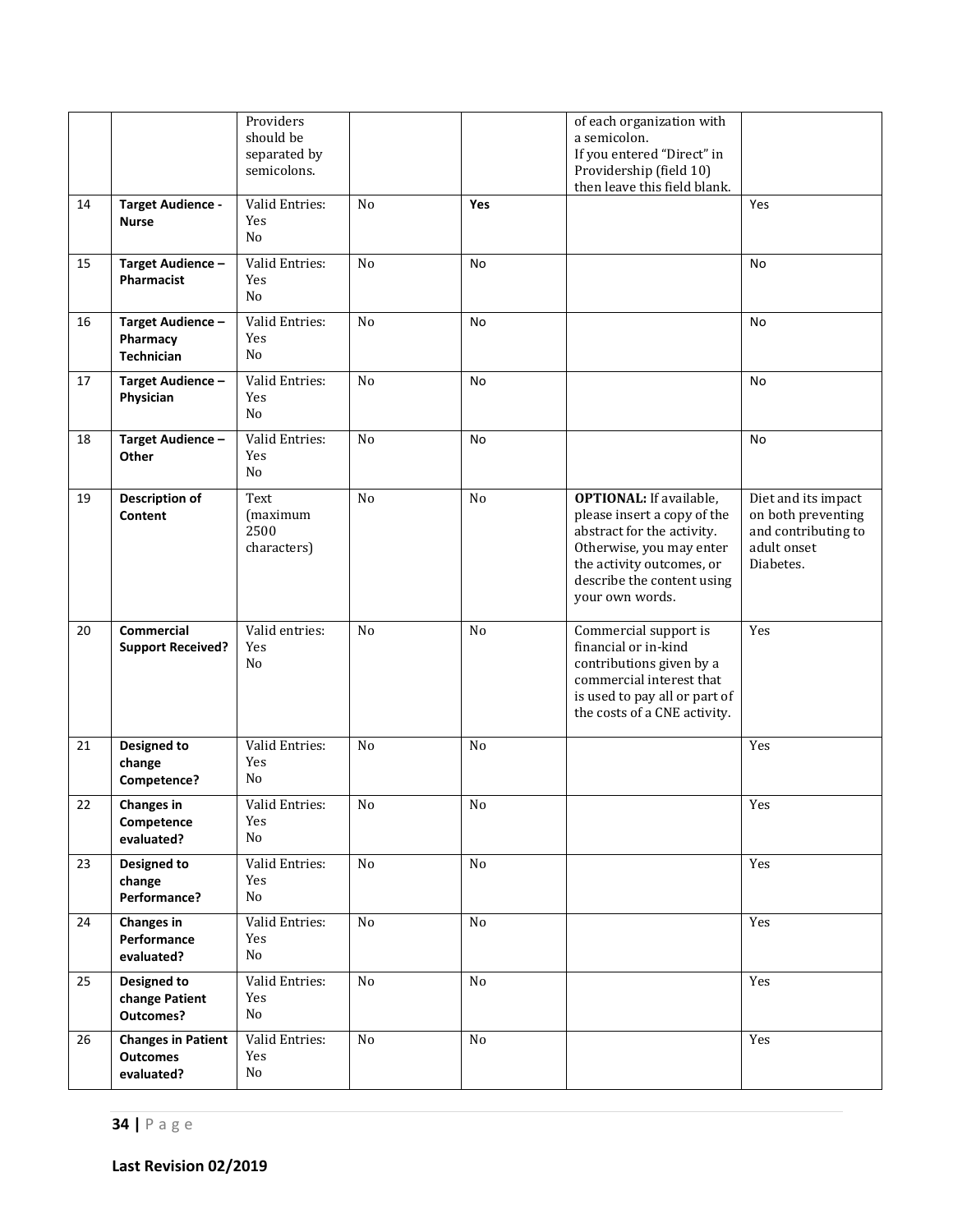| 27 | <b>Hours of</b><br><b>Instruction</b>                                                                                 | Decimal<br>(00.00)          | No             | Yes            | Total hours of educational<br>instruction provided. Ex:<br>If a one-day course lasts 8<br>hours, then hours of<br>instruction equals                      | 8.0            |
|----|-----------------------------------------------------------------------------------------------------------------------|-----------------------------|----------------|----------------|-----------------------------------------------------------------------------------------------------------------------------------------------------------|----------------|
| 28 | <b>Number of AMA</b><br><b>PRA Category 1</b><br>$\mathsf{Credits}^{\mathsf{TM}}$<br><b>Designated</b>                | Decimal<br>(00.00)          | N <sub>o</sub> | N <sub>o</sub> | The maximum number of<br>AMA-PRA Category 1<br>Credits <sup>™</sup> designated for<br>the activity. This may or<br>may not equal Hours of<br>Instruction. | $\overline{5}$ |
| 29 | Number of<br><b>Nursing Credits</b>                                                                                   | Decimal<br>(00.00)          | No             | Yes            | The maximum number of<br><b>Nursing Credits</b><br>designated for the<br>activity. This may or may<br>not equal Hours of<br>Instruction.                  | 5              |
| 30 | Number of<br><b>Pharmacy Credits</b>                                                                                  | Decimal<br>(00.00)          | N <sub>o</sub> | N <sub>o</sub> | The maximum number of<br><b>Pharmacy Credits</b><br>designated for the<br>activity. This may or may<br>not equal Hours of<br>Instruction.                 | 5              |
| 31 | <b>Number of Other</b><br><b>Credits</b>                                                                              | Decimal<br>(00.00)          | N <sub>o</sub> | No             | The maximum number of<br>Other Credits designated<br>for the activity. This may<br>or may not equal Hours of<br>Instruction.                              | $\overline{5}$ |
| 32 | Interprofessional<br><b>Education</b><br>Collaborative -<br><b>Values/Ethics for</b><br>Interprofessional<br>Practice | Valid Entries:<br>Yes<br>No | N <sub>o</sub> | No             | Use fields 32 to 72 to<br>report the competencies<br>in whose context an<br>activity was developed.                                                       | No             |
| 33 | Interprofessional<br><b>Education</b><br>Collaborative-<br>Roles/<br><b>Responsibilities</b>                          | Valid Entries:<br>Yes<br>No | N <sub>o</sub> | No             | Use fields 32 to 72 to<br>report the competencies<br>in whose context an<br>activity was developed.                                                       | No             |
| 34 | Interprofessional<br>Education<br>Collaborative -<br>Interprofessional<br>Communication                               | Valid Entries:<br>Yes<br>No | No             | No             | Use fields 32 to 72 to<br>report the competencies<br>in whose context an<br>activity was developed.                                                       | <b>No</b>      |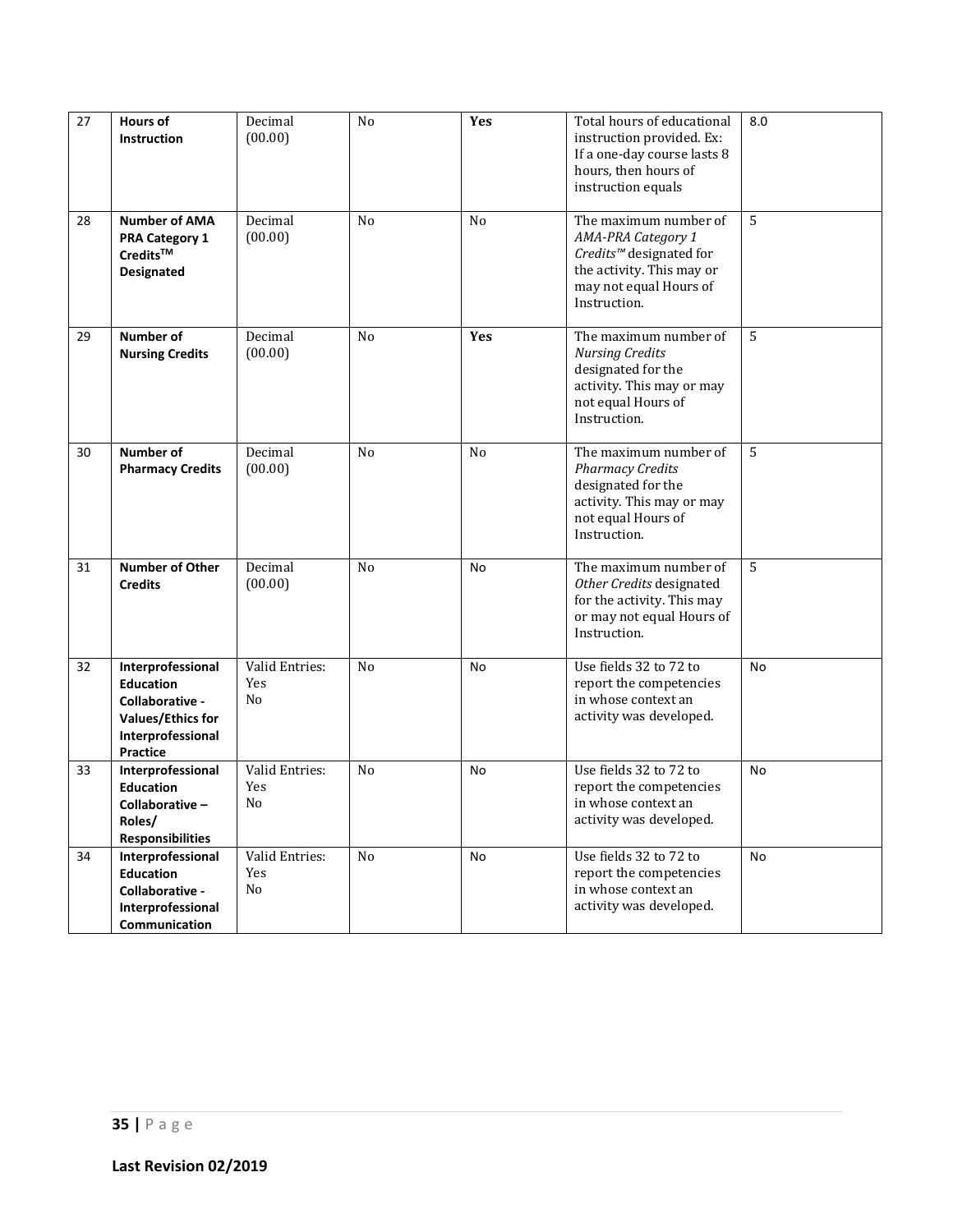| 35 | Interprofessional<br><b>Education</b><br>Collaborative -<br><b>Teams and</b><br><b>Teamwork</b> | Valid Entries:<br>Yes<br>No | N <sub>o</sub> | No | Use fields 32 to 72 to<br>report the competencies<br>in whose context an<br>activity was developed. | <b>No</b> |
|----|-------------------------------------------------------------------------------------------------|-----------------------------|----------------|----|-----------------------------------------------------------------------------------------------------|-----------|
| 36 | Institute of<br>Medicine -<br>Provide patient-<br>centered care                                 | Valid Entries:<br>Yes<br>No | N <sub>0</sub> | No | Use fields 32 to 72 to<br>report the competencies<br>in whose context an<br>activity was developed. | No        |
| 37 | Institute of<br><b>Medicine - Work</b><br>in interdisciplinary<br>teams                         | Valid Entries:<br>Yes<br>No | N <sub>o</sub> | No | Use fields 32 to 72 to<br>report the competencies<br>in whose context an<br>activity was developed. | No        |
| 38 | Institute of<br>Medicine -<br><b>Employ evidence-</b><br>based practice                         | Valid Entries:<br>Yes<br>No | N <sub>0</sub> | No | Use fields 32 to 72 to<br>report the competencies<br>in whose context an<br>activity was developed. | No        |
| 39 | Institute of<br><b>Medicine - Apply</b><br>quality<br>improvement                               | Valid Entries:<br>Yes<br>No | N <sub>o</sub> | No | Use fields 32 to 72 to<br>report the competencies<br>in whose context an<br>activity was developed. | No        |
| 40 | Institute of<br><b>Medicine - Utilize</b><br>informatics                                        | Valid Entries:<br>Yes<br>No | N <sub>0</sub> | No | Use fields 32 to 72 to<br>report the competencies<br>in whose context an<br>activity was developed. | No        |
| 41 | <b>ABMS/ACGME -</b><br><b>Patient Care and</b><br><b>Procedural Skills</b>                      | Valid Entries:<br>Yes<br>No | N <sub>0</sub> | No | Use fields 32 to 72 to<br>report the competencies<br>in whose context an<br>activity was developed. | No        |
| 42 | ABMS/ACGME -<br><b>Medical</b><br>Knowledge                                                     | Valid Entries:<br>Yes<br>No | N <sub>0</sub> | No | Use fields 32 to 72 to<br>report the competencies<br>in whose context an<br>activity was developed. | No        |
| 43 | <b>ABMS/ACGME -</b><br>Practice-based<br>Learning and<br>Improvement                            | Valid Entries:<br>Yes<br>No | N <sub>o</sub> | No | Use fields 32 to 72 to<br>report the competencies<br>in whose context an<br>activity was developed. | <b>No</b> |
| 44 | ABMS/ACGME -<br>Interpersonal and<br>Communication<br><b>Skills</b>                             | Valid Entries:<br>Yes<br>No | N <sub>o</sub> | No | Use fields 32 to 72 to<br>report the competencies<br>in whose context an<br>activity was developed. | No        |
| 45 | ABMS/ACGME -<br>Professionalism                                                                 | Valid Entries:<br>Yes<br>No | No             | No | Use fields 32 to 72 to<br>report the competencies<br>in whose context an<br>activity was developed. | No        |
| 46 | ABMS/ACGME -<br>Systems-based<br>Practice                                                       | Valid Entries:<br>Yes<br>No | N <sub>o</sub> | No | Use fields 32 to 72 to<br>report the competencies<br>in whose context an<br>activity was developed. | <b>No</b> |

**36 |** Page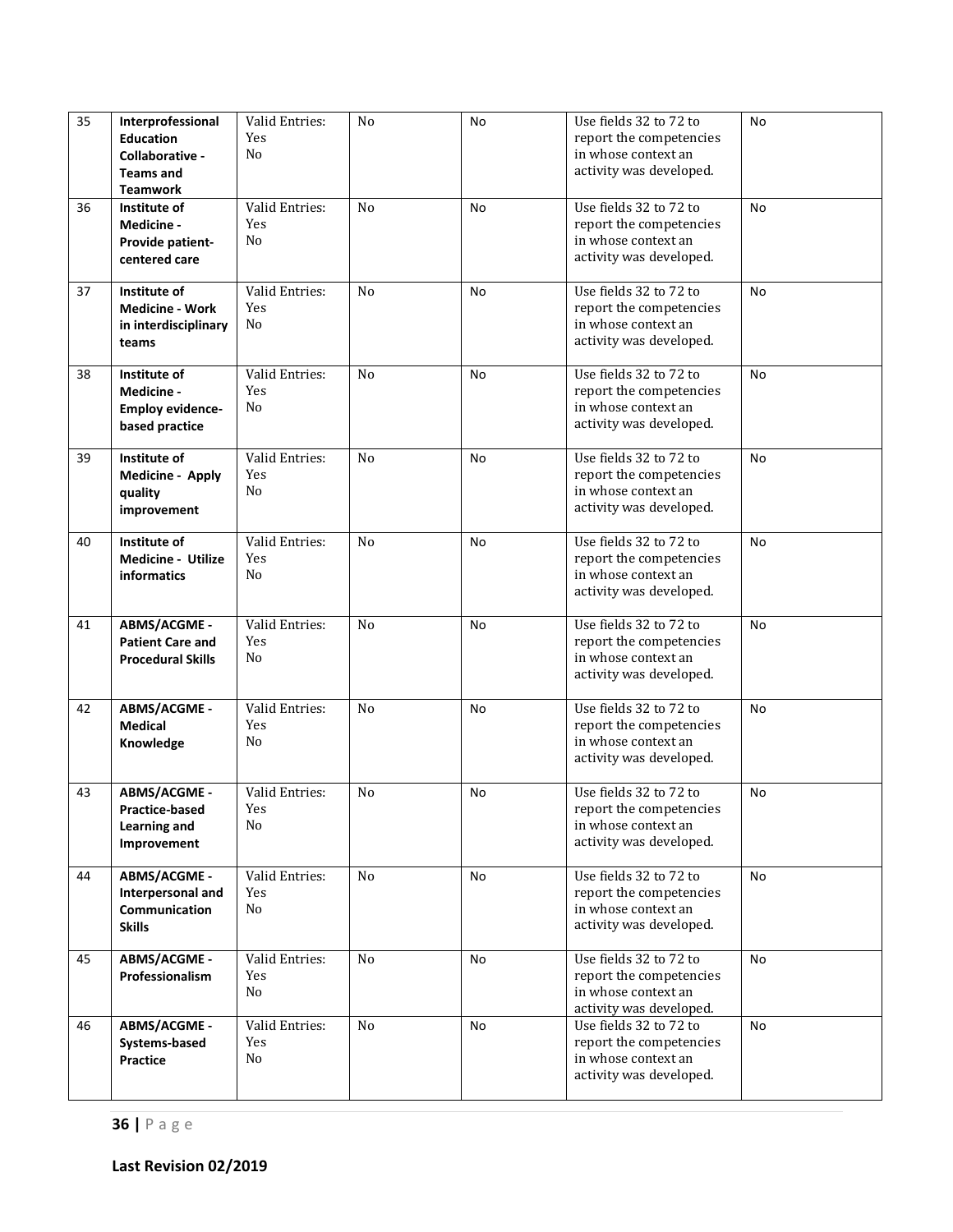| 47 | <b>CAPE - Learner</b>                                 | Valid Entries:<br>Yes<br>No             | No             | <b>No</b> | Use fields 32 to 72 to<br>report the competencies<br>in whose context an<br>activity was developed. | <b>No</b> |
|----|-------------------------------------------------------|-----------------------------------------|----------------|-----------|-----------------------------------------------------------------------------------------------------|-----------|
| 48 | <b>CAPE - Patient-</b><br>centered care               | Valid Entries:<br>Yes<br>No             | N <sub>o</sub> | No        | Use fields 32 to 72 to<br>report the competencies<br>in whose context an<br>activity was developed. | <b>No</b> |
| 49 | <b>CAPE - Medication</b><br>use systems<br>management | Valid Entries:<br>Yes<br>N <sub>0</sub> | N <sub>0</sub> | No        | Use fields 32 to 72 to<br>report the competencies<br>in whose context an<br>activity was developed. | No.       |
| 50 | <b>CAPE - Health and</b><br>wellness                  | Valid Entries:<br>Yes<br>No             | N <sub>o</sub> | No        | Use fields 32 to 72 to<br>report the competencies<br>in whose context an<br>activity was developed. | <b>No</b> |
| 51 | <b>CAPE - Population-</b><br>based care               | Valid Entries:<br>Yes<br>No             | N <sub>0</sub> | No        | Use fields 32 to 72 to<br>report the competencies<br>in whose context an<br>activity was developed. | No.       |
| 52 | <b>CAPE - Problem</b><br>solving                      | Valid Entries:<br>Yes<br>No             | N <sub>o</sub> | No        | Use fields 32 to 72 to<br>report the competencies<br>in whose context an<br>activity was developed. | No.       |
| 53 | <b>CAPE - Educator</b>                                | Valid Entries:<br>Yes<br>No             | N <sub>o</sub> | <b>No</b> | Use fields 32 to 72 to<br>report the competencies<br>in whose context an<br>activity was developed. | <b>No</b> |
| 54 | <b>CAPE - Patient</b><br>advocacy                     | Valid Entries:<br>Yes<br>No             | N <sub>0</sub> | No        | Use fields 32 to 72 to<br>report the competencies<br>in whose context an<br>activity was developed. | <b>No</b> |
| 55 | CAPE -<br>Interprofessional<br>collaboration          | Valid Entries:<br>Yes<br>No             | N <sub>o</sub> | No        | Use fields 32 to 72 to<br>report the competencies<br>in whose context an<br>activity was developed. | No        |
| 56 | <b>CAPE - Culteral</b><br>sensitivity                 | Valid Entries:<br>Yes<br>No             | No             | No        | Use fields 32 to 72 to<br>report the competencies<br>in whose context an<br>activity was developed. | No        |
| 57 | CAPE -<br>Communication                               | Valid Entries:<br>Yes<br>No             | N <sub>o</sub> | No        | Use fields 32 to 72 to<br>report the competencies<br>in whose context an<br>activity was developed. | No        |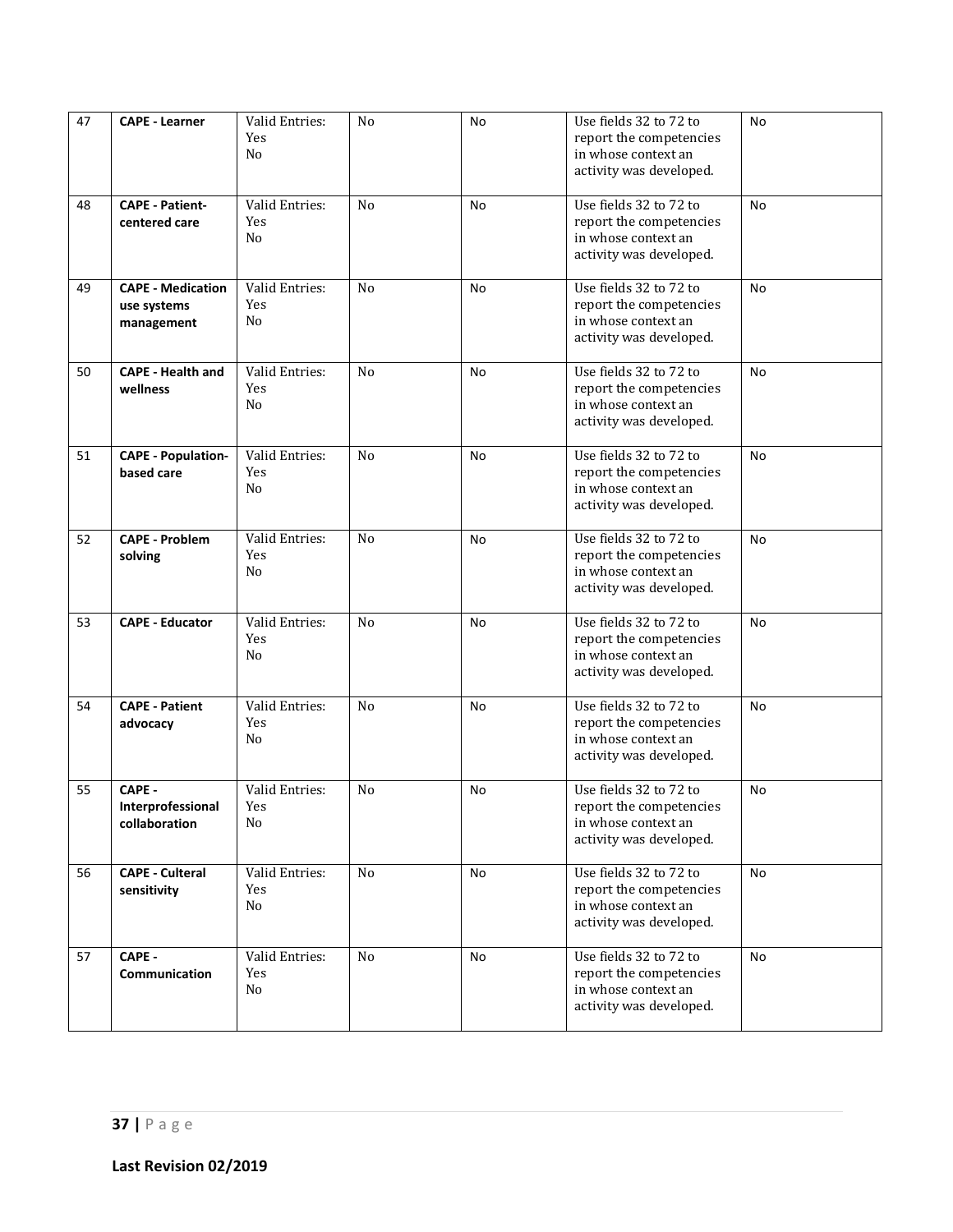| 58 | <b>CAPE - Self-</b>                      | Valid Entries:        | No             | No        | Use fields 32 to 72 to                            | <b>No</b> |
|----|------------------------------------------|-----------------------|----------------|-----------|---------------------------------------------------|-----------|
|    | awareness                                | Yes                   |                |           | report the competencies                           |           |
|    |                                          | No                    |                |           | in whose context an                               |           |
|    |                                          |                       |                |           | activity was developed.                           |           |
| 59 | <b>CAPE - Leadership</b>                 | Valid Entries:        | N <sub>o</sub> | No        | Use fields 32 to 72 to                            | No        |
|    |                                          | Yes                   |                |           | report the competencies                           |           |
|    |                                          | No                    |                |           | in whose context an                               |           |
|    |                                          |                       |                |           | activity was developed.                           |           |
| 60 | <b>CAPE - Innovation</b>                 | Valid Entries:        | N <sub>0</sub> | No        | Use fields 32 to 72 to                            | No        |
|    | and                                      | Yes                   |                |           | report the competencies                           |           |
|    | entrepreneurship                         | No                    |                |           | in whose context an                               |           |
|    |                                          |                       |                |           | activity was developed.                           |           |
| 61 | CAPE -                                   | Valid Entries:        | N <sub>o</sub> | No        | Use fields 32 to 72 to                            | No        |
|    | Professionalism                          | Yes                   |                |           | report the competencies                           |           |
|    |                                          | No                    |                |           | in whose context an                               |           |
|    |                                          |                       |                |           | activity was developed.                           |           |
| 62 | PTCB-                                    | Valid Entries:        | N <sub>0</sub> | No        | Use fields 32 to 72 to                            | No.       |
|    | <b>Pharmacology for</b>                  | Yes                   |                |           | report the competencies                           |           |
|    | technicians                              | No                    |                |           | in whose context an                               |           |
|    |                                          |                       |                |           | activity was developed.                           |           |
|    |                                          |                       |                |           |                                                   |           |
| 64 | <b>PTCB - Sterile and</b><br>non-sterile | Valid Entries:<br>Yes | N <sub>o</sub> | No        | Use fields 32 to 72 to<br>report the competencies | No.       |
|    | compounding                              | No                    |                |           | in whose context an                               |           |
|    |                                          |                       |                |           | activity was developed.                           |           |
|    |                                          |                       |                |           |                                                   |           |
| 65 | <b>PTCB - Medication</b>                 | Valid Entries:        | N <sub>0</sub> | <b>No</b> | Use fields 32 to 72 to                            | <b>No</b> |
|    | safety                                   | Yes<br>No             |                |           | report the competencies<br>in whose context an    |           |
|    |                                          |                       |                |           | activity was developed.                           |           |
|    |                                          |                       |                |           |                                                   |           |
| 66 | <b>PTCB - Pharmacy</b>                   | Valid Entries:        | N <sub>0</sub> | No        | Use fields 32 to 72 to                            | <b>No</b> |
|    | quality assurance                        | Yes                   |                |           | report the competencies                           |           |
|    |                                          | No                    |                |           | in whose context an<br>activity was developed.    |           |
|    |                                          |                       |                |           |                                                   |           |
| 67 | <b>PTCB - Medication</b>                 | Valid Entries:        | N <sub>o</sub> | No        | Use fields 32 to 72 to                            | No        |
|    | order entry and                          | Yes                   |                |           | report the competencies                           |           |
|    | fill process                             | No                    |                |           | in whose context an<br>activity was developed.    |           |
| 68 | <b>PTCB - Pharmacy</b>                   | Valid Entries:        | N <sub>0</sub> | No        | Use fields 32 to 72 to                            | No        |
|    | inventory                                | Yes                   |                |           | report the competencies                           |           |
|    | management                               | No                    |                |           | in whose context an                               |           |
|    |                                          |                       |                |           | activity was developed.                           |           |
| 69 | PTCB - Pharmacy                          | Valid Entries:        | N <sub>0</sub> | No        | Use fields 32 to 72 to                            | No.       |
|    | billing and                              | Yes                   |                |           | report the competencies                           |           |
|    | reimbursement                            | No                    |                |           | in whose context an                               |           |
|    |                                          |                       |                |           | activity was developed.                           |           |
| 70 | PTCB - Pharmacy                          | Valid Entries:        | No             | No        | Use fields 32 to 72 to                            | No        |
|    | information                              | Yes                   |                |           | report the competencies                           |           |
|    | systems usage and                        | No                    |                |           | in whose context an                               |           |
|    | application                              |                       |                |           | activity was developed.                           |           |
|    |                                          |                       |                |           |                                                   |           |

**38 |** Page

**Last Revision 02/2019**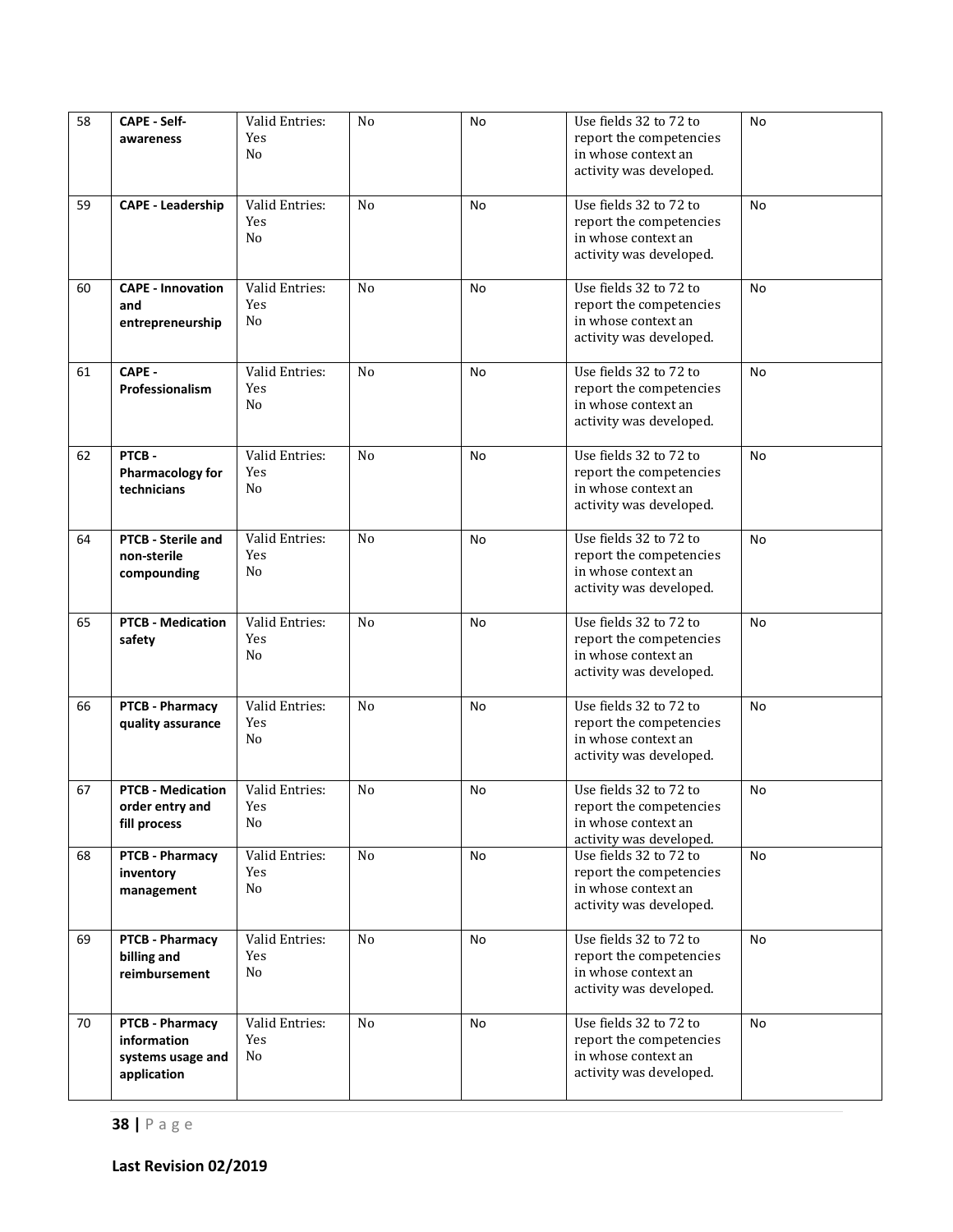| 71 | Other<br>Competencies -<br><b>Competencies</b><br>other than those<br>listed were<br>addressed | Valid Entries:<br>Yes<br>No         | No             | No             | Use fields 32 to 72 to<br>report the competencies<br>in whose context an<br>activity was developed.                                                                                                                                                                                     | No     |
|----|------------------------------------------------------------------------------------------------|-------------------------------------|----------------|----------------|-----------------------------------------------------------------------------------------------------------------------------------------------------------------------------------------------------------------------------------------------------------------------------------------|--------|
| 72 | <b>No Competencies</b><br>- No<br><b>Competencies</b>                                          | Valid Entries:<br>Yes<br>No         | No             | No             | Use fields 32 to 72 to<br>report the competencies<br>in whose context an<br>activity was developed.                                                                                                                                                                                     | No     |
| 73 | # of Physicians<br>who completed<br>the activity                                               | Number                              | N <sub>o</sub> | N <sub>o</sub> | The number MDs and DOs<br>that participated in the<br>activity.                                                                                                                                                                                                                         | 10     |
| 74 | # of Nurses who<br>completed the<br>activity                                                   | Number                              | No             | Yes            | The number Nurses that<br>participated in the activity                                                                                                                                                                                                                                  | 10     |
| 75 | # of Pharmacists<br>who completed<br>the activity                                              | Number                              | No             | No             | The number Pharmacists<br>that participated in the<br>activity                                                                                                                                                                                                                          | 10     |
| 76 | # of Pharmacy<br><b>Technicians who</b><br>completed the<br>activity                           | Number                              | N <sub>o</sub> | N <sub>o</sub> | The number Pharmacy<br>Technicians that<br>participated in the activity                                                                                                                                                                                                                 | 10     |
| 77 | # of Other<br>Learners who<br>completed the<br>activity                                        | Number                              | N <sub>o</sub> | No             | Other Learners (formerly<br>called "Non-physicians")<br>are attendees other than<br>MDs or DOs, Nurses,<br>Pharmacists, and<br>Pharmacy Technicians.<br>Example - Physician<br>Assistants, and other<br>health professionals.                                                           | 10     |
| 78 | Commercial<br><b>Support Source</b>                                                            | Text (name of<br>Support<br>Source) | No             | No             | If you entered "Yes" in<br><b>Commercial Support</b><br>Received field (field 20),<br>then use this filed to<br>identify the source of<br>commercial support.<br>If you entered "No" in<br><b>Commercial Support</b><br>Received field (field 20),<br>please leave this field<br>blank. | Abbott |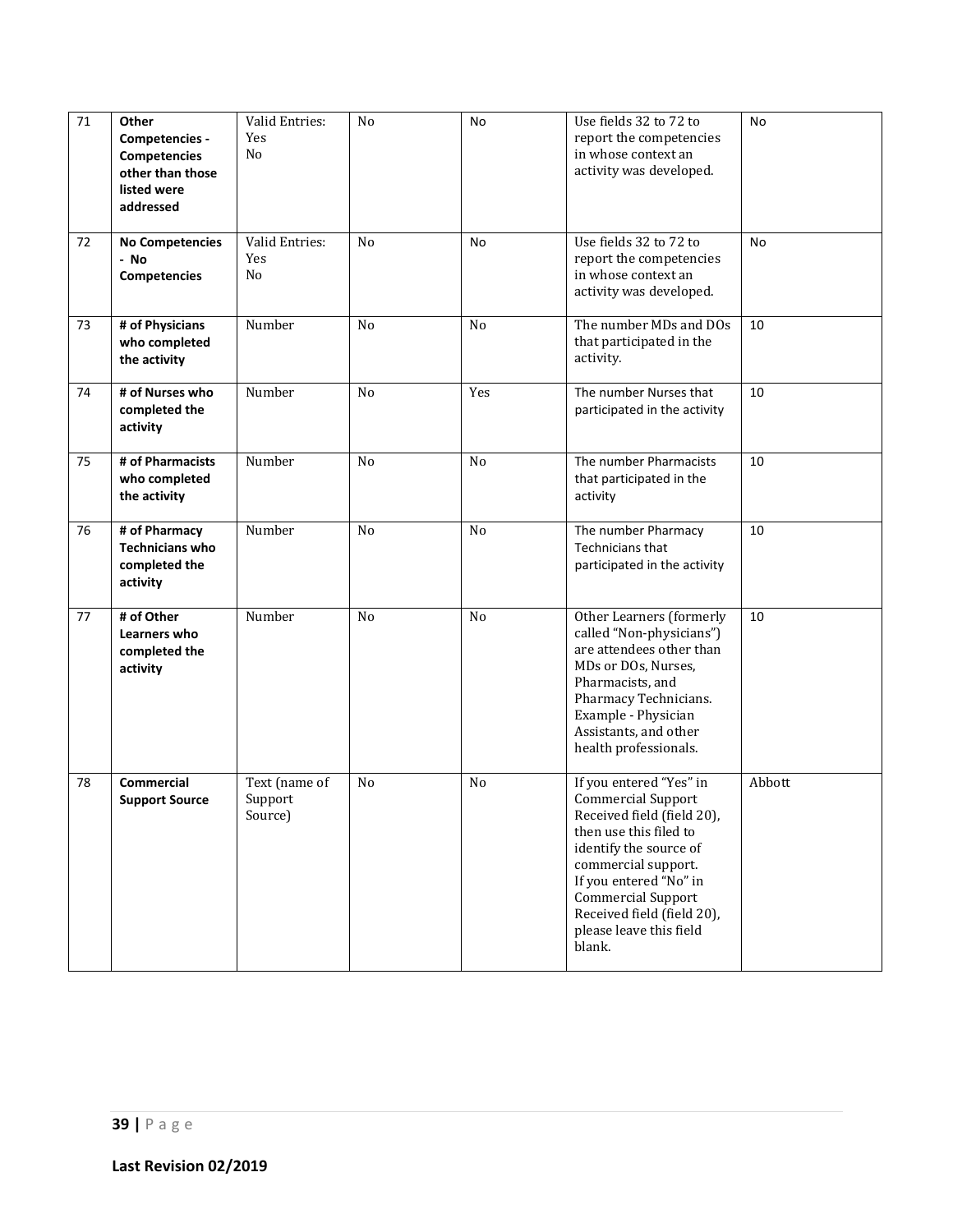| 79 | <b>Monetary Amount</b><br><b>Received</b><br>(from Commercial<br>Support) | US dollar<br>amount (00.00)  | N <sub>0</sub> | N <sub>0</sub> | If you entered "Yes" in<br><b>Commercial Support</b><br>Received (field 20), then<br>use this field to report the<br>US dollar amount: $>= 0.00$<br>is a valid entry. Please <b>do</b><br>not use commas or "\$"<br>sign.<br>If you entered "No" in<br><b>Commercial Support</b><br>Received field (field 20).<br>please leave this field<br>blank. | 598.00         |
|----|---------------------------------------------------------------------------|------------------------------|----------------|----------------|-----------------------------------------------------------------------------------------------------------------------------------------------------------------------------------------------------------------------------------------------------------------------------------------------------------------------------------------------------|----------------|
| 80 | In Kind Support<br>Received?<br>(from Commercial<br>Support)              | Valid Entries:<br>Yes<br>No. | N <sub>o</sub> | N <sub>0</sub> | If you entered "Yes" in<br><b>Commercial Support</b><br>Received (field 20), then<br>use this field to report if<br>in kind support was<br>received.                                                                                                                                                                                                | N <sub>0</sub> |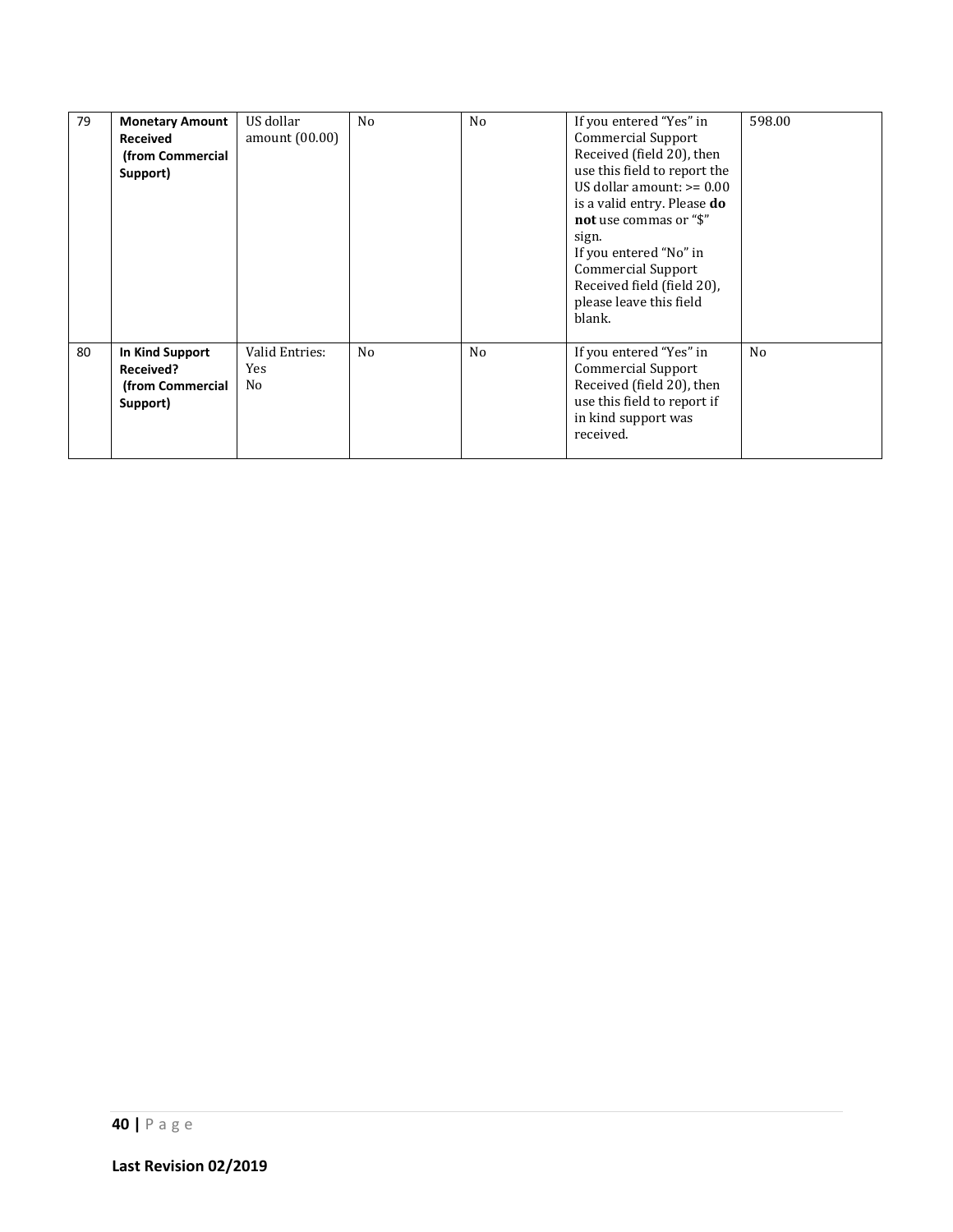### **Appendix B – Activity Updates and Additions**

#### **1. Updating an Existing Activity**

NARS will update an existing activity record if a matching activity is found in the upload. NARS finds matching activities by:

1. ANCC Activity ID ; OR 2. The combination of the following fields: i. Reporting Year\*; AND ii. Provider Activity ID; AND iii. Activity Type; AND iv. Activity Date

*\** The Reporting Year in the file does **not** need to match the year of the Activity Date. The Reporting Year indicates the year in which the activity should be counted for aggregate reporting (Annual Report) purposes**.** 

If NARS finds a matching activity, then the existing activity is updated based on the information within the file you are uploading.

#### **2. Adding a New Activity**

If NARS does not find a matching activity (see previous section), it will add a new activity.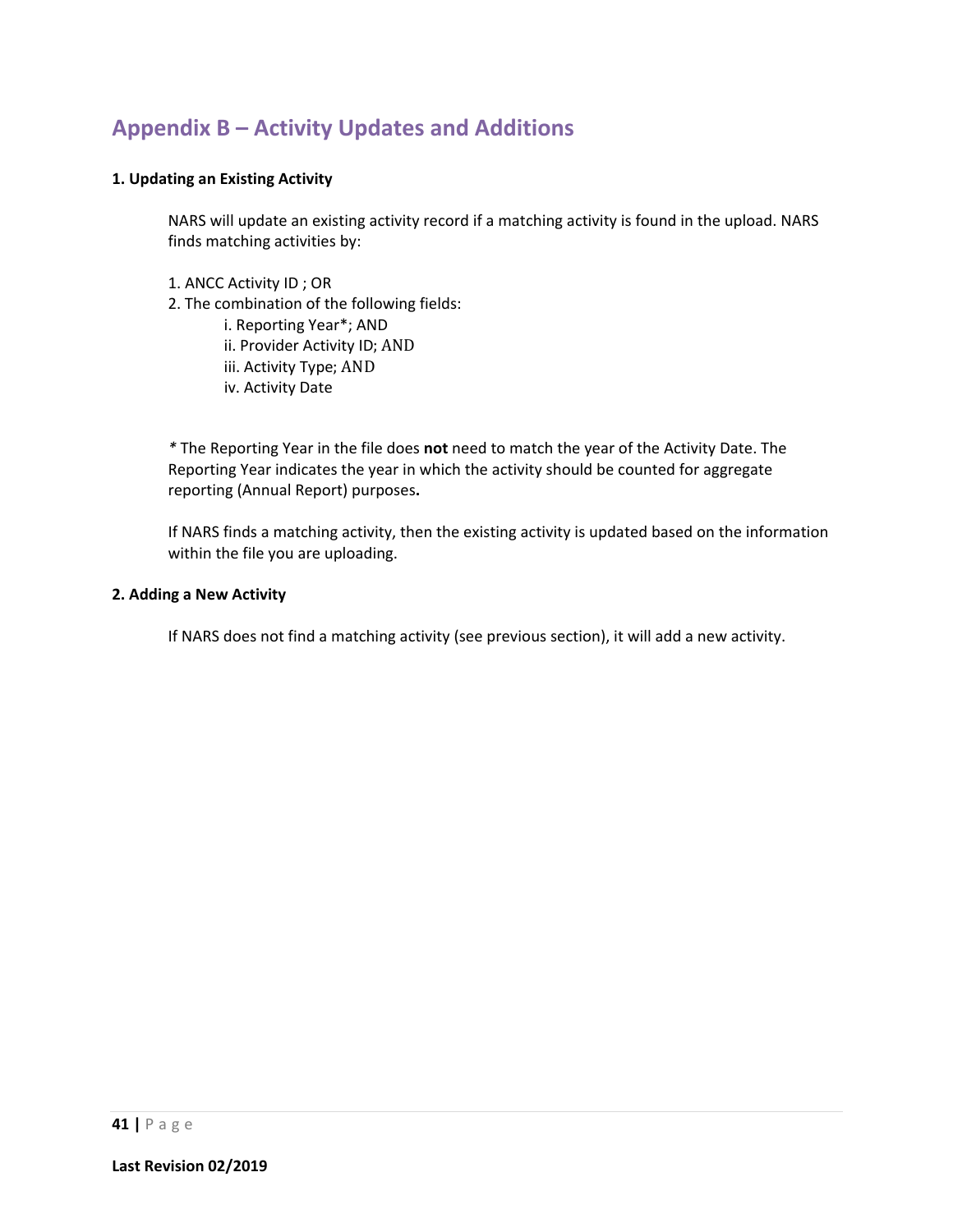### **Appendix C – List of Country Codes**

Below is a list of the three-letter country codes for the Country field.

*Note: Please see the US Territories/Regions section for information regarding US territory/region processing.*

| <b>Country</b>                   | Code       |
|----------------------------------|------------|
| Afghanistan                      | AFG        |
| <b>Aland Islands</b>             | <b>ALA</b> |
| Albania                          | <b>ALB</b> |
| Algeria                          | <b>DZA</b> |
| Andorra                          | <b>AND</b> |
| Angola                           | <b>AGO</b> |
| Anguilla                         | AIA        |
| Antigua and Barbuda              | <b>ATG</b> |
| Argentina                        | ARG        |
| Armenia                          | <b>ARM</b> |
| Aruba                            | <b>ABW</b> |
| Australia                        | <b>AUS</b> |
| Austria                          | <b>AUT</b> |
| Azerbaijan                       | <b>AZE</b> |
| <b>Bahamas</b>                   | <b>BHS</b> |
| <b>Bahrain</b>                   | <b>BHR</b> |
| Bangladesh                       | <b>BGD</b> |
| <b>Barbados</b>                  | <b>BRB</b> |
| <b>Belarus</b>                   | <b>BLR</b> |
| Belgium                          | <b>BEL</b> |
| <b>Belize</b>                    | <b>BLZ</b> |
| Benin                            | <b>BEN</b> |
| Bermuda                          | <b>BMU</b> |
| <b>Bhutan</b>                    | <b>BTN</b> |
| Bolivia (Plurinational State of) | <b>BOL</b> |
| Bosnia and Herzegovina           | BIH        |
| Botswana                         | <b>BWA</b> |
| <b>Brazil</b>                    | <b>BRA</b> |
| <b>British Virgin Islands</b>    | <b>VGB</b> |
| Brunei Darussalam                | <b>BRN</b> |
| <b>Bulgaria</b>                  | <b>BGR</b> |
| <b>Burkina Faso</b>              | <b>BFA</b> |
| Burundi                          | <b>BDI</b> |
| Cambodia                         | <b>KHM</b> |
| Cameroon                         | <b>CMR</b> |

**42 |** Page

**Last Revision 02/2019**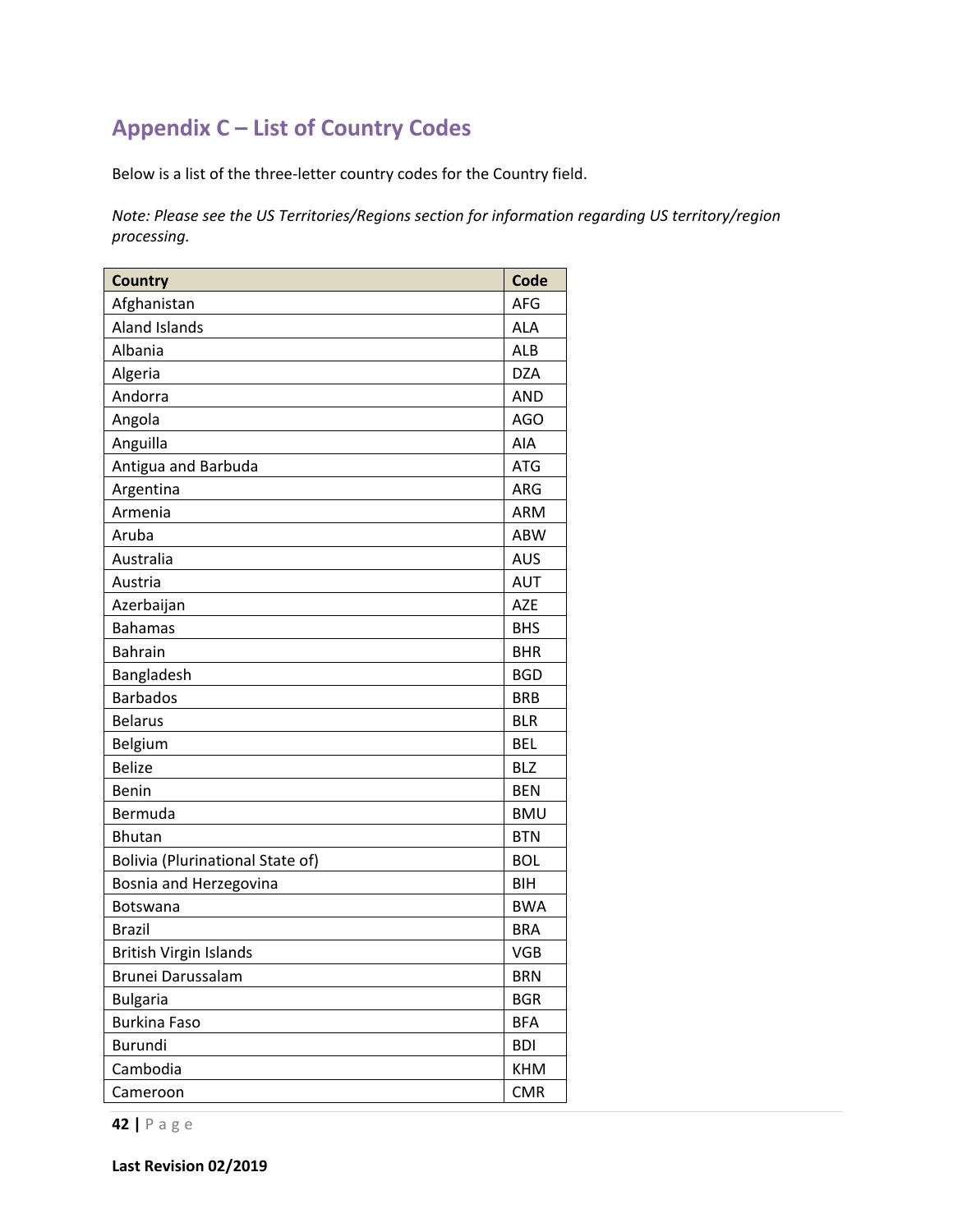| <b>Country</b>                        | Code       |
|---------------------------------------|------------|
| Canada                                | CAN        |
| Cape Verde                            | <b>CPV</b> |
| Cayman Islands                        | <b>CYM</b> |
| Central African Republic              | CAF        |
| Chad                                  | <b>TCD</b> |
| Chile                                 | <b>CHL</b> |
| China                                 | <b>CHN</b> |
| Colombia                              | <b>COL</b> |
| Comoros                               | <b>COM</b> |
| Congo                                 | COG        |
| Cook Islands                          | COK        |
| Costa Rica                            | <b>CRI</b> |
| Cote d'Ivoire                         | <b>CIV</b> |
| Croatia                               | <b>HRV</b> |
| Cuba                                  | <b>CUB</b> |
| Cyprus                                | <b>CYP</b> |
| Czech Republic                        | <b>CZE</b> |
| Democratic People's Republic of Korea | <b>PRK</b> |
| Democratic Republic of the Congo      | COD        |
| Denmark                               | <b>DNK</b> |
| Djibouti                              | <b>DJI</b> |
| Dominica                              | <b>DMA</b> |
| Dominican Republic                    | <b>DOM</b> |
| Ecuador                               | ECU        |
| Egypt                                 | EGY        |
| El Salvador                           | SLV        |
| <b>Equatorial Guinea</b>              | <b>GNQ</b> |
| Eritrea                               | ERI        |
| Estonia                               | <b>EST</b> |
| Ethiopia                              | <b>ETH</b> |
| Faeroe Islands                        | <b>FRO</b> |
| <b>Falkland Islands (Malvinas)</b>    | <b>FLK</b> |
| Fiji                                  | FJI        |
| Finland                               | <b>FIN</b> |
| France                                | <b>FRA</b> |
| French Guiana                         | <b>GUF</b> |
| French Polynesia                      | <b>PYF</b> |
| Gabon                                 | GAB        |
| Gambia                                | <b>GMB</b> |
| Georgia                               | <b>GEO</b> |
| Germany                               | DEU        |
| Ghana                                 | GHA        |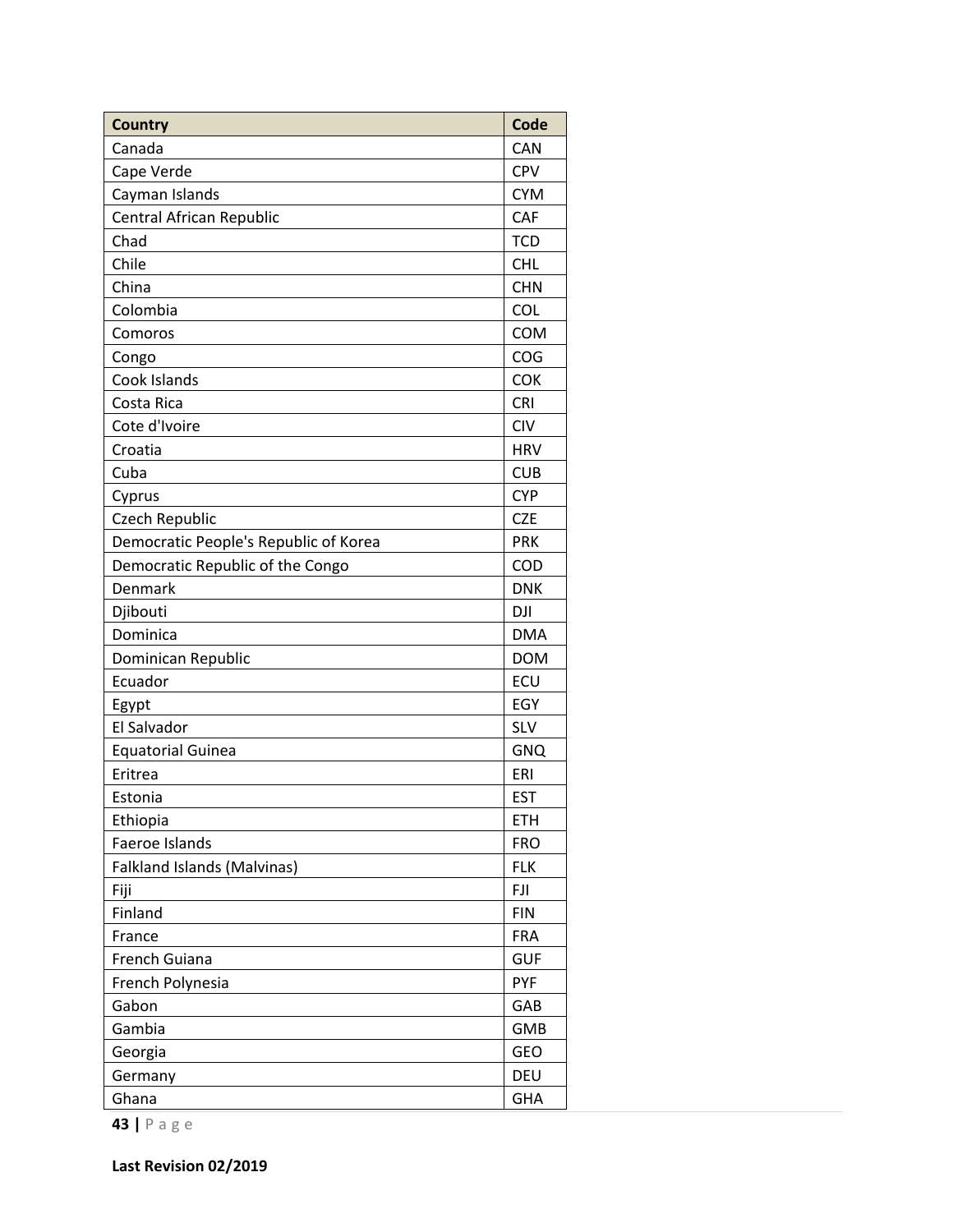| <b>Country</b>                                   | Code       |
|--------------------------------------------------|------------|
| Gibraltar                                        | GIB        |
| Greece                                           | <b>GRC</b> |
| Greenland                                        | <b>GRL</b> |
| Grenada                                          | GRD        |
| Guadeloupe                                       | <b>GLP</b> |
| Guatemala                                        | <b>GTM</b> |
| Guernsey                                         | GGY        |
| Guinea                                           | GIN        |
| Guinea-Bissau                                    | <b>GNB</b> |
| Guyana                                           | <b>GUY</b> |
| Haiti                                            | HTI        |
| <b>Holy See</b>                                  | <b>VAT</b> |
| Honduras                                         | <b>HND</b> |
| Hong Kong Special Administrative Region of China | <b>HKG</b> |
| Hungary                                          | <b>HUN</b> |
| Iceland                                          | <b>ISL</b> |
| India                                            | <b>IND</b> |
| Indonesia                                        | <b>IDN</b> |
| Iran (Islamic Republic of)                       | <b>IRN</b> |
| Iraq                                             | <b>IRQ</b> |
| Ireland                                          | <b>IRL</b> |
| Isle of Man                                      | <b>IMN</b> |
| Israel                                           | <b>ISR</b> |
| Italy                                            | <b>ITA</b> |
| Jamaica                                          | <b>JAM</b> |
| Japan                                            | <b>JPN</b> |
| Jersey                                           | JEY        |
| Jordan                                           | <b>JOR</b> |
| Kazakhstan                                       | <b>KAZ</b> |
| Kenya                                            | <b>KEN</b> |
| Kiribati                                         | <b>KIR</b> |
| Kuwait                                           | <b>KWT</b> |
| Kyrgyzstan                                       | KGZ        |
| Lao People's Democratic Republic                 | <b>LAO</b> |
| Latvia                                           | <b>LVA</b> |
| Lebanon                                          | LBN        |
| Lesotho                                          | <b>LSO</b> |
| Liberia                                          | LBR        |
| Libyan Arab Jamahiriya                           | LBY        |
| Liechtenstein                                    | LIE        |
| Lithuania                                        | LTU        |
| Luxembourg                                       | LUX        |

**Last Revision 02/2019**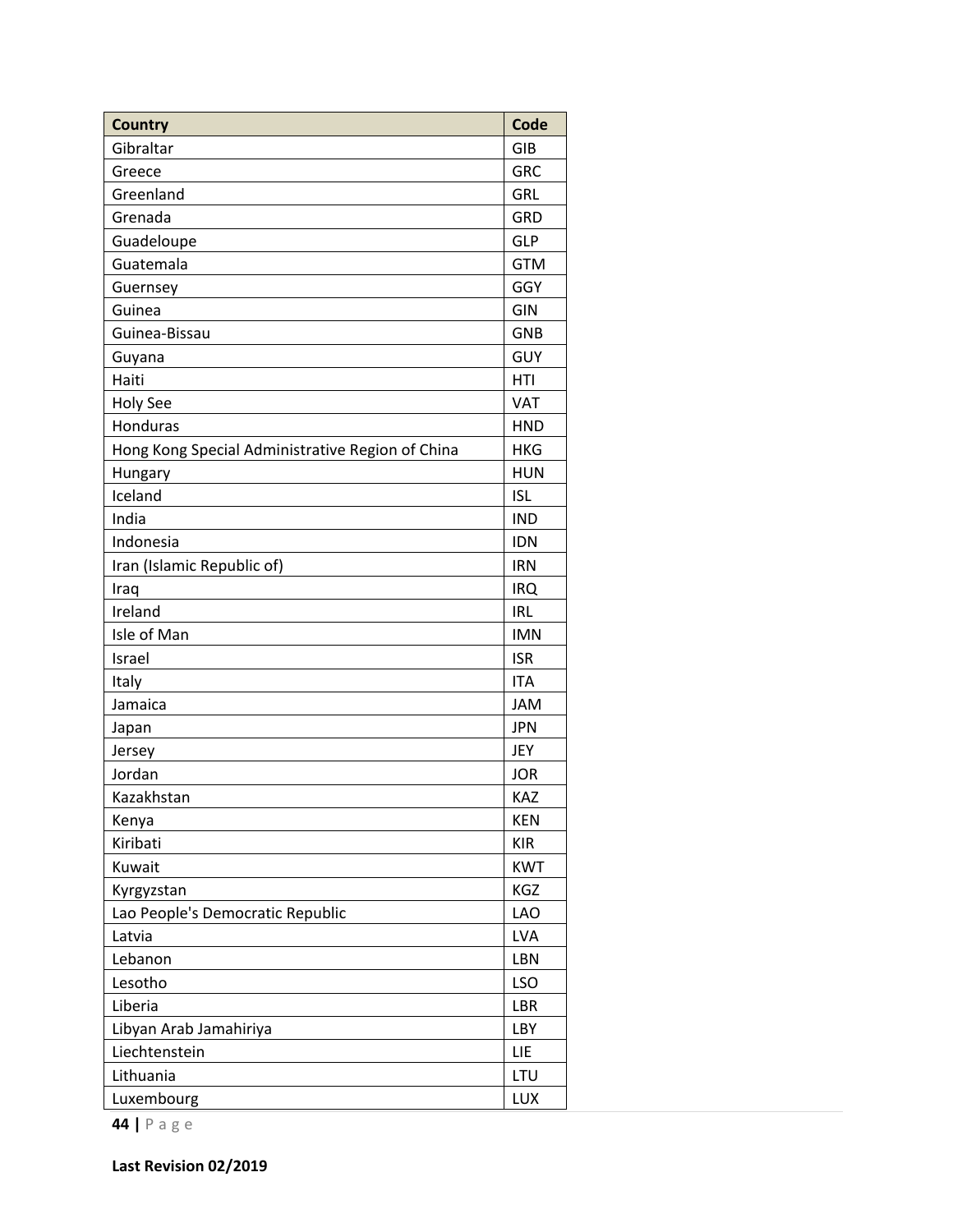| <b>Country</b>                               | Code       |
|----------------------------------------------|------------|
| Macao Special Administrative Region of China | <b>MAC</b> |
| Madagascar                                   | <b>MDG</b> |
| Malawi                                       | <b>MWI</b> |
| Malaysia                                     | <b>MYS</b> |
| <b>Maldives</b>                              | <b>MDV</b> |
| Mali                                         | MLI        |
| Malta                                        | <b>MLT</b> |
| Martinique                                   | <b>MTQ</b> |
| Mauritania                                   | <b>MRT</b> |
| Mauritius                                    | <b>MUS</b> |
| Mayotte                                      | <b>MYT</b> |
| Mexico                                       | <b>MEX</b> |
| Monaco                                       | <b>MCO</b> |
| Mongolia                                     | <b>MNG</b> |
| Montenegro                                   | <b>MNE</b> |
| Montserrat                                   | <b>MSR</b> |
| Morocco                                      | <b>MAR</b> |
| Mozambique                                   | MOZ        |
| Myanmar                                      | <b>MMR</b> |
| Namibia                                      | <b>NAM</b> |
| Nauru                                        | <b>NRU</b> |
| Nepal                                        | <b>NPL</b> |
| Netherlands                                  | <b>NLD</b> |
| <b>Netherlands Antilles</b>                  | <b>ANT</b> |
| New Caledonia                                | <b>NCL</b> |
| New Zealand                                  | <b>NZL</b> |
| Nicaragua                                    | <b>NIC</b> |
| Niger                                        | <b>NER</b> |
| Nigeria                                      | <b>NGA</b> |
| Niue                                         | <b>NIU</b> |
| Norfolk Island                               | <b>NFK</b> |
| Norway                                       | <b>NOR</b> |
| <b>Occupied Palestinian Territory</b>        | <b>PSE</b> |
| Oman                                         | <b>OMN</b> |
| Pakistan                                     | PAK        |
| Panama                                       | PAN        |
| Papua New Guinea                             | <b>PNG</b> |
| Paraguay                                     | <b>PRY</b> |
| Peru                                         | PER        |
| Philippines                                  | <b>PHL</b> |
| Pitcairn                                     | <b>PCN</b> |
| Poland                                       | POL        |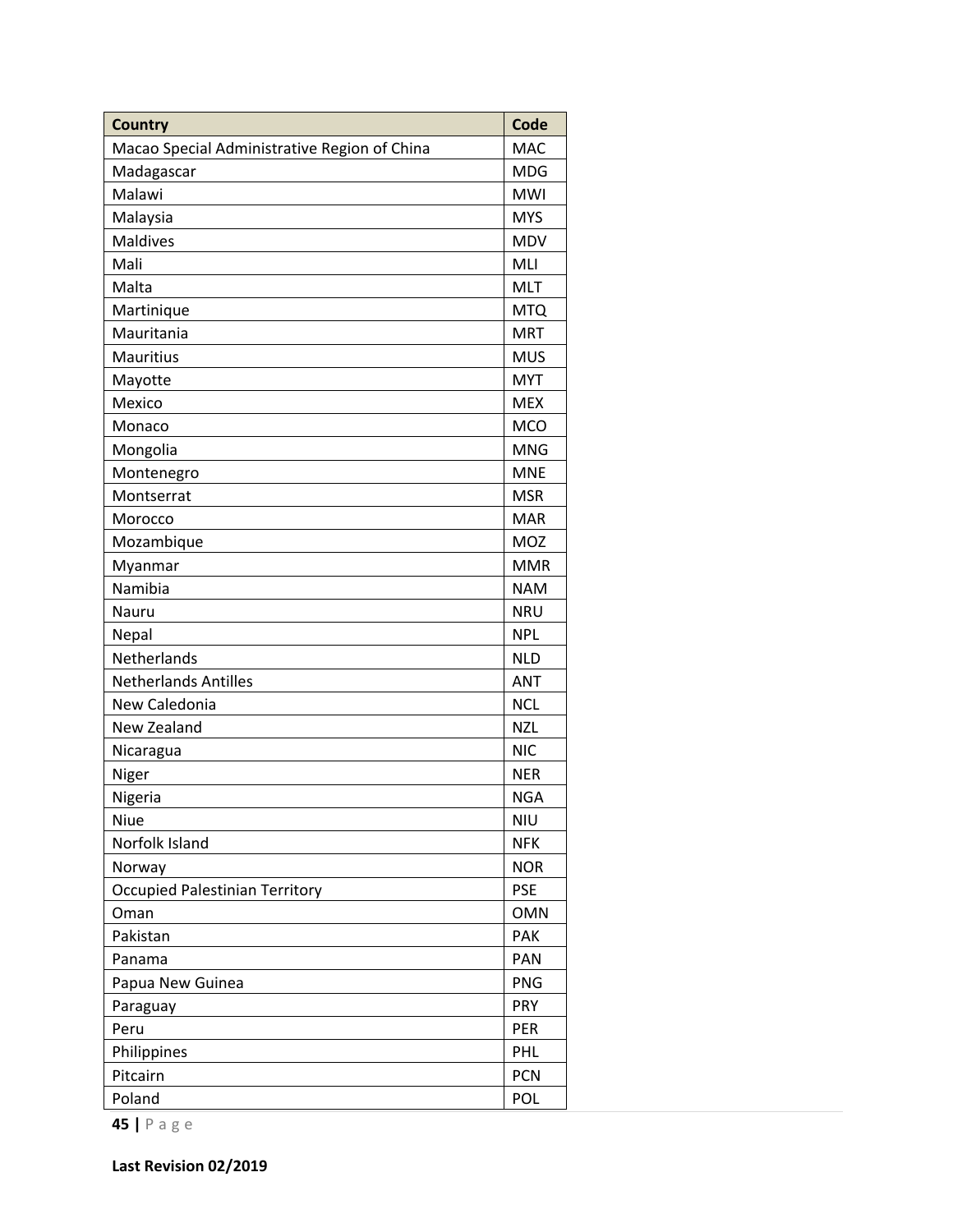| <b>Country</b>                            | Code       |
|-------------------------------------------|------------|
| Portugal                                  | PRT        |
| Qatar                                     | QAT        |
| Republic of Korea                         | <b>KOR</b> |
| Republic of Moldova                       | <b>MDA</b> |
| Réunion                                   | <b>REU</b> |
| Romania                                   | ROU        |
| <b>Russian Federation</b>                 | <b>RUS</b> |
| Rwanda                                    | <b>RWA</b> |
| Saint Helena                              | <b>SHN</b> |
| Saint Kitts and Nevis                     | <b>KNA</b> |
| Saint Lucia                               | <b>LCA</b> |
| Saint Pierre and Miquelon                 | SPM        |
| Saint Vincent and the Grenadines          | <b>VCT</b> |
| Saint-Barthélemy                          | <b>BLM</b> |
| Saint-Martin (French part)                | <b>MAF</b> |
| Samoa                                     | <b>WSM</b> |
| San Marino                                | <b>SMR</b> |
| Sao Tome and Principe                     | <b>STP</b> |
| Saudi Arabia                              | SAU        |
| Senegal                                   | <b>SEN</b> |
| Serbia                                    | <b>SRB</b> |
| Seychelles                                | <b>SYC</b> |
| Sierra Leone                              | <b>SLE</b> |
| Singapore                                 | <b>SGP</b> |
| Slovakia                                  | <b>SVK</b> |
| Slovenia                                  | <b>SVN</b> |
| Solomon Islands                           | <b>SLB</b> |
| Somalia                                   | SOM        |
| South Africa                              | ZAF        |
| Spain                                     | <b>ESP</b> |
| Sri Lanka                                 | LKA        |
| Sudan                                     | SDN        |
| Suriname                                  | <b>SUR</b> |
| Svalbard and Jan Mayen Islands            | <b>SJM</b> |
| Swaziland                                 | SWZ        |
| Sweden                                    | <b>SWE</b> |
| Switzerland                               | <b>CHE</b> |
| Syrian Arab Republic                      | <b>SYR</b> |
| Tajikistan                                | <b>TJK</b> |
| Thailand                                  | <b>THA</b> |
| The former Yugoslav Republic of Macedonia | <b>MKD</b> |
| Timor-Leste                               | <b>TLS</b> |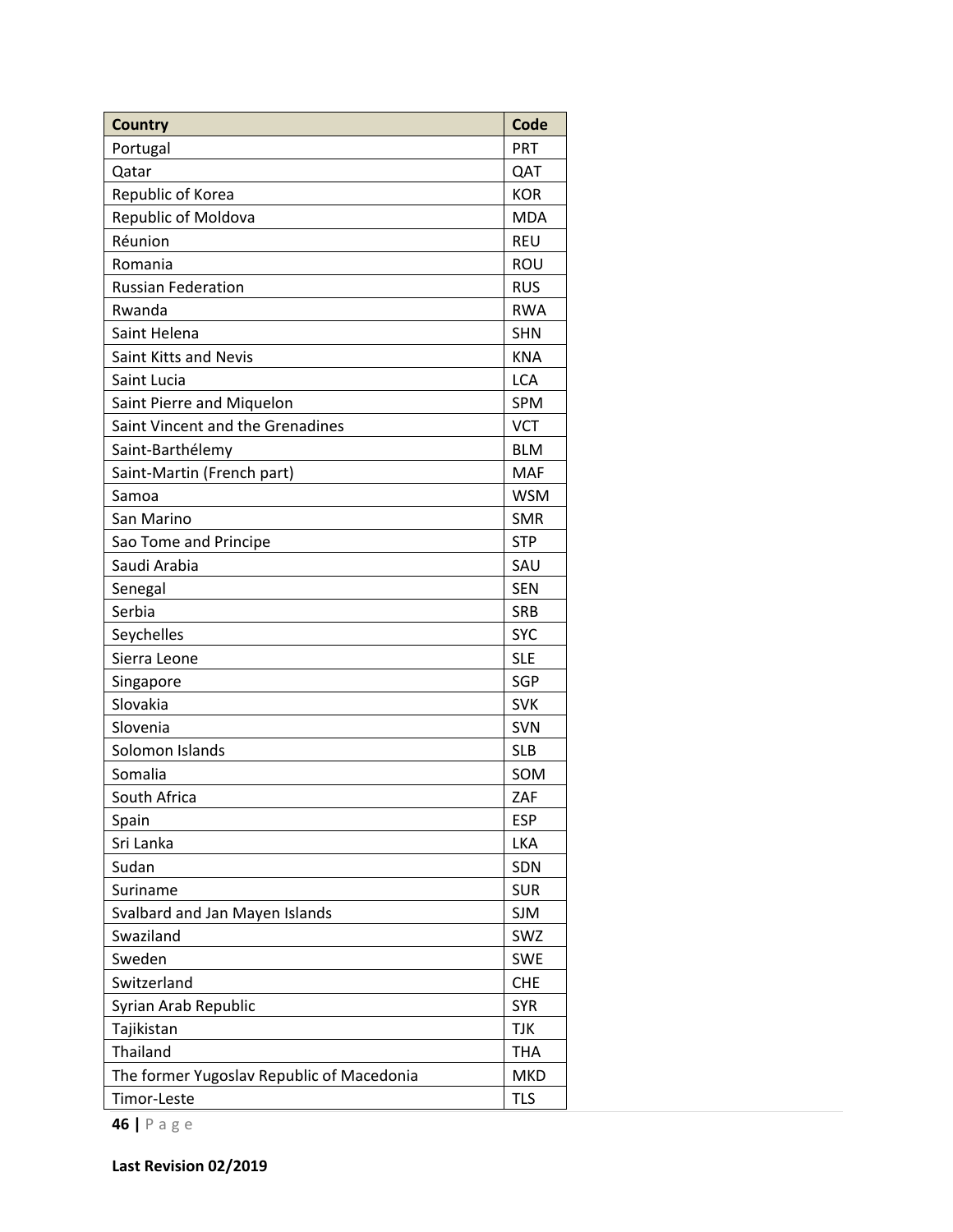| <b>Country</b>                                       | Code       |
|------------------------------------------------------|------------|
| Togo                                                 | <b>TGO</b> |
| Tokelau                                              | <b>TKL</b> |
| Tonga                                                | <b>TON</b> |
| <b>Trinidad and Tobago</b>                           | <b>TTO</b> |
| Tunisia                                              | <b>TUN</b> |
| Turkey                                               | <b>TUR</b> |
| Turkmenistan                                         | <b>TKM</b> |
| <b>Turks and Caicos Islands</b>                      | <b>TCA</b> |
| Tuvalu                                               | <b>TUV</b> |
| Uganda                                               | <b>UGA</b> |
| Ukraine                                              | <b>UKR</b> |
| <b>United Arab Emirates</b>                          | <b>ARF</b> |
| United Kingdom of Great Britain and Northern Ireland | <b>GBR</b> |
| United Republic of Tanzania                          | <b>TZA</b> |
| <b>United States of America</b>                      | <b>USA</b> |
| Uruguay                                              | <b>URY</b> |
| Uzbekistan                                           | <b>UZB</b> |
| Vanuatu                                              | <b>VUT</b> |
| Venezuela (Bolivarian Republic of)                   | <b>VEN</b> |
| <b>Viet Nam</b>                                      | <b>VNM</b> |
| <b>Wallis and Futuna Islands</b>                     | <b>WLF</b> |
| Western Sahara                                       | <b>ESH</b> |
| Yemen                                                | <b>YEM</b> |
| Zambia                                               | ZMB        |
| Zimbabwe                                             | ZWE        |

Source: United Nations, April 15, 2009 list. http://unstats.un.org/unsd/methods/m49/m49alpha.htm

#### **US Territories/Regions:**

For the following US territories / regions, the country code of USA should be used along with the applicable US State abbreviation in the State field.

| Country                               | <b>Country Code</b> | <b>U.S State Abbreviation</b> |
|---------------------------------------|---------------------|-------------------------------|
| American Samoa                        | <b>USA</b>          | AS                            |
| <b>Federated States of Micronesia</b> | <b>USA</b>          | FM                            |
| Guam                                  | <b>USA</b>          | GU                            |
| Marshall Islands                      | <b>USA</b>          | <b>MH</b>                     |
| Northern Mariana Islands              | <b>USA</b>          | MP                            |
| Puerto Rico                           | <b>USA</b>          | PR                            |
| Palau                                 | <b>USA</b>          | <b>PW</b>                     |
| US Virgin Islands                     | <b>USA</b>          | VI                            |